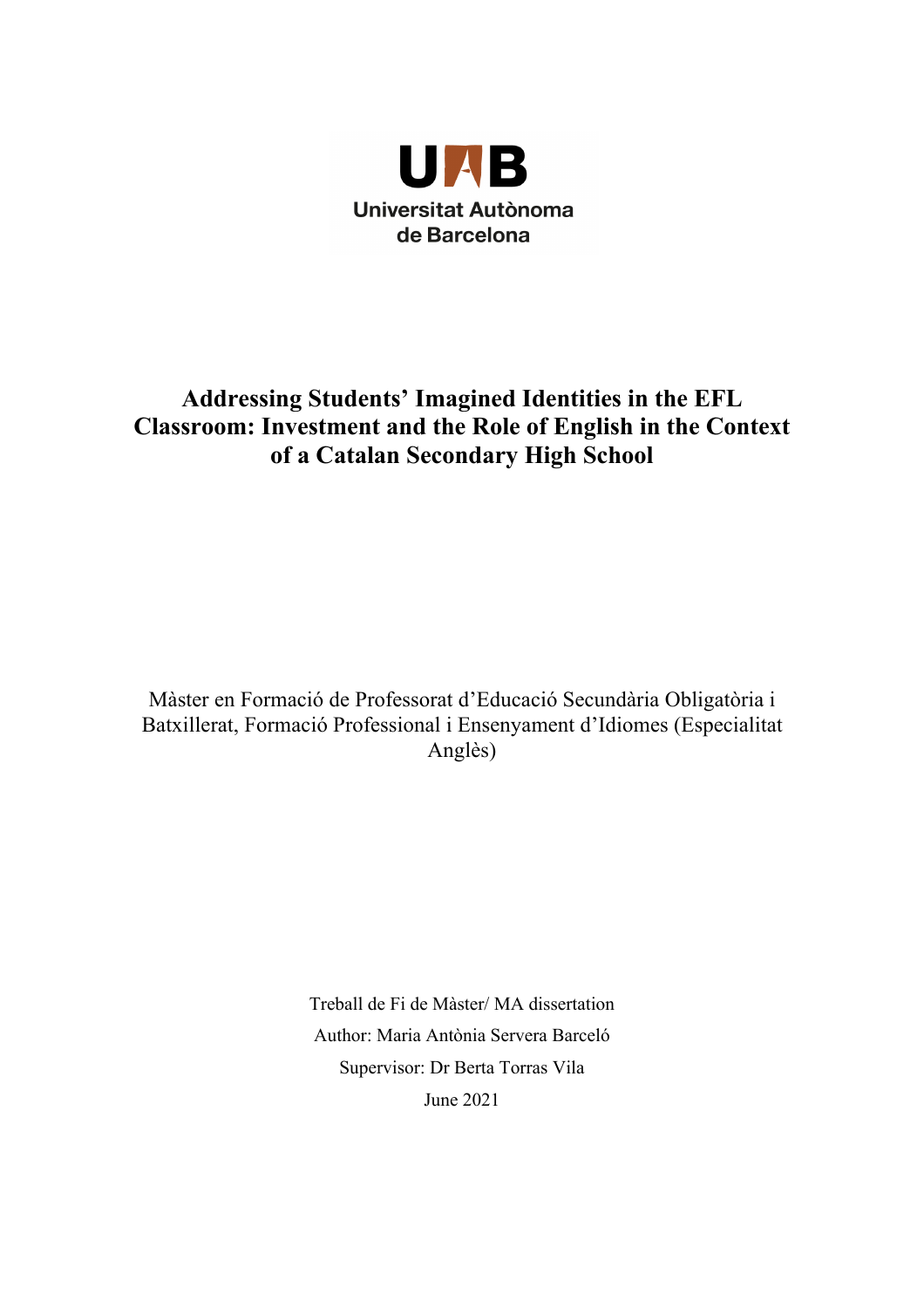## **Acknowledgements**

Firstly, I would like to heartily thank my supervisor, Dr Berta Torras for her unconditional support, kind words and motivation during these months. I have personally seen the dedication and knowledge she has in this field which has been very inspiring to me. Thank you, Berta.

Secondly, I would like to thank my colleagues from this Master's degree, especially Lídia, Adriana, Mireia and Abril who have been my internship colleagues and who have always supported and helped me with everything. This journey would not have been the same without you.

Thirdly, a special mention to the high school where this research has been carried out and to the participants who did a great job.

Fourthly, I also want to thank my friends and my flatmates who have been always there for me when I needed them and have always encouraged me to do my best.

Last but not least, my most special thank you is for my parents and my family who have been always very supportive in everything I want to do. This is for you. I love you so much.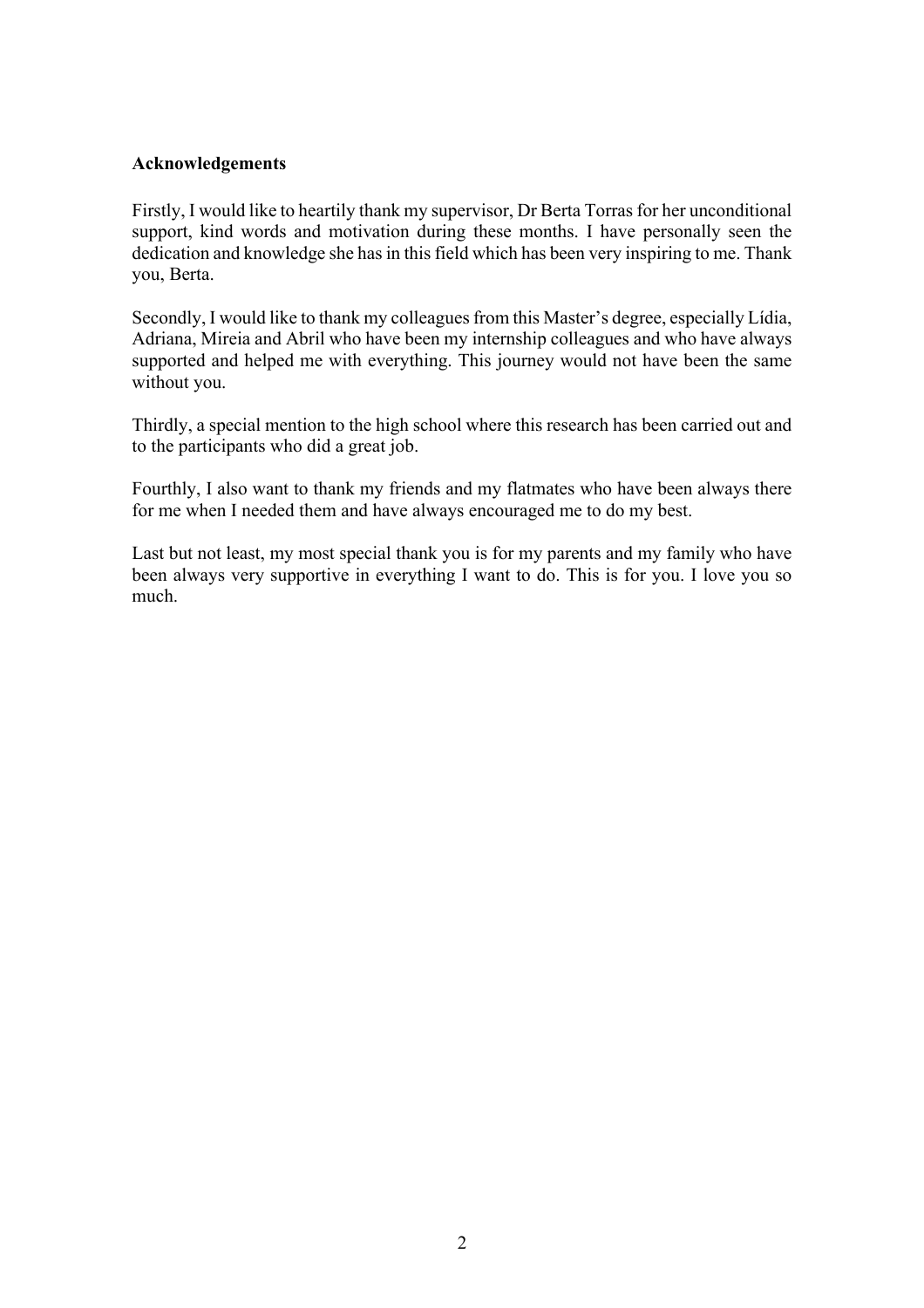### **Abstract**

Previous research found that addressing students' imagined identities in the EFL class can provide teachers with improvement plans on how to focus their lessons and on how it is directly connected with the students' investment in learning a foreign language. This dissertation aims to explore which might be the benefits of addressing students' imagined identities in the context of a Catalan secondary high school. According to researchers, globalisation and the process of imagining play a major role on the concept of investment. Two lessons were implemented in a fourth of ESO group so as to investigate students' perceptions regarding a few issues where imagined identities, the role of English and investment framed the whole investigation. A guided debate, linguistic autobiographies and a questionnaire were the data collection tools used to obtain different data and information from participants. Results suggest that this research is essential both for teaching improvement and to have a deeper knowledge on students' personal perceptions and how participants' investment relates to their imagined identities and the role English may have in their future projects.

**Keywords:** *EIL, EFL, Imagined Identities, Investment, Globalization, Professional Development.*

#### **Resum**

Segons recerca prèvia en aquest àmbit, tractar les identitats imaginades de l'alumnat a la classe d'anglès com a llengua estrangera pot proporcionar al professorat plans de millora sobre com focalitzar les sessions i com es relaciona directament amb la inversió de l'alumnat en l'aprenentatge d'una llengua estrangera. Aquest treball de final de màster té com objectiu explorar quins podrien ser els avantatges de tractar les identitats imaginades dels estudiants en el context d'un institut de secundària de Catalunya. Segons els investigadors, el procés de globalització i el procés d'imaginar tenen un efecte fonamental cap a la inversió. Dues sessions van ser implementades en un grup de quart d'ESO per tal d'investigar les percepcions dels estudiants sobre algunes qüestions on les identitats imaginades, el rol de l'anglès i la inversió emmarquen la recerca. En aquest cas, els instruments d'obtenció de dades utilitzats han estat un debat guiat, l'escriptura d'una biografia lingüística i un qüestionari. Els resultats obtinguts suggereixen que aquest tipus d'investigació és essencial tan per millorar la docència com per tenir un coneixement més profunditzat de les percepcions personals de l'alumnat i de quina manera es relaciona la inversió dels participants amb les seves identitats imaginades i el rol que tindrà l'anglès en els seus projectes de futur.

**Paraules clau:** *Anglès com a llengua internacional, Anglès com a llengua estrangera, Identitats Imaginades, Inversió, Globalització, Formació del professorat.*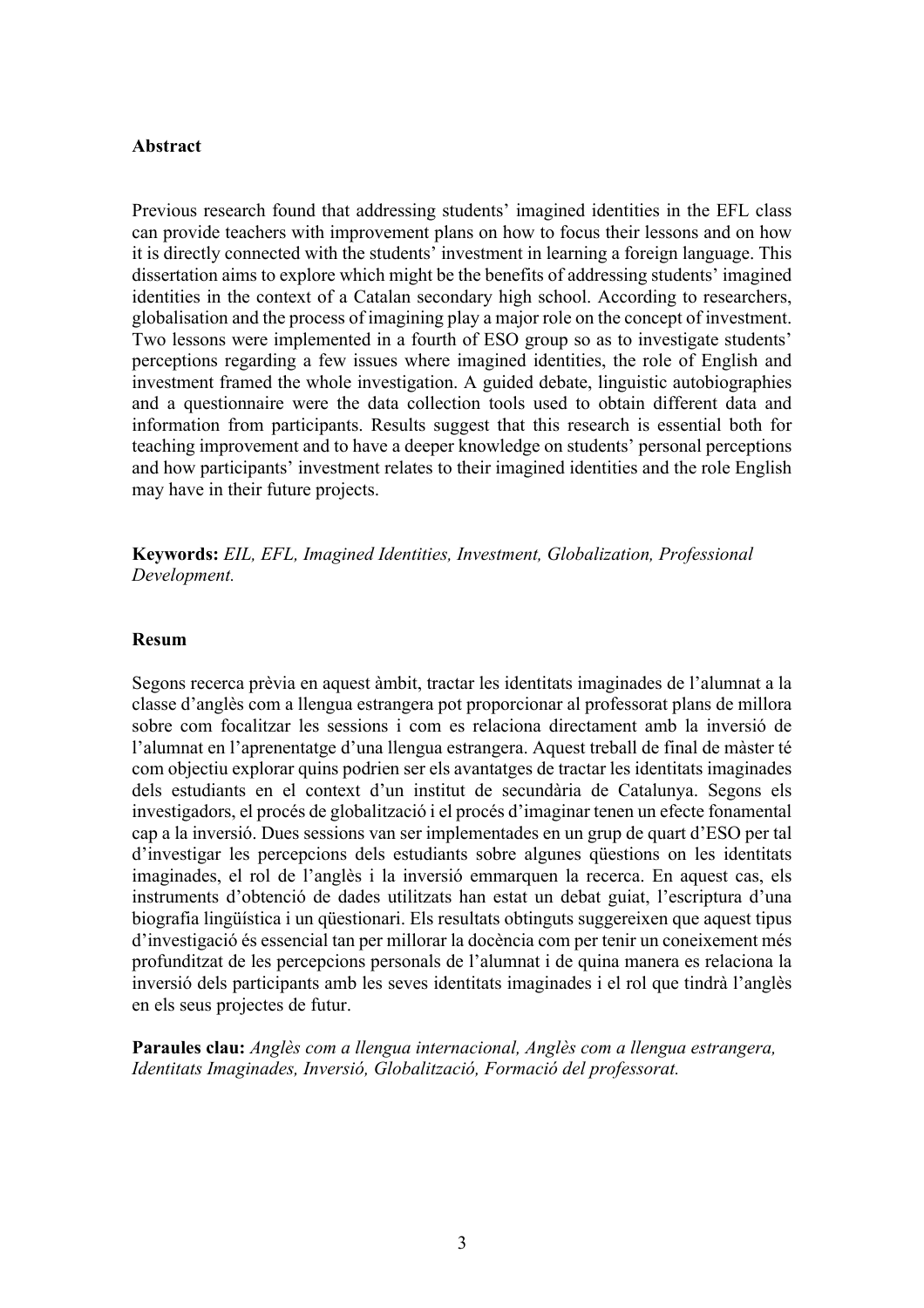# **Contents**

| 4.5 ENGLISH AS AN INTERNATIONAL LANGUAGE AND THE PROCESS OF GLOBALISATION. 26                  |  |
|------------------------------------------------------------------------------------------------|--|
|                                                                                                |  |
|                                                                                                |  |
|                                                                                                |  |
| RESULTS OBTAINED IN QUESTION 5 OF THE QUESTIONNAIRE: "I BELIEVE ENGLISH CLASSES IN HIGH SCHOOL |  |
|                                                                                                |  |
|                                                                                                |  |
| RESULTS OBTAINED IN QUESTION 6 OF THE QUESTIONNAIRE: "I LIKE ENGLISH CLASSES" 29               |  |
|                                                                                                |  |
| RESULTS OBTAINED IN QUESTION 7 OF THE QUESTIONNAIRE: "I FEEL MOTIVATED TO LEARN ENGLISH". 30   |  |
|                                                                                                |  |
|                                                                                                |  |
|                                                                                                |  |
| APPENDIX 2: PROMPTS TO WRITE A LINGUISTIC AUTOBIOGRAPHY.  43                                   |  |
|                                                                                                |  |
|                                                                                                |  |
|                                                                                                |  |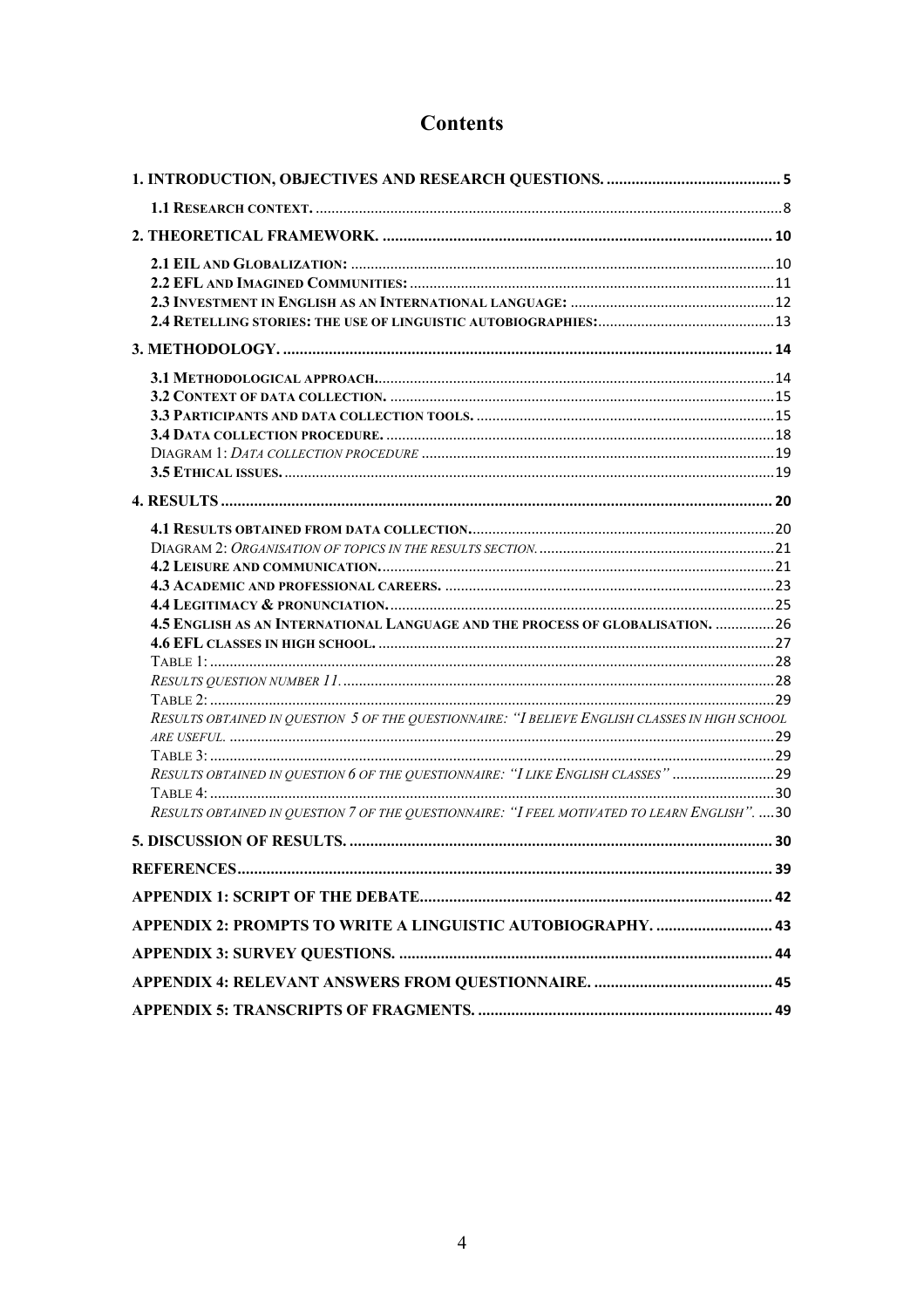## **1. Introduction, objectives and research questions.**

The aim of this dissertation is to analyse the role of English in students' future expectations. To do this, it is crucial to explore how imagined identities can be addressed during EFL lessons in the context of a public high school. Researchers Pavlenko and Norton (2007) claim that "the process of imagining and reimagining one's multiple memberships may influence agency, motivation, investment and resistance in the learning of English" (p.589). It is important that teachers include tasks where students can engage themselves in their own imagined identities. Their investment, defined by Early and Norton (2012) as "the relationship between student-teacher interaction and student commitment to learning" (p.197), in learning the language is also related to their life projects involving English, for instance, students who imagine themselves participating in an English-speaking community or where English plays a major role in their future expectations. If these questions are correctly approached by teachers, students might feel more engaged and, thus, their engagement could increase. This paper aims to find out how addressing imagined identities in the EFL class can be beneficial for the future investment of students regarding the English language. This would be the general research question that is going to frame the whole TFM. Moreover, this dissertation also aims to provide teachers and trainees a different point of view regarding the topics that could or could not be addressed in an EFL classroom. So, in order to have a more detailed view of this topic, the dissertation is also focused on three sub research questions that are be linked to the collected data.

Bearing in mind the relevance of this dissertation, the sub-research questions that frame my dissertation are:

These three sub-questions are the following: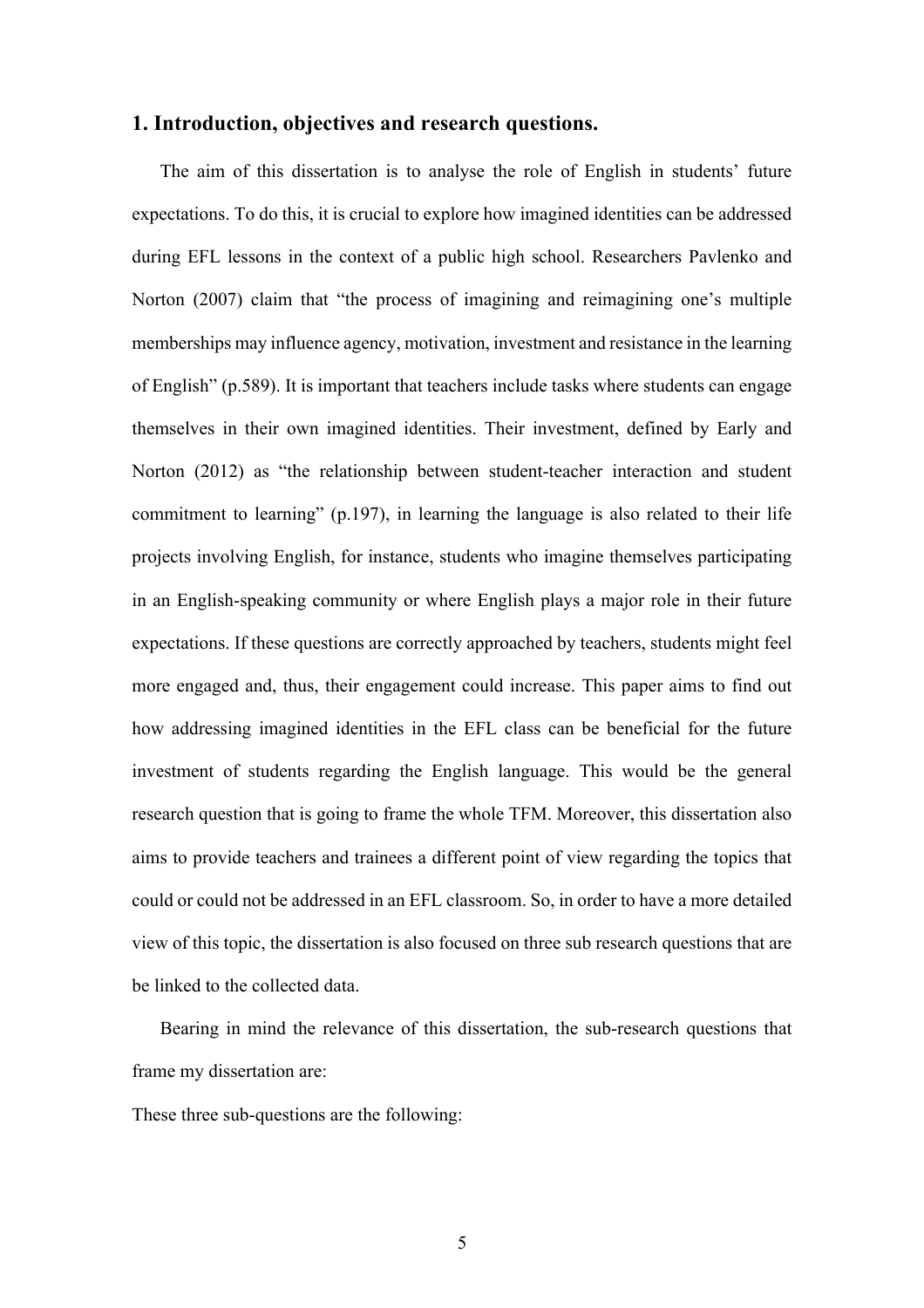- Are students' identities as English speakers/users present in the EFL class before the implementation of a series of activities designed to encourage autonomous thinking and self-knowledge?
- What is the 'role' of English in their future projects before a class and after implementing a lesson focusing on their life expectations?
- Finally, the last sub-question is: To what extent can addressing students' imagined identities in the EFL class can improve students' investments in the language?

Firstly, the first sub-research question is used to analyse how students regard their English lessons. The data that used to answer this question is a questionnaire shared with the participants and some parts of the debate we had in T1. This question is relevant in terms of what topics are addressed in their EFL classes before the implementation of specific lessons where students can express themselves freely.

Secondly, the second sub-research question is answered with the help of both by the deep analysis of the videorecording of the debate and some of the questions of the survey. It is essential for this research to study whether students regard themselves using English or investing more time learning this language in their future projects and which are the aspects that frame this choice.

Thirdly, this last sub-question is crucial for this TFM to the extent that is one of the conclusions aimed to reach: whether addressing these students' imagined identities in a conventional EFL class in high school can change the feelings and thoughts of students regarding the learning of English.

The main objective is not to provide professional or academic orientation to the students, but to give them the chance to debate and express themselves regarding who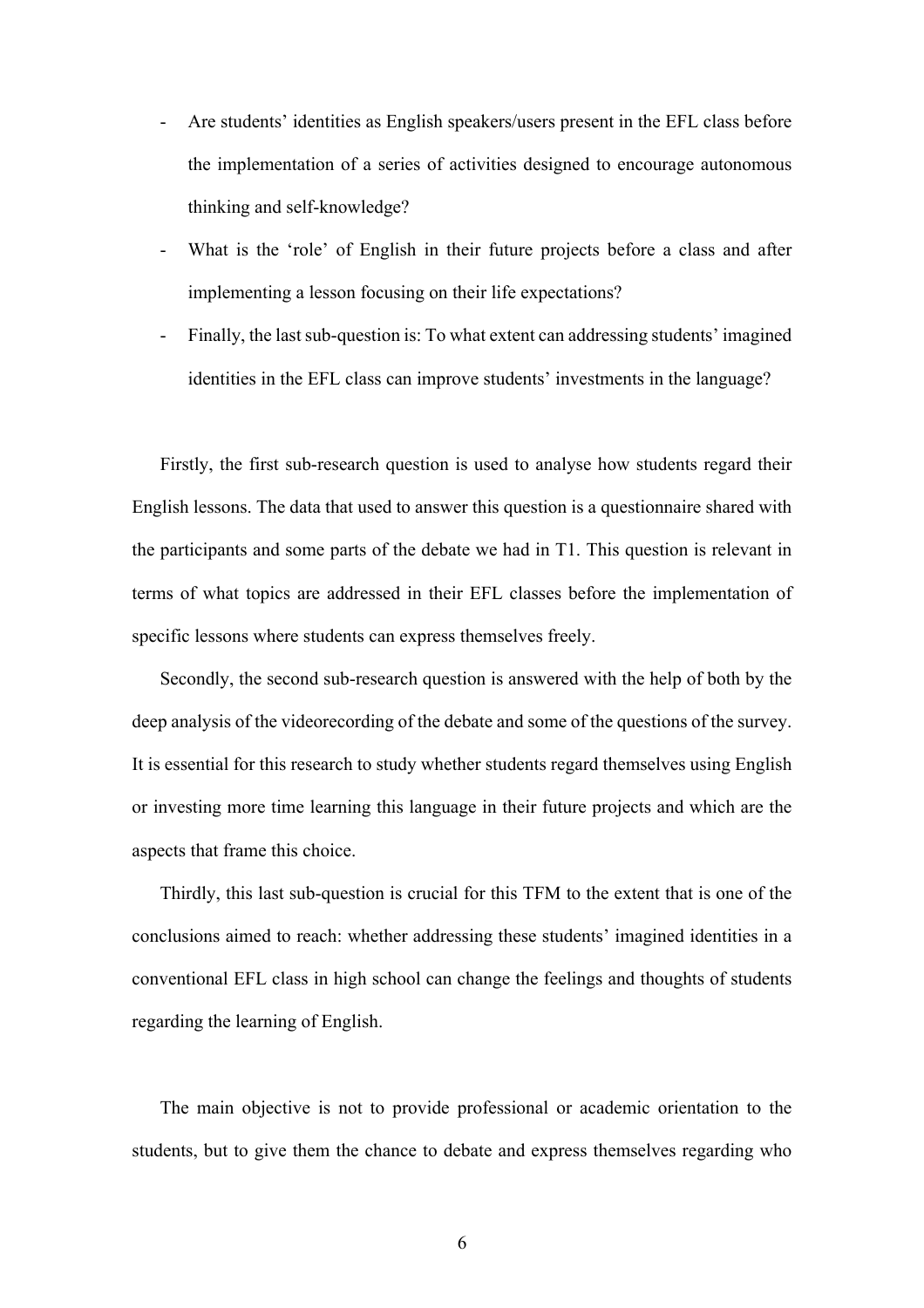they imagine themselves to be in the future and what would the role of English be. As an international language, English can be the starting point for students to become what they desire to be. During this process of globalisation that we live in, intercultural communications are crucial for our personal development. So, from the lessons proposed, students have not received orientation towards their academic future. Instead, they have been able to reflect on the role of English and how investing on learning this language might affect or change their projects.

To carry out this investigation, two lessons were be prepared. In these lessons, students were asked to debate whether their identities are discussed in class and how it might affect their investment in the English language. The classes were videorecorded so as to gather data regarding their engagement during the lessons. Moreover, a questionnaire was designed with the objective of having a more personalised view on how students regard English in their future plans. A deeper description on how the research was done has been provided in the methodology section.

As McKay affirms, an educational goal is to "enable learners to communicate their ideas and cultures to others" (2000, p.7). Interaction is essential for communication, so teachers should prepare students to communicate their ideas in a fluent and comprehensible way. Teaching an international language should allow teachers to present input from a different perspective. In other words, English lessons are often focused in teaching the 'standard' language of the United Kingdom or the United States. Yet, English is spoken and used in many other different contexts that students may identify themselves with.

In conclusion, the purpose of this study is to gather data to explore whether students' imagines identities are present in the EFL class of their high school and whether these could benefit their English learning investments. This is useful to point out educational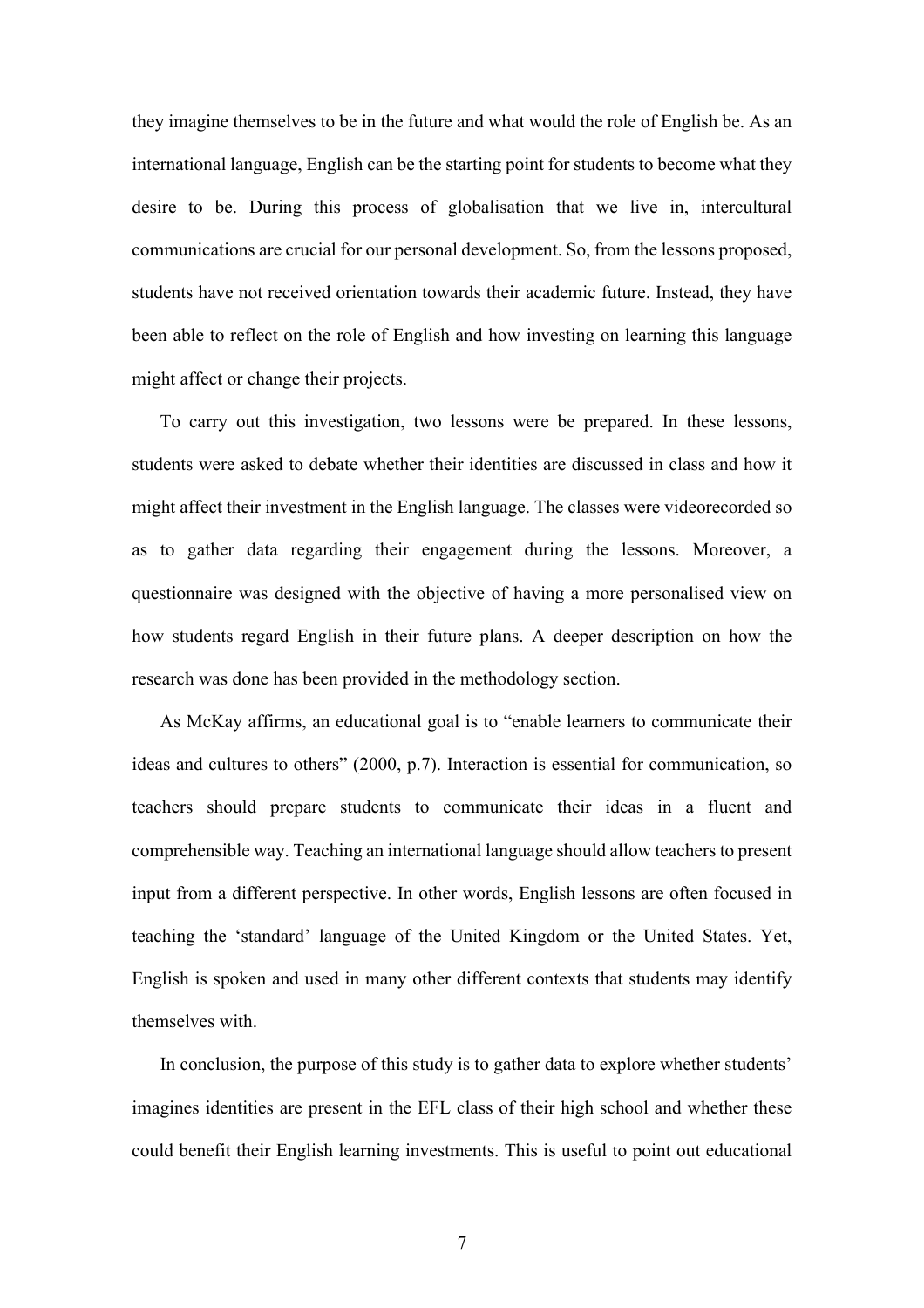gaps that are present in our education system and to gather data on their reactions when these aspects are approached in class.

#### **1.1 Research context.**

For this dissertation, the data was gathered in a public secondary school located near the city of Barcelona. The name of the high school will not be mentioned throughout this TFM. The environment around the school is mainly industrial, as the city is known for its industrial activity and its growth due to a high rate of immigration. Students in this high school come from five different public schools located in the same village. According to the  $PGAC<sup>1</sup>$ , some of the characteristics regarding the students are: "few absenteeism, moderated conflicts, around 30% students have not passed primary school, total understanding and comprehension of the two official languages of the school and moderated use of digital tools for cultural and academic purposes" (2020-2021, p.10). Near the school there is another secondary high school and a primary school and a sports centre. What is more, the school is well-connected and is accessible by foot, by car, by train and by tram. So, students come from different neighbourhoods and villages.

The studies offered in this high school are from  $1<sup>st</sup>$  to  $4<sup>th</sup>$  grade of compulsory secondary education. Later, students are also given the opportunity to continue their optional training (Batxillerat) in four fields: social studies, humanities, technology and science. Apart from this, the school stands out for its formation on vocational training which includes international trade, commercial activities, sales management and commercial spaces, health emergencies and nursing auxiliary care.

The school has three main objectives to achieve during this academic year (2020- 2021): "improve academic results, improve group relationships and improve the school's

 $1$  Official document where it is described the planning and organization of the high school. The PEC (Projecte Educatiu de Centre) where the educational project is described is not available.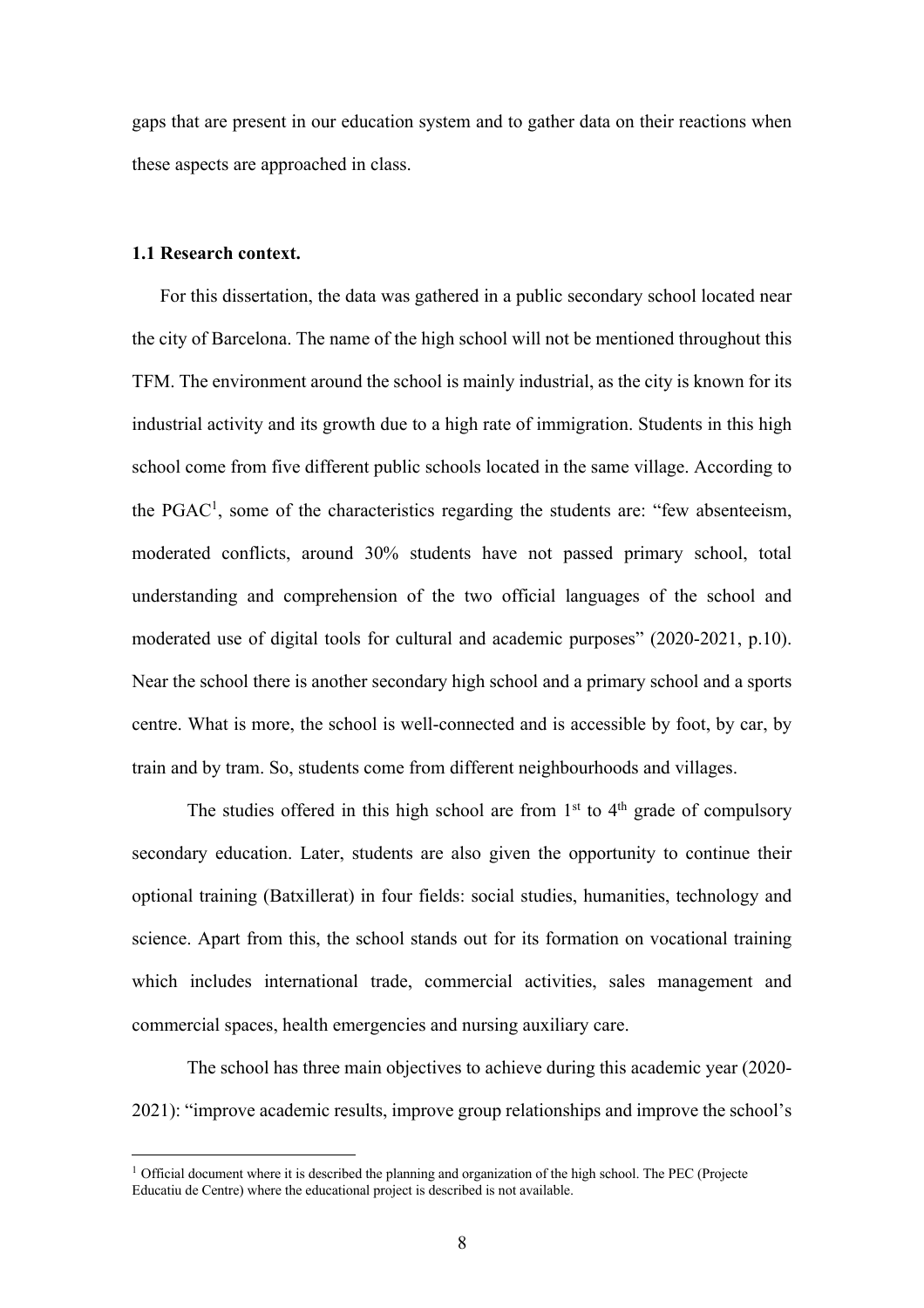prestige" (2020-2021, p. 15). Moreover, it is also stated that the school wishes to become "an active, enterprising, innovative centre that hopes for the improvement of results throughout the use of ICT, foreign languages, working in social, group and personal competencies. We would also like to become a model centre in vocational training in Catalonia so as to provide with qualified workers to the national and international business market" (2020-2021, p. 15). In other words, this high school is very concerned with the objectives and the methodology they want to follow to achieve them.

Even though it has been impossible to access the official document where it is stated the linguistic plan of the high school, the researcher has observed that English plays a crucial role in this high school, as it is member of the Erasmus + programme and another international project named Global Scholars. These are two instances of optional subjects that are taught in English and where teachers practice co-teaching. In addition, the school also practices innovation projects such as CLIL, as some of the curricular subjects taught in Catalan are now taught in English<sup>2</sup>. Students are constantly exposed to English which is part of the aim of the educational project of the institute. The main goal is to train solidary and global citizens, so there is an important focus on values and equality. Furthermore, two characteristics that make this high school a reference amongst other high schools nearby is that German is offered as an optional subject during secondary school and, the fact that the school organizes exchanges to Germany and Scotland so that students can interact with native speakers.

Regarding the English classes, it is a compulsory subject as it is established this way in the curriculum of the Education Department of Catalonia. Even though the school encourages innovative practices, there is still the traditional part of using textbooks for this subject. It is true that all classrooms are equipped with a computer and a projector,

<sup>&</sup>lt;sup>2</sup> Since the academic year 2017/2018 the school is part of the "Grup d'Experimentació per al Plurilingüisme" which encourages to incorporate foreign languages in non-linguistic subjects.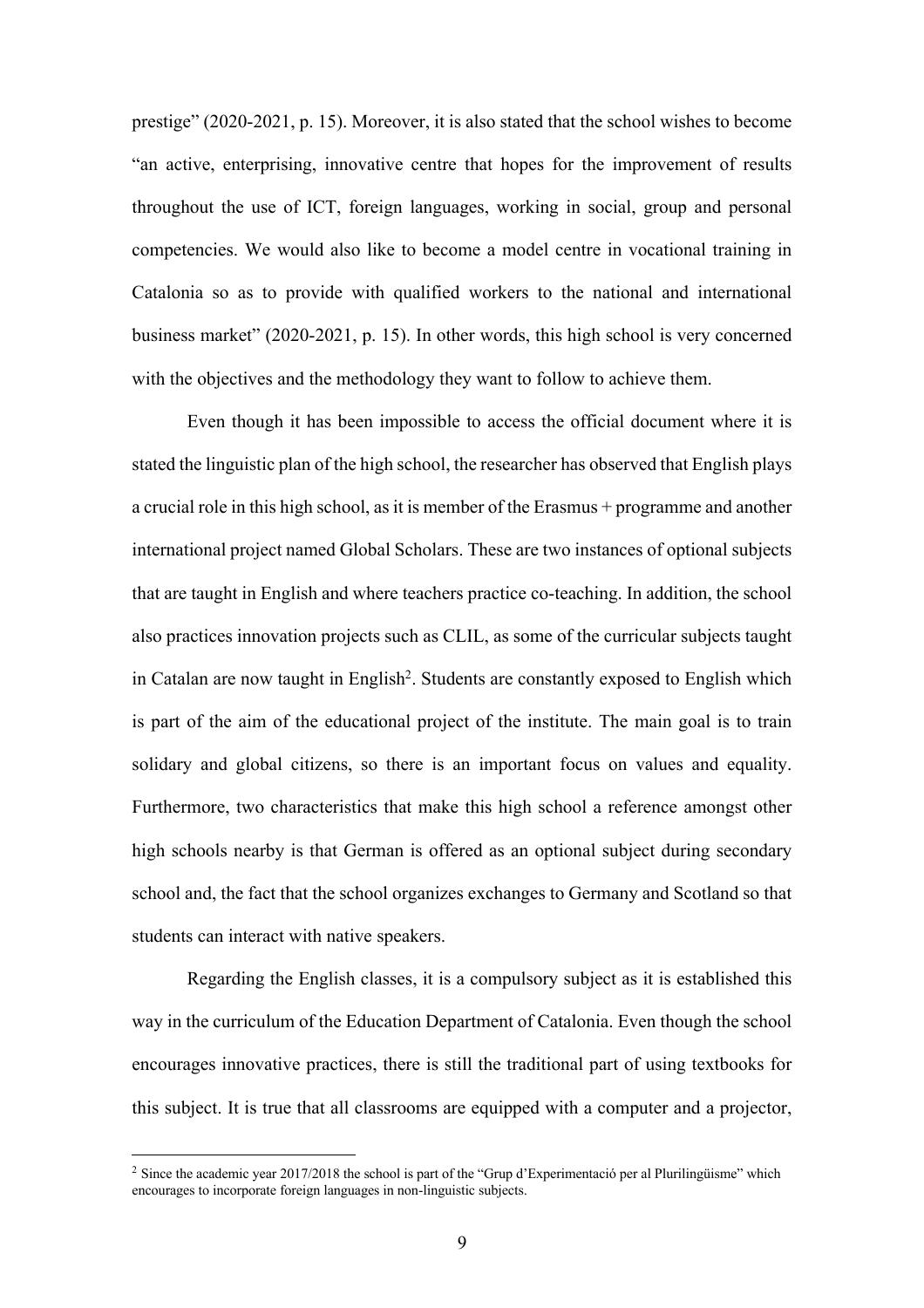but the dynamics of the lessons are still traditional. Apart from the coursebooks, students have the chance to practice their digitals skills through the platform "Google Classroom", where students are sometimes asked to do tasks. Assessment is done through exams that students take after each unit and dossiers that include tasks and writings. The students' behaviour, motivation and hard work are also considered when being graded.

## **2. Theoretical framework.**

To start gathering information for this dissertation, the author of this research has closely read a few articles focusing on 'imagined identities', 'imagined communities' and English as an international language (EIL). A series of core constructs related to the topic which arise different concerns on how the notion of imagined identities should be addressed in EFL classrooms have been identified. All these articles are relevant to the research question stated in the first part of this proposal as they analyse how the concept of imagined identities needs to be discussed in classrooms and its importance.

### **2.1 EIL and Globalization:**

Firstly, in his article, Block goes through the topic of globalization. English is regarded as an international and global language that allows communication between people from different locations. So, it is essential that teachers also change their view on how English should be taught in schools and high schools, as it is a great opportunity for students to learn more than the 'standard' version of the language.

Secondly, McKay also explores the idea of globalization and English as an international language that people around the world study. Her main goal is to point out at the cultural knowledge and how education should address culture. The author claims that the function of an international language such as English is for speakers to communicate their ideas. So, she also affirms that learning from one culture does not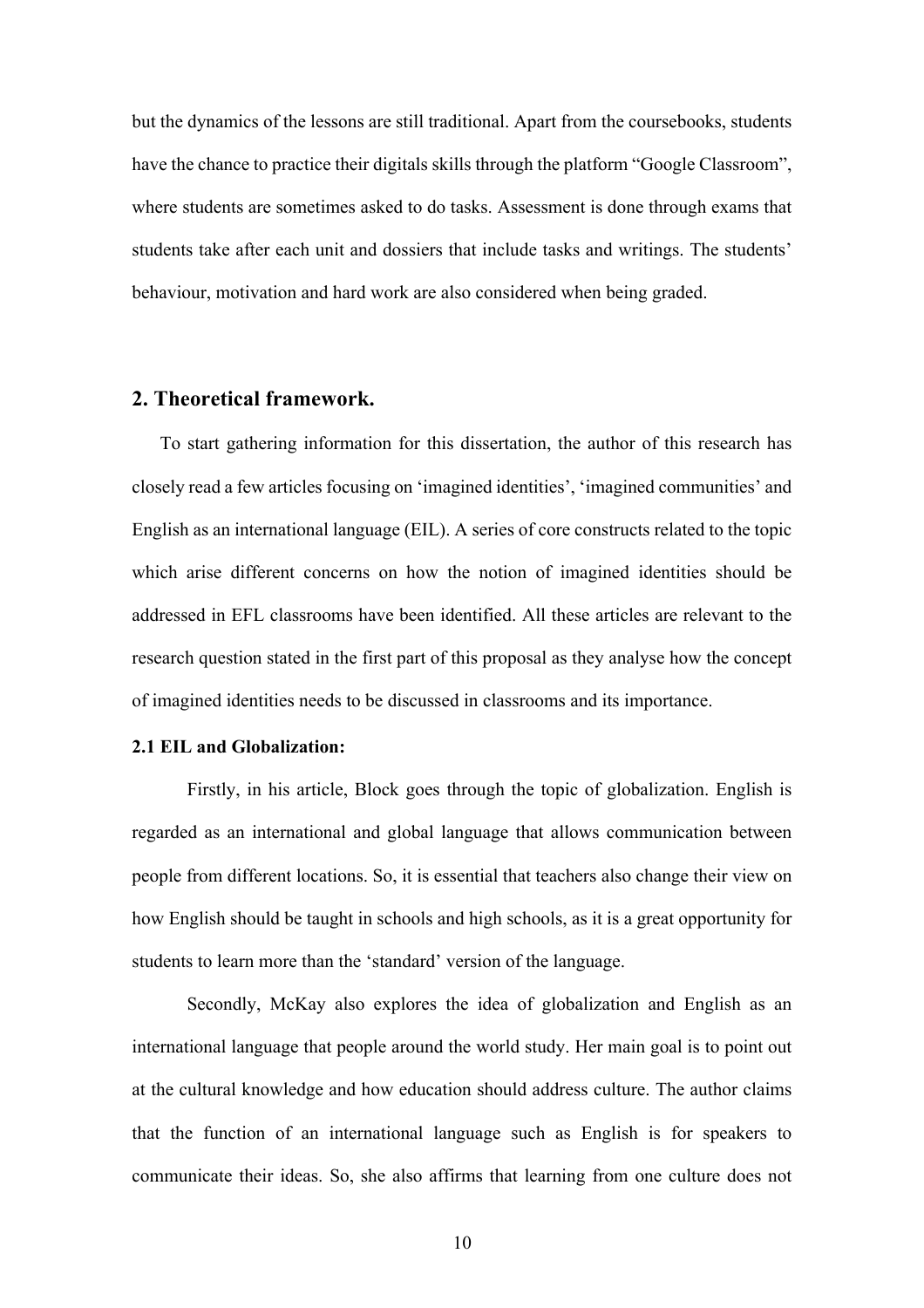mean that one should adopt it. McKay, later in her article, encourages EFL teachers to adopt an interculturalist<sup>3</sup> point of view: "in the EIL classroom, in which the language belongs to its users, interculturalism rather than biculturalism should be the goal" (2000, p.8). In addition, she also asserts that teachers can use cultural knowledge to help learners have a deeper overview of their own culture.

Thirdly, Darvin and Norton (2016) also state the importance that globalization has had over language learners: "the mechanisms of globalization and advancements in technology have transformed the social world" (p.21). In the same article, the researchers also explore on how this process we are living in might affect the concept of identities that speakers may have, as they claim that "social media platforms, by promoting the notion that all space is potentially public, has become the arena in which identities are perpetually performed, curated, and transformed" (p.22).

#### **2.2 EFL and Imagined Communities:**

Kanno & Norton (2003) go through the concept of imagined communities and how learners may feel a connection with people they do not already know but hope to meet in the future. Since English is the *lingua franca* used by billions of people to communicate, learners may envision themselves going through different life experiences. In those expectations, English plays a very important role. They also argue whether learners' participation in class can be related to their imagined communities and how the teacher explores them during the lessons.

Following the same field of study, Norton & McKinney go through different aspects in their article: motivation, identity and investment. In relation to identity, Norton & McKinney claim that "a focus on imagined communities in SLA enables us to explore

 $3$  According to McKay, interculturalism "assumes a knowledge of, rather than acceptance of, another culture" (p.8).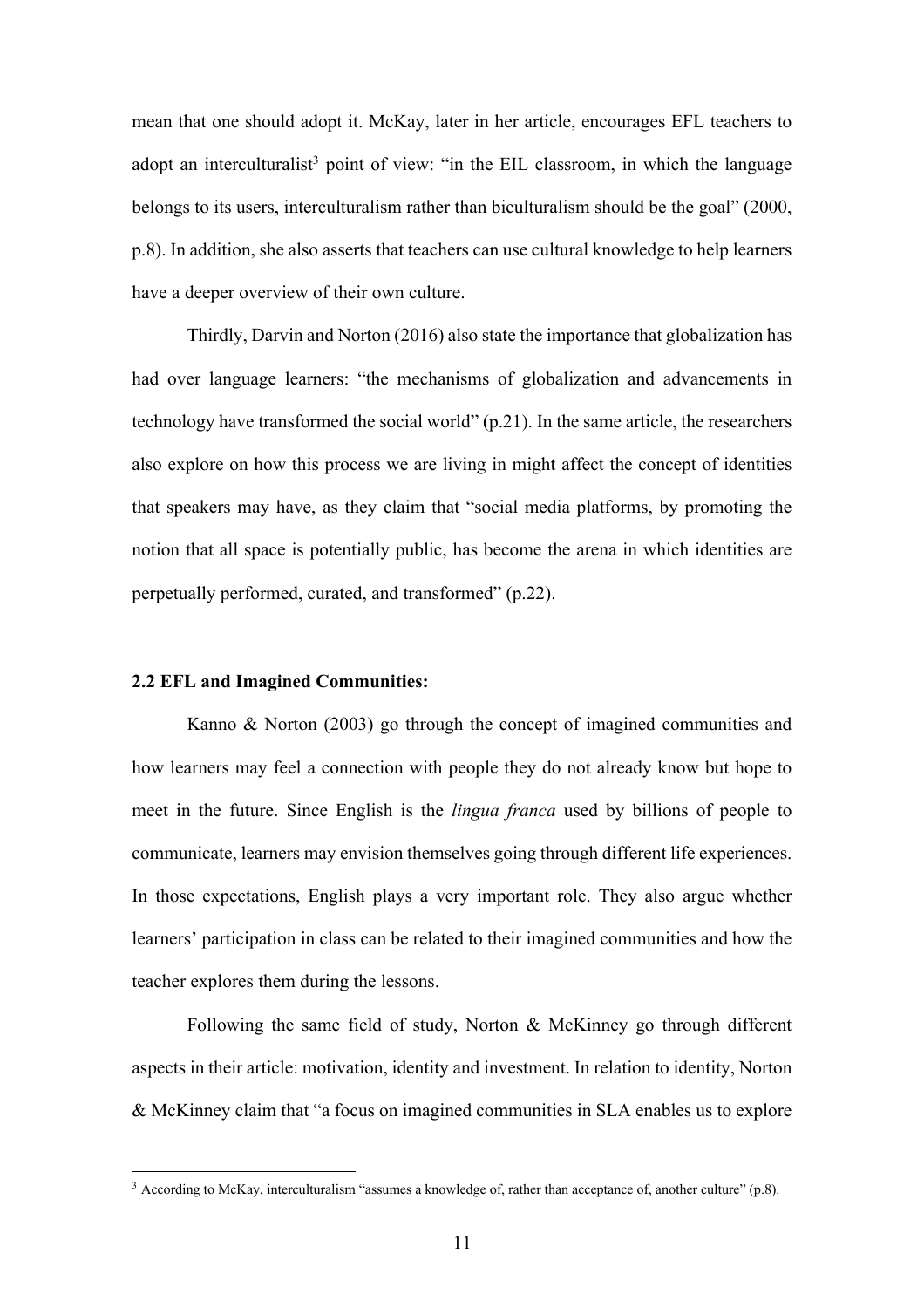how learners' affiliation with such communities might affect their learning trajectories" (2011, p.76). Moreover, Pavlenko & Norton talk about imagined identities as a process, or "desire of learners to expand their range of identities to reach out the wider world" (2007, p.590).

#### **2.3 Investment in English as an International language:**

The internationalization of the English language is a phenomenon that researchers have studied in depth. Its connections with learning this language are major since nowadays more people speak English than it was forty years ago. According to Llurda, "language researchers and educators are increasingly embracing the fact that English is spoken by more people as an L2 than as a mother tongue" (2004, p.314).

In their study, Early & Norton investigate how language learners are affected by migrations and their personal background. They also claim that imagined identities of students change over time. Furthermore, they also introduce the concept of investment. They define investment as "the relationship between student-teacher interaction and student commitment to learning" (2012, p.197). Investment is a crucial concept in this wider topic of imagined identities because it may determine the learner's behavior towards the language that is being learned.

The last article I would like to comment on is Caine's. In this article, the author references Kachru's three circles of English. This diagram shows how English, apart from being the official language of many countries, it has highly spread and it is now a praised language all over the world. Additionally, from my point of view, what is interesting about this paper is that it affirms that communicative competence should be the one that English teachers should spend more time practicing in their classes.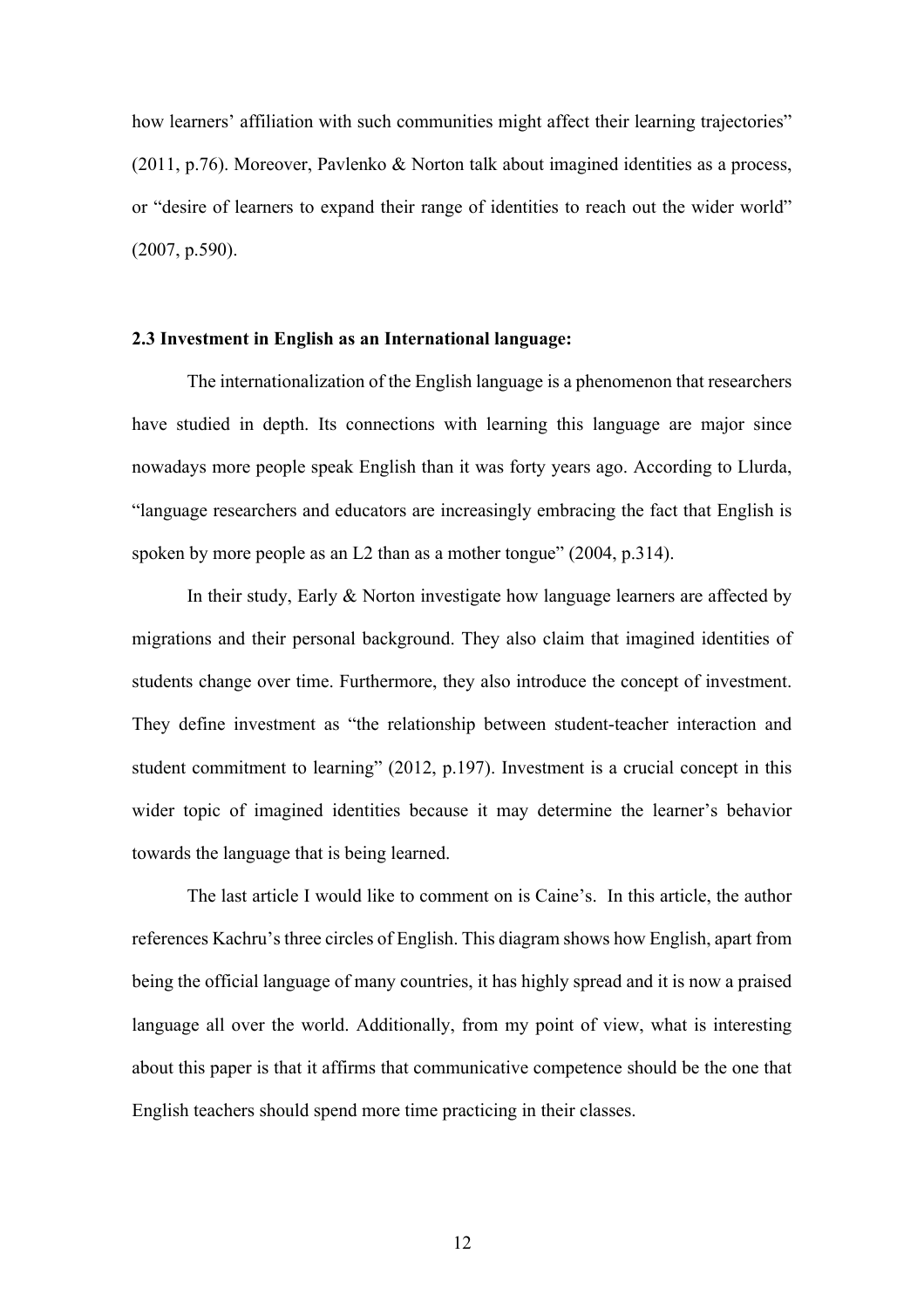To conclude, all these articles used to write this literature review share the key concepts that are later used to shape this dissertation. We can see how both Block and McKay talk about the effects of globalization and how English is part of this process. Culture also plays in essential role in this process, as learners of English are often presented with some cultural celebrations from the considered 'standard' Englishspeaking countries. Caine's article also mentions this process of spread of the language that is also linked with the concept of globalization. Finally, these three articles can also be linked with the two others included in this literature review where the concepts of imagined identities and imagined communities are introduced and analysed as they all provide a general overview on how these identities are present in students and how it might affect their progress while learning English.

## **2.4 Retelling stories: the use of linguistic autobiographies:**

A great number of researchers claim that retelling one's own story can be beneficial and it can provide with crucial information when it comes to personal experiences in relation to language learning. Researchers Posada-Ortíz and Garzón-Duarte (2019) suggest that "through the implementation of autobiographies in the EFL classroom, teachers can feel connected to their students and understand their learning needs and interests from a more personal perspective" (p.161). Aneta Pavlenko (2007) also focuses on the benefits of implementing such activity, as, according to her, these writings tell us "life stories that focus on the languages of the speaker and discuss how and why these languages were acquired, used, or abandoned" (p.165).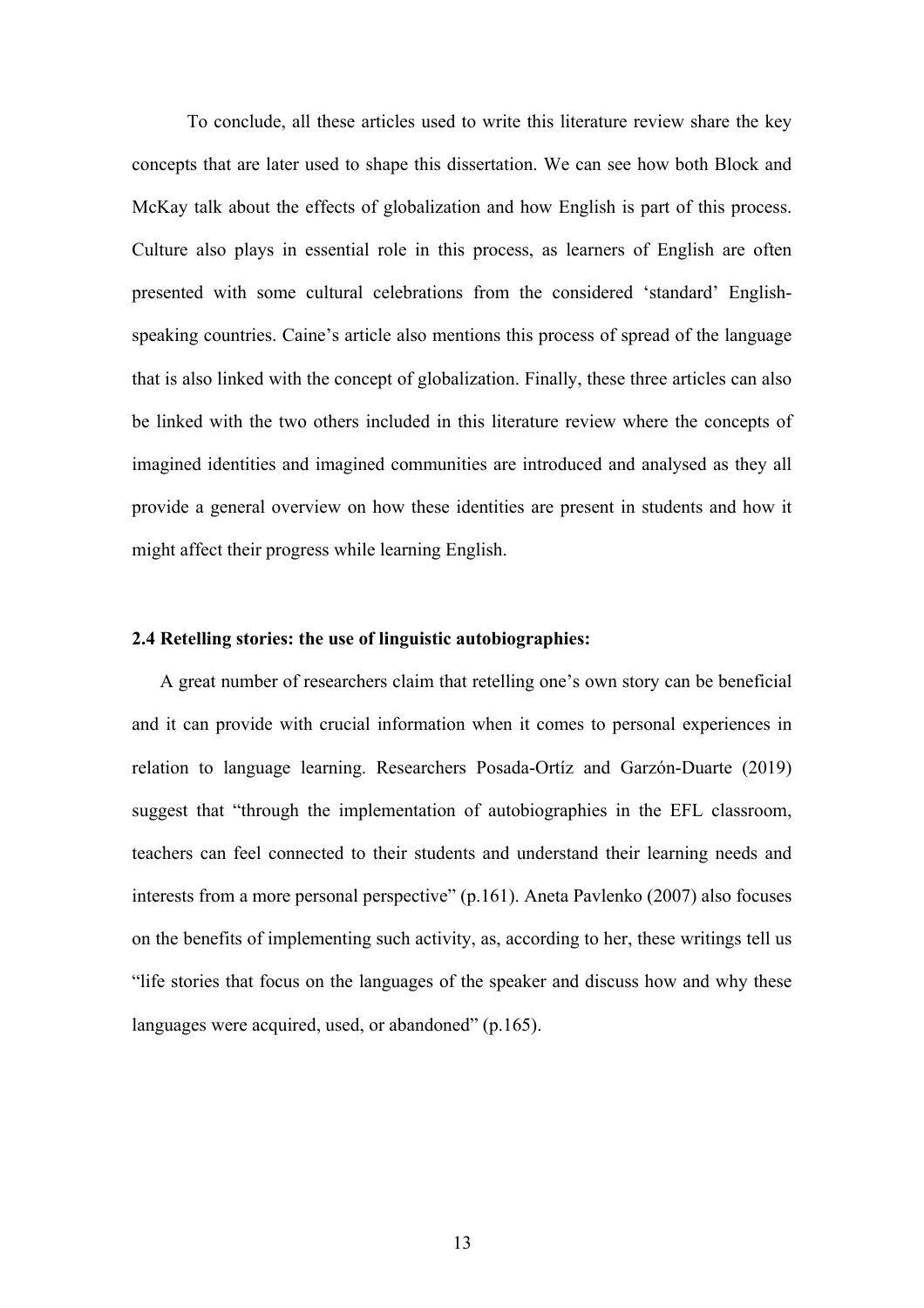## **3. Methodology.**

#### **3.1 Methodological approach.**

As far as the methodology is concerned, the method used is to analyse the collected data is qualitative and interpretative. Yet, some of the data collection tools are analysed using a quantitative method. Qualitative research has been decided and the main method to frame this investigation because "we can explore a wide array of dimensions of the social world, including the texture and weave of everyday life, the understandings, experiences and imaginings of our research participants, the ways that social processes, institutions, discourses or relationship work, and the significance of the meanings that they generate" (Mason, 2002, p.1). In this case, the main objective and the relevance of this research focuses on how participants may react when addressing imagined identities and discussing the role of English in the EFL classroom and this involves analysing their personal experiences towards the English language. Additionally, this investigation also includes action research which has been described as a "powerful tool for change and improvement at the local level" (Cohen et al., 2007, p. 297). This method also offers reflection and analysis of the data that is being collected. According to Cohen et al., action research "involves keeping a *personal journal* in which we record our progress and our reflections about two parallel sets of learnings about the process (the practice) of studying them" (2007, p.300). Research based on action is crucial for this research because the data might provide aspects that could be useful as an improvement plan on this field.

Finally, this research is structured following a codification method. In order to answer the research questions that have been stated at the first section of the essay, results are divided into different topics for this research that have emerged from the collected data. This division into sub-sections aims to make the analysis easier, clear, and complete.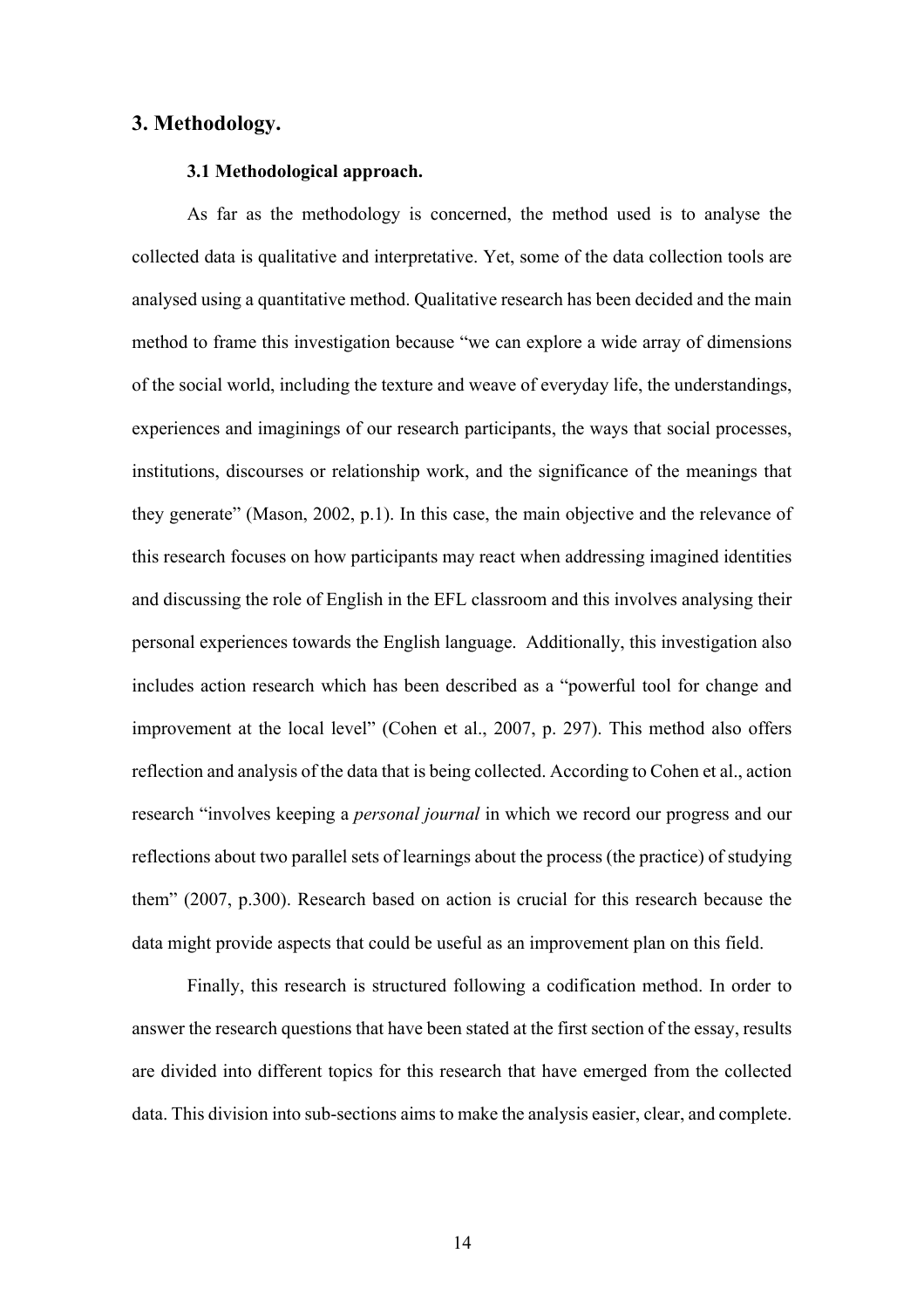## **3.2 Context of data collection.**

The data gathered to carry out his investigation was collected in the month of April 2021 in a public secondary high school. The group chosen was one of the four groups of  $4<sup>th</sup>$  of ESO. The choice was made considering their age and their proximity to deciding on their academic and professional future. A quick reminder of the aim of this dissertation and the research questions that have been answered will be useful at this point of the TFM. The main objective of this dissertation is to analyse to what extent can addressing imagined identities in an EFL classroom can be beneficial for the investment of English. Moreover, another aspect that is being deeply investigated is the role of English in the participants' future projects.

#### **3.3 Participants and data collection tools.**

The participants were 22 fourth of ESO students from a high school located in a small city near Barcelona. Students in that group of age are starting to choose their academic or professional path. So, the answers may be more focused on the research aim. Their age range is fifteen to seventeen years old.

The data that has helped the researcher answer research questions that lead this TFM are:

- · A videorecorded debate.
- · Linguistic autobiographies.
- $\cdot$  A questionnaire<sup>4</sup>.

<sup>4</sup> Questions can be found in Appendix 3.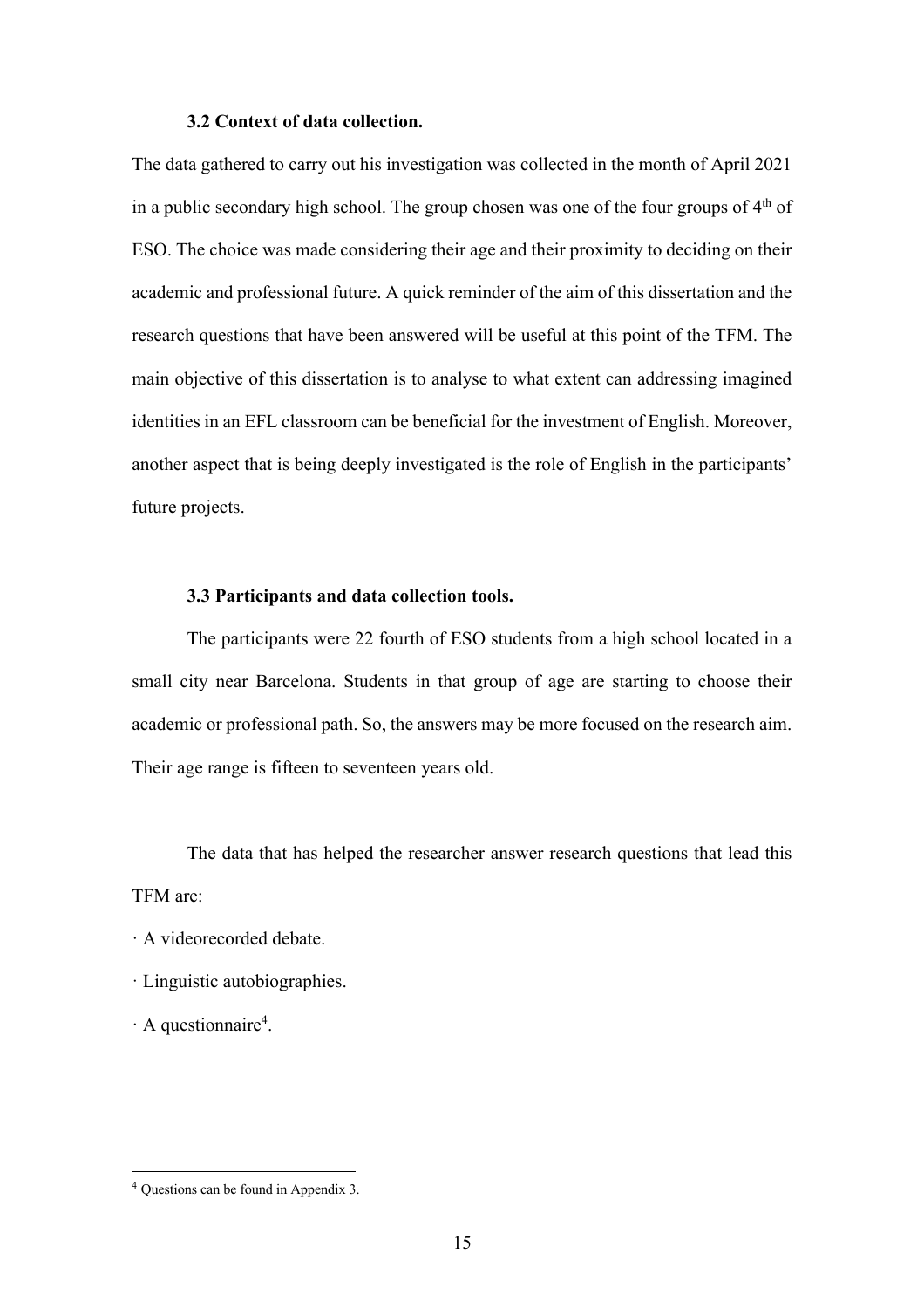The first data collection tool used in lesson 1 was a videorecorded debate where topics such as speakers' legitimacy, why participants think English is important nowadays or the role they believe this language will have in their future projects were addressed. Having the debate recorded is useful to analyse participants' contributions.

Then, to carry out this research on how addressing imagined identities in an EFL class, the participants were asked to write a brief linguistic autobiography. This method to collect data has been described by researchers as "a means to understand how people see life and construct meaning out of their experiences" (Posada-Ortiz & Garzón-Duarte, 2019, p.165). The choice of including this data collection tool comes after reading that through linguistic autobiographies a lot of information regarding personal experiences, motivation and investment in learning a language can be obtained. As Pavlenko (2007) states as far as linguistic autobiographies is concerned:

First of all, they offer insights to people's private worlds, inaccessible to experimental methodologies, and thus provide the insider's view of the processes of language learning, attrition, and use. Secondly, they highlight new connections between various learning processes and phenomena, and in doing so, point to new directions for future research. (p. 164-165).

Linguistic autobiographies are useful to analyse their reactions when talking about their imagined identities and the role of English now and in their future projects. Even though the term was not be explicitly stated to the students, the main objective was to see if their participation and their willingness to express themselves was positive to the input they received.

To end up, a questionnaire was used as the last data collection tool since, according to Cohen et al (2007), "the questionnaire is a widely used and useful instrument for collecting survey information, providing structured, often numerical data, being able to be administered without the presence of the researcher, and often being comparatively straightforward to analysis" (p.317). So, qualitative and quantitative data has been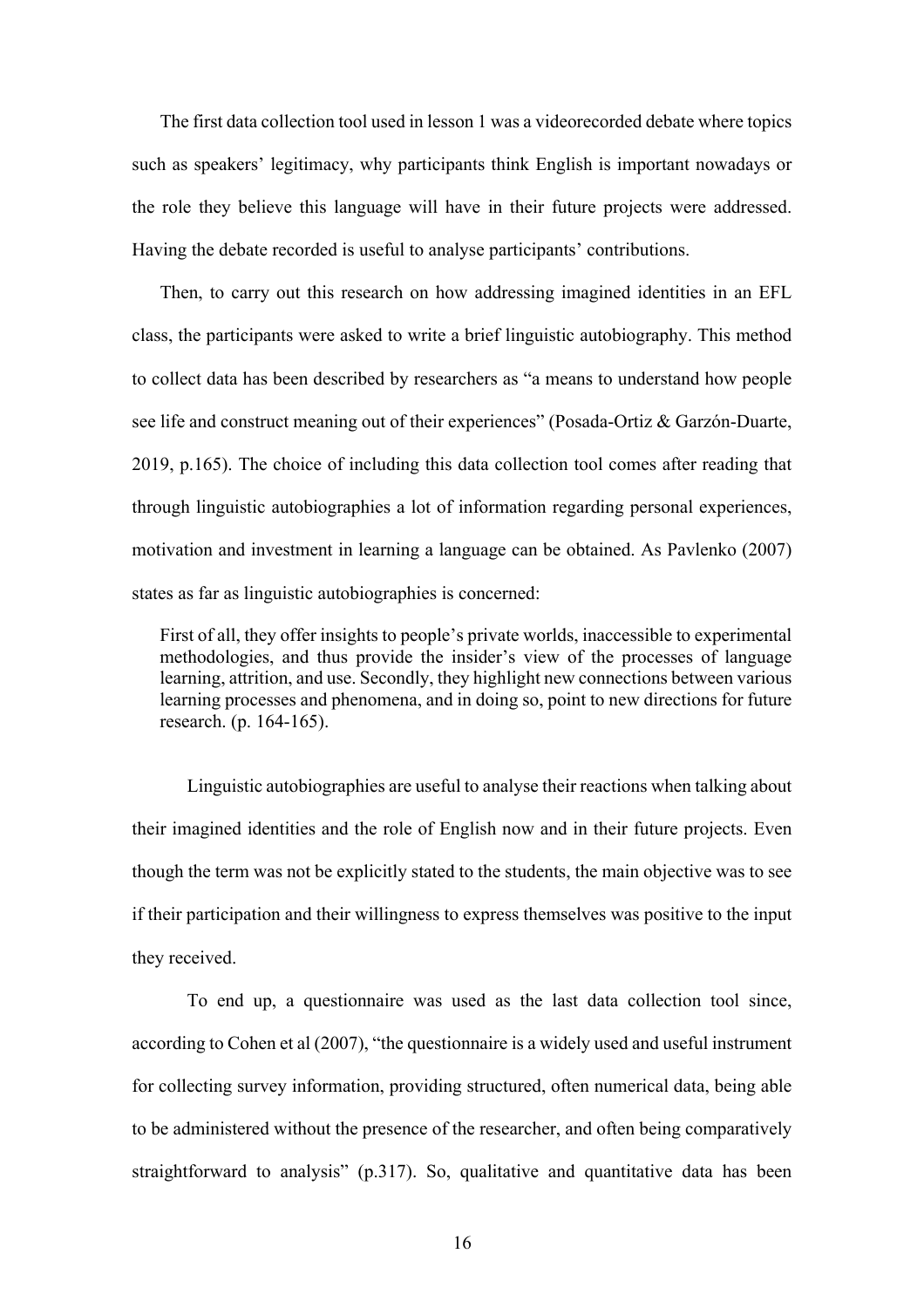obtained from this tool. The questionnaire was also used to obtained more focused answers on some aspects that could not be fully obtained through the debate or the linguistic autobiographies. Therefore, the questionnaire contained both close-ended and open-ended questions related to their 'relationship' with English, the role of this language might have in their future projects and their reflections after the lessons. In addition, some of the questions had to be answered using a graded system were 1 meant 'completely disagree' and 5 meant 'completely agree). The combination of different type of questions provides different aspects. While closed-ended questions are easier and faster to go through and they "are useful in that they can generate frequencies of response amenable to statistical treatment and analysis" (Cohen et al, 2007, p.321), open-ended questions are the ones where participants can fully express themselves and write how much as they want. This last type of questions "are particularly suitable for investigating complex issued, to which simple answers cannot be provided" (Cohen et al, 2007, p.321). As mentioned above, open-ended questions focus on more personal issues.

Students were allowed to answer the questions from the questionnaire in their mother tongue (either Catalan or Spanish) to let them express freely. Researchers such as Pavlenko justify the choice of language when collecting data from participants who do not speak English as their L1: "it is well known that even in one language different rendering of the 'same' story may vary in the amount of detail, reported speech, emotional intensity, episodic structure, and framing of particular episodes" (2007, p.171). The researcher decided to let them speak and write in their mother togue in order to obtain more detailed answers.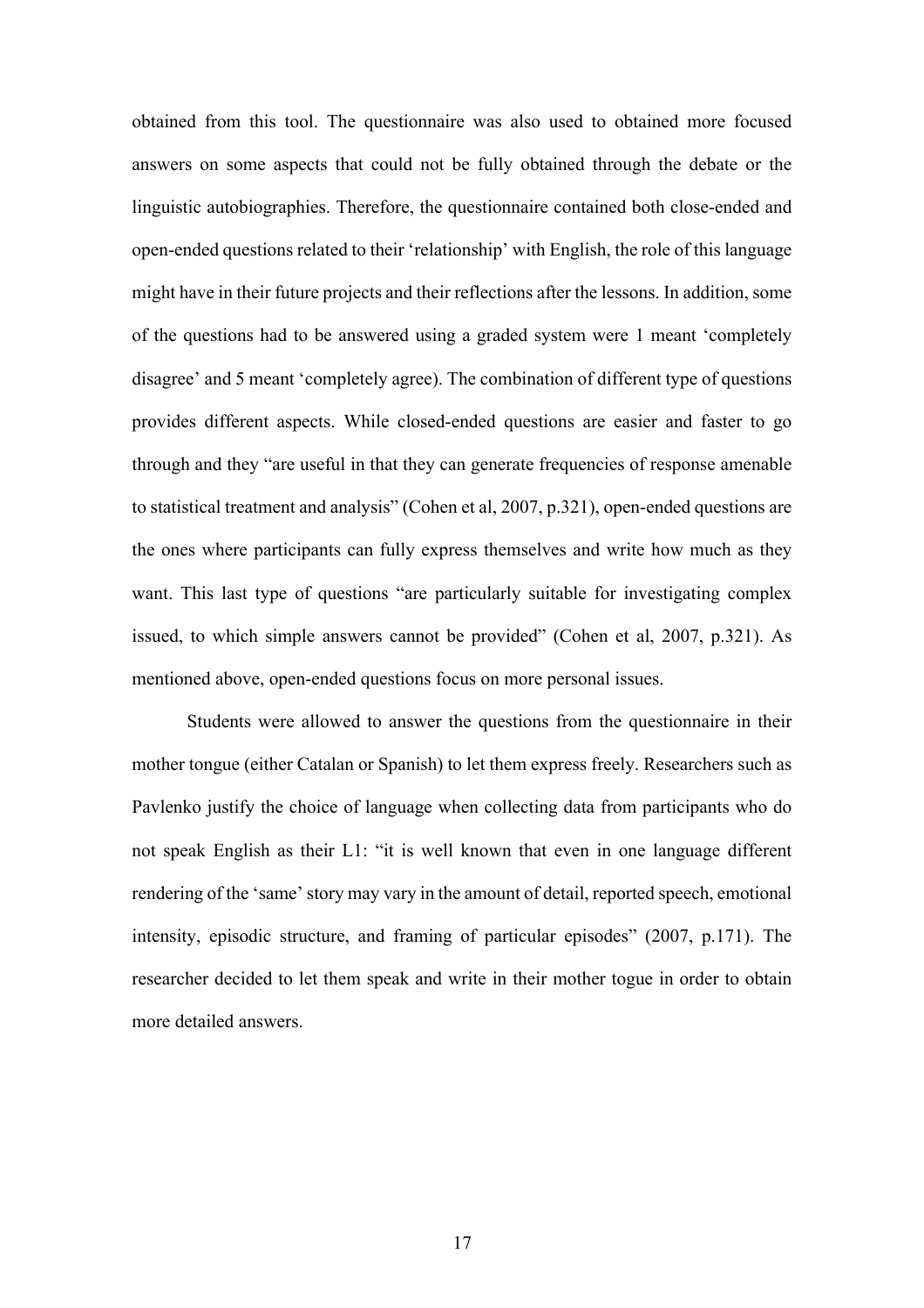#### **3.4 Data collection procedure.**

To collect the necessary data for the present research, the author of this study asked the  $4<sup>th</sup>$  of ESO English teacher for permission to implement two lessons. The lessons took place at the regular scheduled English class as in the research question is stated, the study focuses on addressing imagined identities in the EFL classroom. To videorecord the lessons, two colleagues helped the researcher, who was the one guiding and leading the lesson. The first lesson was implemented the  $13<sup>th</sup>$  April 2021. Students, after listening to three different audios where three non-native speakers explain their journey as English-language learners and speakers, were asked to answer questions related to English, how they envision themselves and how they consider that investing in learning the English language may be useful in their future projects. This debate (see script in Appendix 1) aimed to explore some aspects regarding participants' point of view in relation to the English language and their future. Then, during the second lesson, implemented the  $19<sup>th</sup>$  April 2020, participants worked on their linguistic autobiographies following some prompts<sup>5</sup> given at the beginning of the session. The last task consisted of individually answering a questionnaire.

Finally, to organize the data, relevant fragments from the video recordings and written linguistic autobiographies have been chosen. To end up, the answers from the questionnaire were downloaded in an Excel document to be analysed. As a conclusion, the researcher thought that a potential plan B was needed in case the stated one had not worked. Plan B consisted of introducing personal interviews that would be recorded (audio only) in order to have this more individualised point of view.

To sum up, a diagram has been included so as to clarify how data was collected:

<sup>5</sup> See Appendix 2.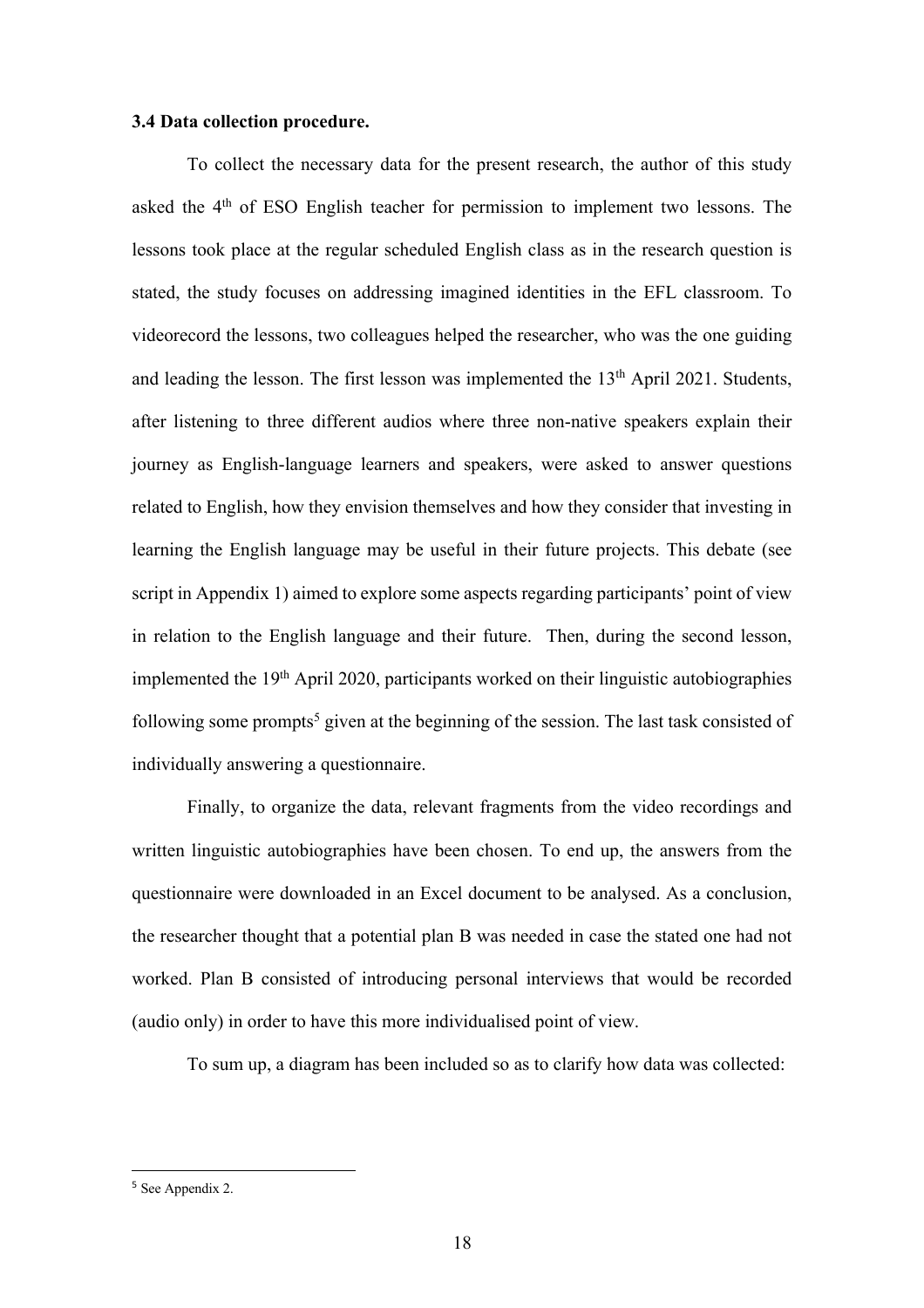Diagram 1: *Data collection procedure*



## **3.5 Ethical issues.**

The purpose of the data collected for this MA dissertation has always been shared with the participants. Before each task they have been informed of the issues and the content of each activity and has been always reminded their anonymity. In the questionnaire shared with participants they were informed that the results would only be seen by me, author of this dissertation and my supervisor, if necessary. In the three main instruments used to gather data: the debate, the writing of a linguistic autobiography and the online questionnaire the students' names were not asked. Pseudonyms are used to refer to specific linguistic autobiographies. Only in the questionnaire participants were asked for their gender and age.

In the two implemented lessons, the researcher had the help of two colleagues. They were not allowed to participate nor record anything so as to protect the participants.

Videorecording was allowed the high school had previously signed a permission form where it was stated that videorecording was permitted for research purposes.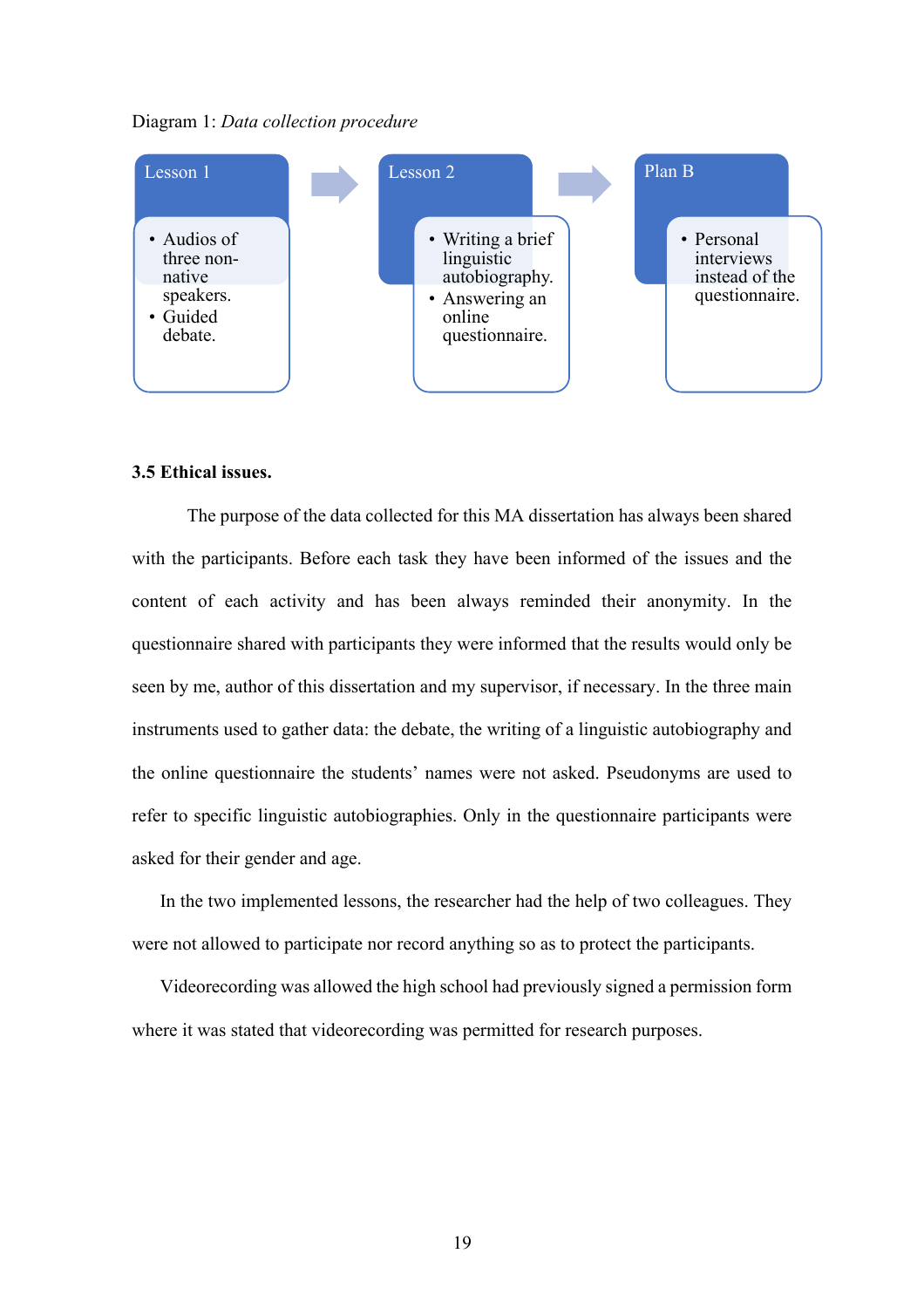## **4. Results**

#### **4.1 Results obtained from data collection.**

The aim of this sub-section is to state and describe how results obtained from data collection tools and procedure are analysed in the following sub-sections and to present the results analysed as quantitative that are considered useful to answer the research questions. As commented in section 3 of this dissertation, the results are analysed using a qualitative and interpretative method. However, some collected data is analysed using a quantitative method.

Results have been codified to provide a more focused interpretation of the different aspects that were considered important for my research and that have emerged from the different data collection tools used. Furthermore, the questionnaire's close-ended questions and the few quantitative data extracted provided further information regarding the themes under investigation.

During data collection procedure, students' imagined identities were treated as something simple and plain during the two implemented lessons so as to let participants express freely and not interfere in their answers by using research terms. Since they were asked to answer and give their opinion of some aspects, the topics that came up the most are the ones analysed in the following subsections.

From now on, the following subsections explore the results obtained from data collection tools organised in different topics that emerged during data collection procedure. As discussed above, a codification system is used. The diagram shows the organisation of the next subsections of this paper: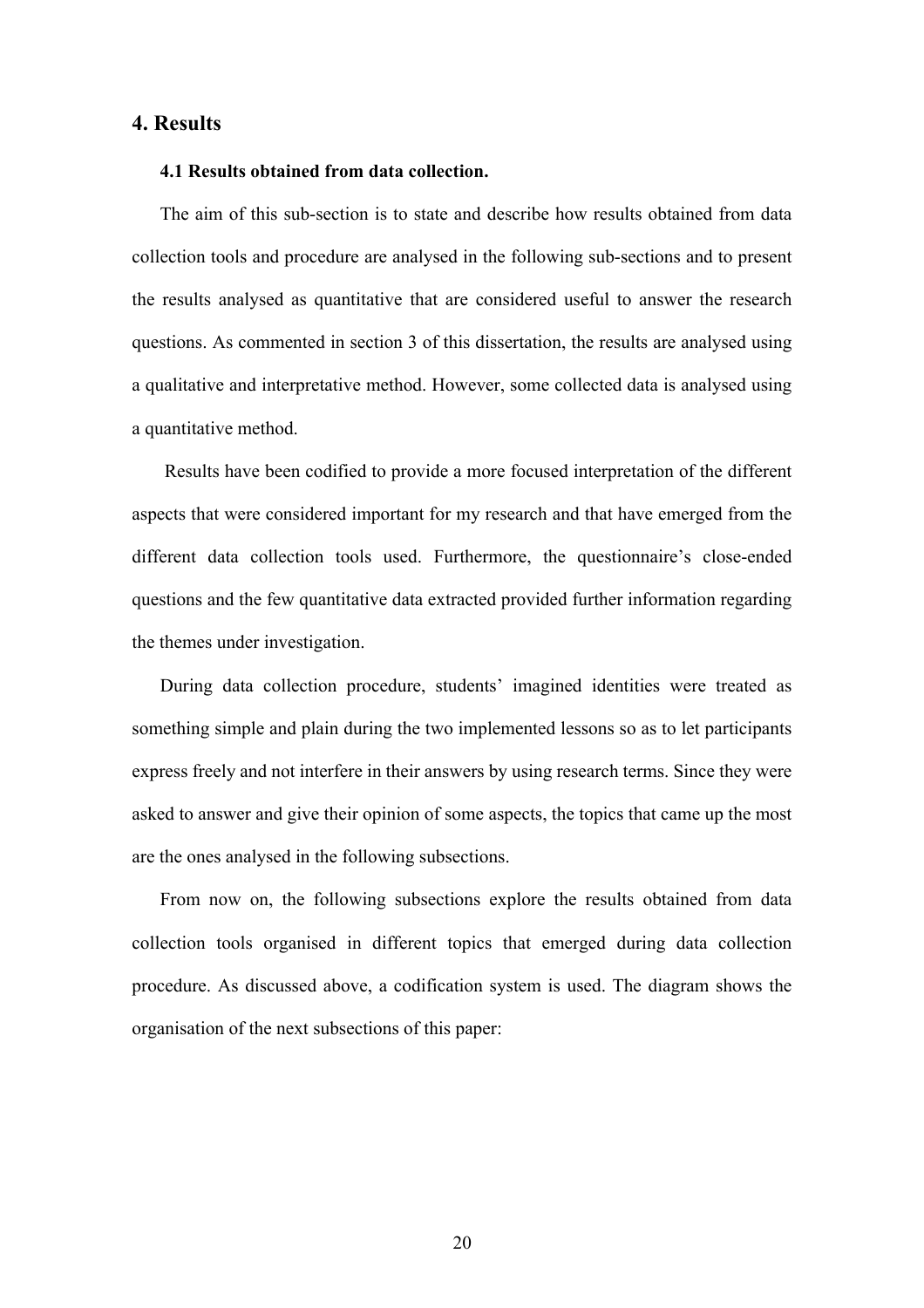#### Diagram 2: *Organisation of topics in the results section.*



#### **4.2 Leisure and communication.**

One of the first topics that emerged after the analysis of the data was that participants believe that English has and will have a special and important role in their lives. Leisure includes travelling, videogames and communicating with people with other countries. In this subsection these three aspects will be described according to what data suggests. Questions regarding the importance of learning English, what participants do to learn English out of the context of high school and how students imagine themselves in 20 years will be analysed from the debate. In addition, in the linguistic autobiographies participants also described their relationship with the English language. Finally, questions from the survey also contain crucial information regarding this topic.

Data suggests that English is used or is considered important by students when it comes to leisure. Ona<sup>6</sup>, in her linguistic autobiography, states that "English has become more important in my personal life rather than in my academic life because of my relationship with the English entertainment and culture. Often, the conversations I have with people include English words". Another claim, this time made by Jan<sup>7</sup> explains that

<sup>6</sup> Ona: "L'anglès s'ha convertit en un idioma important més a la meva vida personal que acadèmica ja que en consumir entreteniment i cultura angloparlants, moltes vegades les conversacions amb gent propera a mi incorporen moltes paraules angleses".

<sup>7</sup> Jan: "Yo creo que el inglés sirve para bastante". "Para hablar con extranjeros o usar programas en el PC".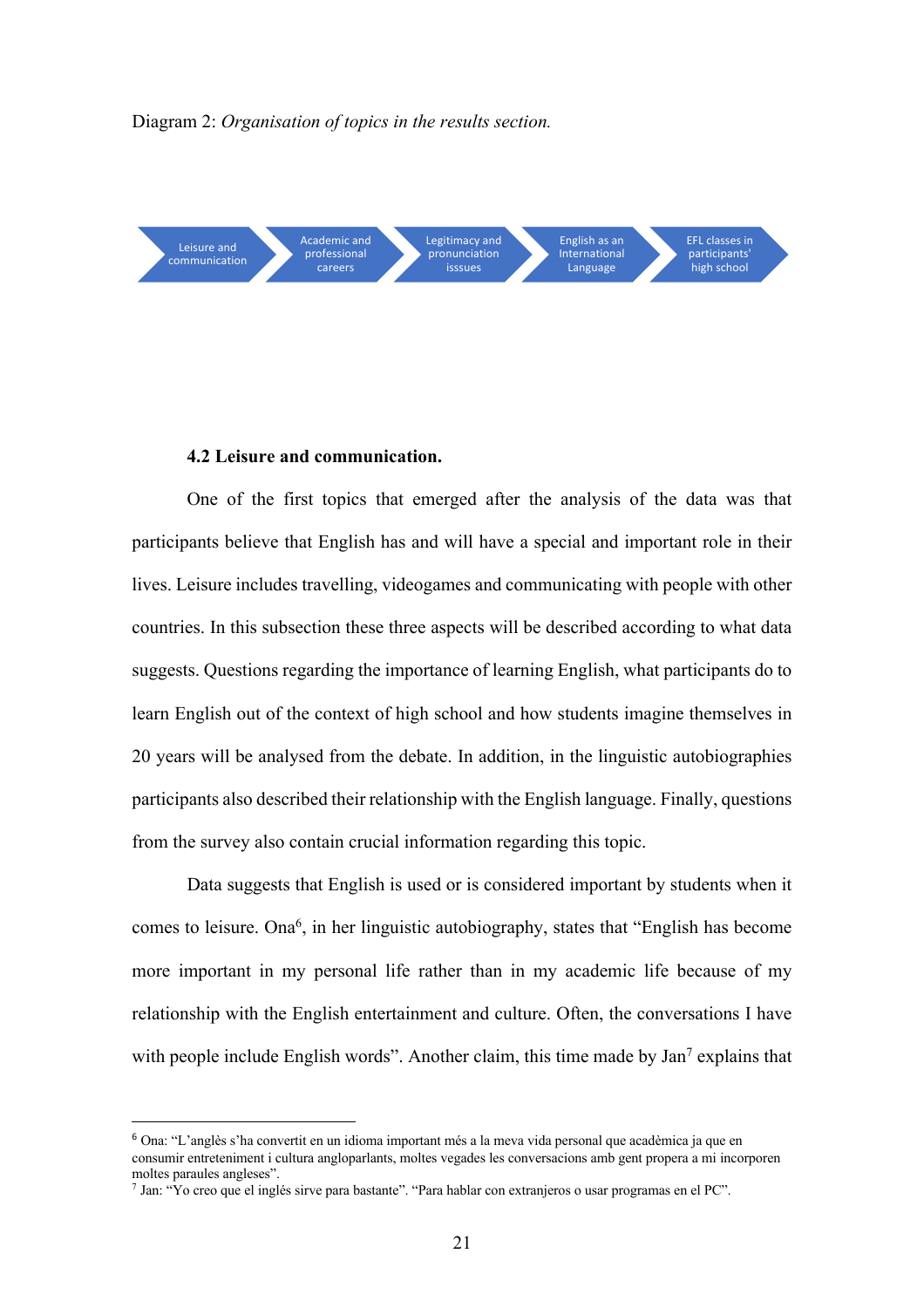"I believe English is useful", then, he states that he uses it "to speak with foreign people or to use computer programs". Eduard<sup>8</sup> also uses English when he plays videogames: "I speak in English three hours a day when playing videogames". When we talk about leisure, travelling also comes to our minds. Participants also consider this important where English plays a major role as it is considered the language chosen to communicate when travelling or meeting foreign people. For example, Joel<sup>9</sup> writes "I have travelled abroad with the school thanks to English". In the debate<sup>10</sup>, students were asked whether they think learning English is important. The answers obtained point both at the possibility to find a job, a topic that will be analysed in the next subsection, travelling and communication. Likewise, travelling, communication and other types of leisure (see Appendix 4) are also present in the answers of question 12 of the questionnaire. Five students are taking into consideration the possibility of travelling or living abroad. In these cases, they believe that English will be necessary to communicate:

Fragment 2, appendix 5:

1 T: Pero per que ↓ (.) per què és important ↑ (1.2) apart de si voleu anar a treballar a fora  $\downarrow$  ((T points at a S)) per que  $\downarrow$ 

2 S: Todo el mundo sabe inglés XXX casi todos los países saben inglés y es como una forma de comunicarte con otros países ↓

3 T: Val ↓ (.) doncs per vosaltres la possible comunicació amb gent d'altres països és una possibilitat ↓ (.) no ↑

4 Ss: Sí (2)

5 T: So what do you think  $\uparrow$  (.)

6 S: Es que es eso ↓ (.) si te quieres comunicar con alguien de otro país pues puedes usar el inglés porque es una lengua intermedia de los dos países ↓

<sup>8</sup> Eduard: "Parlo anglès unes 3 hores diàries per els jocs".

<sup>9</sup> Joel: "He pogut viatjar a l'estranger amb l'escola gràcies a l'anglès".

<sup>10</sup> See Appendix 5 fragment 1.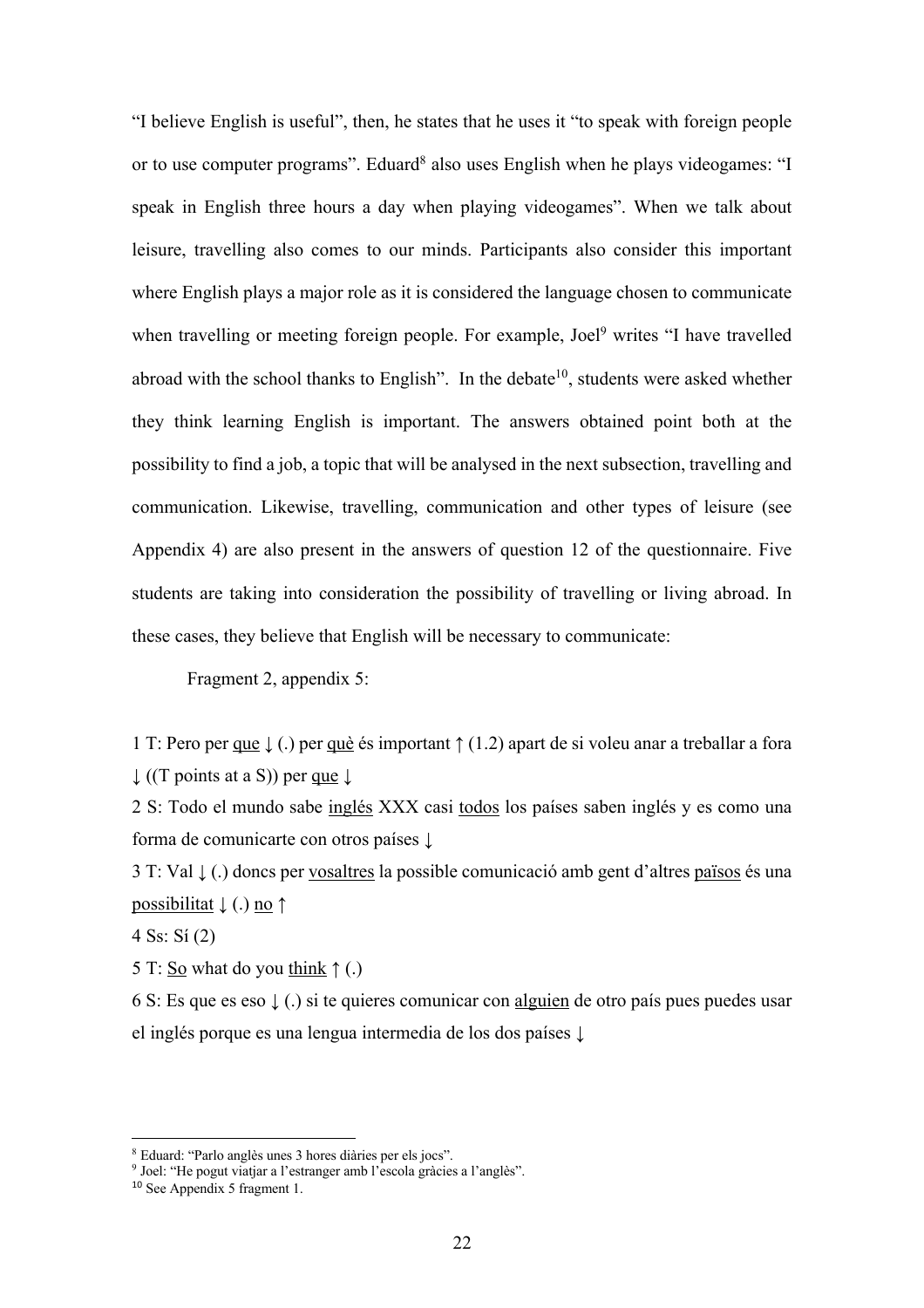Communication with people from other countries or being able to express oneself is one of the aspects that participants value the most.

To sum up, in this section a few sub-topics have been taken into account: free time, hobbies, travelling and communicating with other people. These results provide confirmatory evidence that participants believe that using the English language is useful for many reasons now, and in the future.

#### **4.3 Academic and professional careers.**

The second topic that has emerged multiple times in the three data collection tools is the possibility to find a job or a better job. In this case, a closer look to the data seems to suggest that participants strongly agree with the idea that speaking English and having a good level of mastery in this language can be beneficial for their professional careers. In appendix 5, fragment 1, the data provides evidence that participants are aware of the need of speaking English if they want to move to another country or the benefits of showing in their CV that they can use English in a fluent manner. One of the questions of the debate had the aim to obtain data regarding the claim that people who speak English well have better jobs. This question revealed that participants, as an overall, bear in mind that people who speak English or other languages may have more opportunities to find a job as can be seen in appendix 5, fragment 3:

1 T: Do you think that people who speak English have better jobs ↑

- 2 S: [yes]
- 3 S: [sí]
- 4 S: [claramente]
- 5 Ss: XXX

6 S: Pues depende del país porque en su país es como hablar español en España ↓ 7 S: En todos los países ↓ 8 S: [pues vale]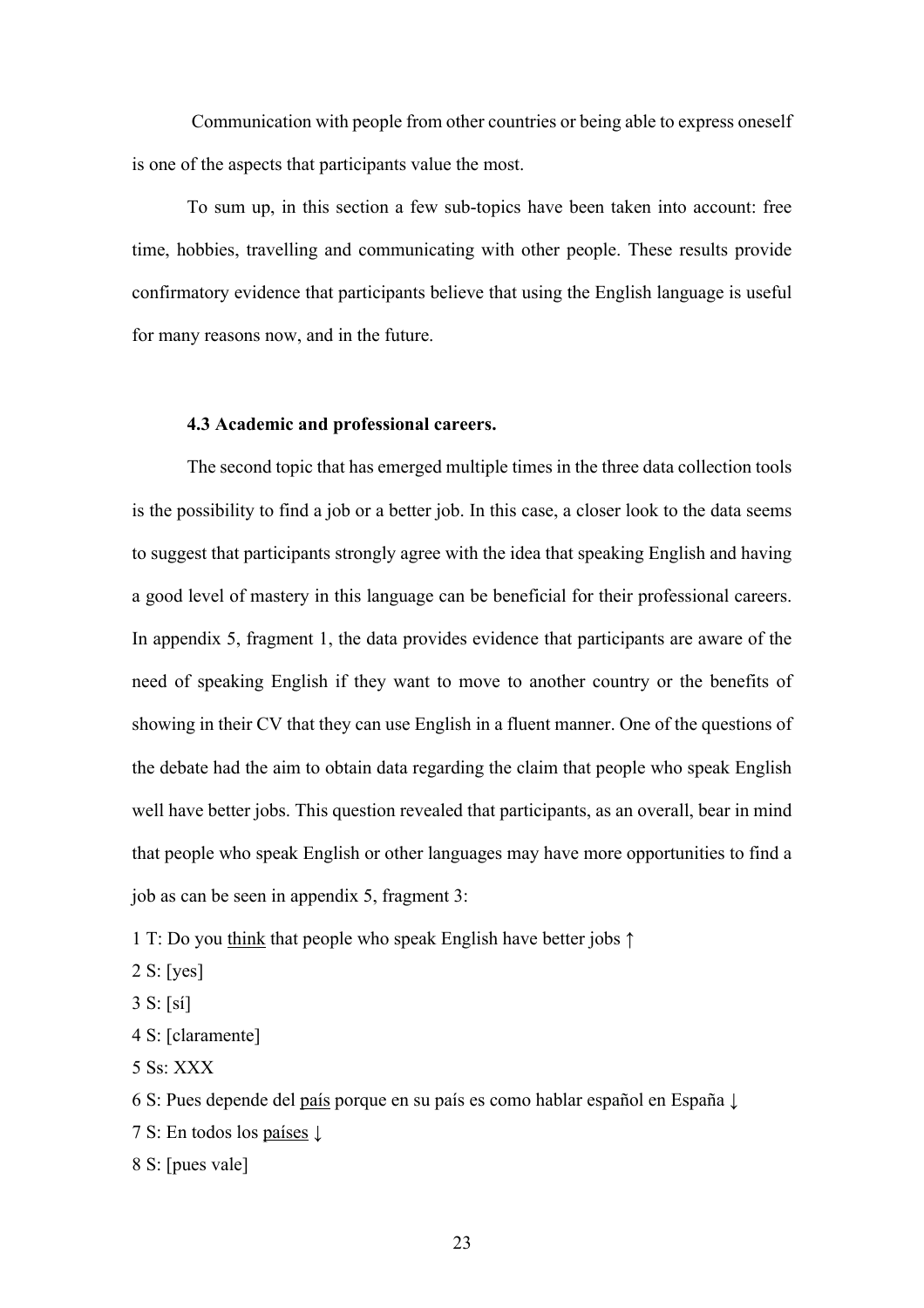### 9 Ss: XXX

10 S: La gente que sabe inglés tiene la posibilidad de escoger trabajo que otra porque sabe hacer más cosas ↓

Some of the linguistic autobiographies also refer to the use of English for academic and professional purposes. Jordi<sup>11</sup> describes that he believes that English will play an important role in his life: "I believe English can be useful to get a job or to communicate, and the best part is that I don't have any problems to speak in English". Furthermore, Marta, one of the participants would like to become a doctor. She claims that she finds English difficult<sup>12</sup>: "I have never been good at English". Yet, she is aware that if she wants to be a doctor, she will need to communicate in English: "I want to work as a doctor, since I will have to communicate with people, English will be important". Results show that students were more open to discuss this through the questionnaire. In question number 12 (see Appendix 4), there is some evidence of the importance participants give to find a job and the role that English may have.

Last but not least, data also suggests that participants may also need English in their academic careers. There seems to be a significant correlation between studies and jobs. Half of the participants mention that they think they will either need English to complete their academic studies or to find a job. Others just mention that English is needed in more than one field. Moreover, the possibility to study or live abroad also appears in question 12 of the questionnaire, where two participants state that they would like to do an Erasmus or live abroad.

<sup>11</sup> Jordi: "Crec que l'anglès em pot servir per aconseguir treball o per comunicar-me, i lo millor és que ara no tinc cap problema per parlar-lo".

 $12$  Marta: "El inglés nunca se me ha dado bien". "Quiero trabajar en medicina así que como me tendré que comunicar con gente será importante".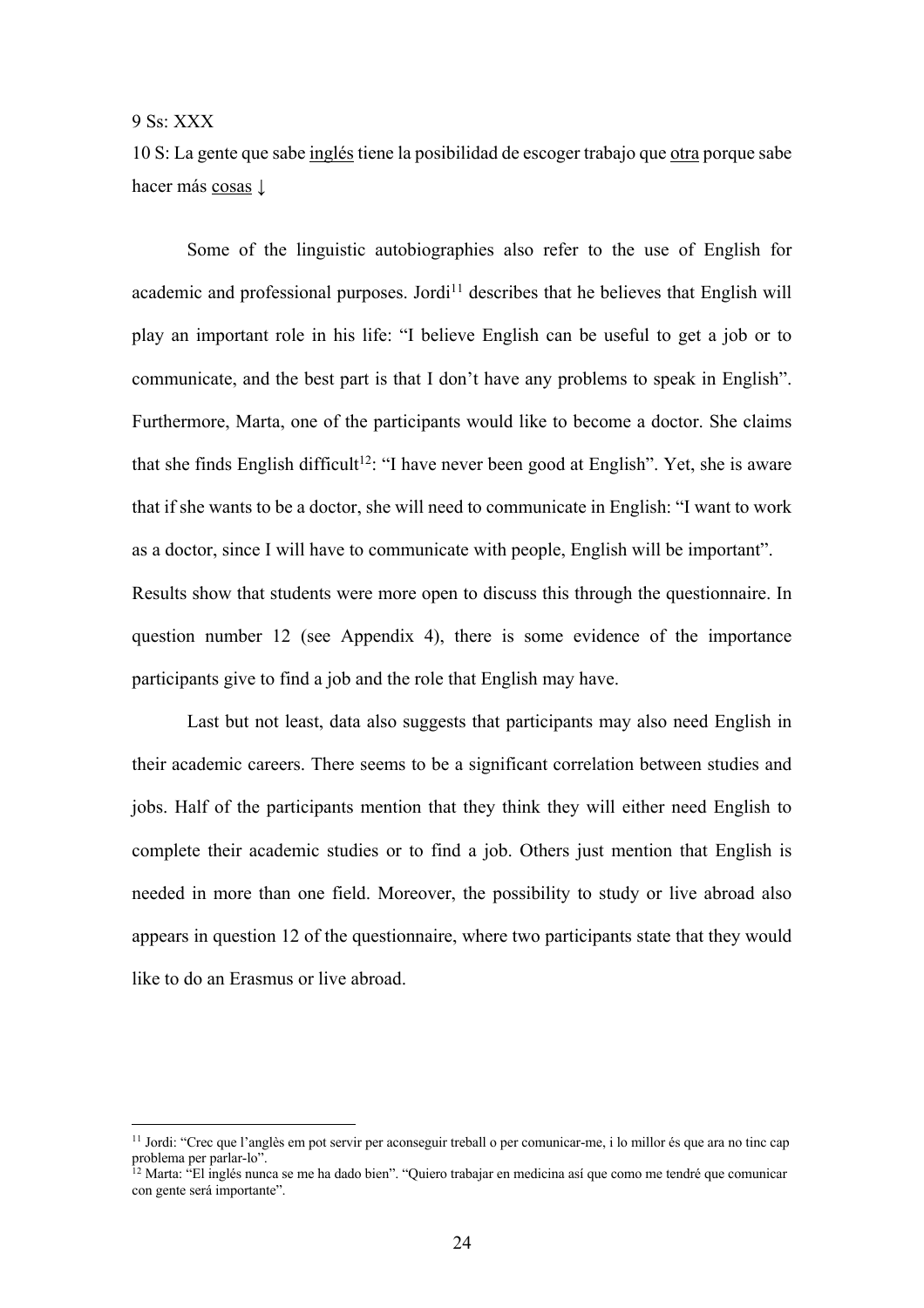In conclusion, on the basis of the evidence currently available, it seems fair to suggest that when participants are asked whether they think they will use English in their future projects, most of the answers seem to follow the pattern of jobs and studies.

#### **4.4 Legitimacy & pronunciation.**

One of the questions that were discussed in the debate was: "Do you believe is it essential to have an excellent pronunciation when using English? What do you think after listening to the audios?

At the very beginning of the first lesson, three short audios were played where participants heard three non-native English speakers describing their journey with the English language and when and how they use it nowadays. Two of the speakers are from Mallorca while the third one is from Tunisia. Consequently, their pronunciation is different and so is their accent. While addressing students' imagined identities in an EFL class it can also be advisable to some research on how they feel when they are asked to listen to non-native speakers. Even though they commented on their accents and fluency while the audios were being played, one of the questions of the debate directly pointed at this issue. The answers to this question were more or less similar: while some participants admitted that having a proficient pronunciation is not essential, some stated that a good pronunciation can be helpful when it comes to making yourself understood.

The audios had the aim to directly observe the reactions that participants had when they noticed that the speakers are not natives. While for some students it was easier to understand the audios, for other it was difficult since they might not be used to hearing non-native accents. Then, during the debate (see appendix 5, fragment 4) it was stated by a participant that it can sometimes be useful to listen to non-native speakers because it is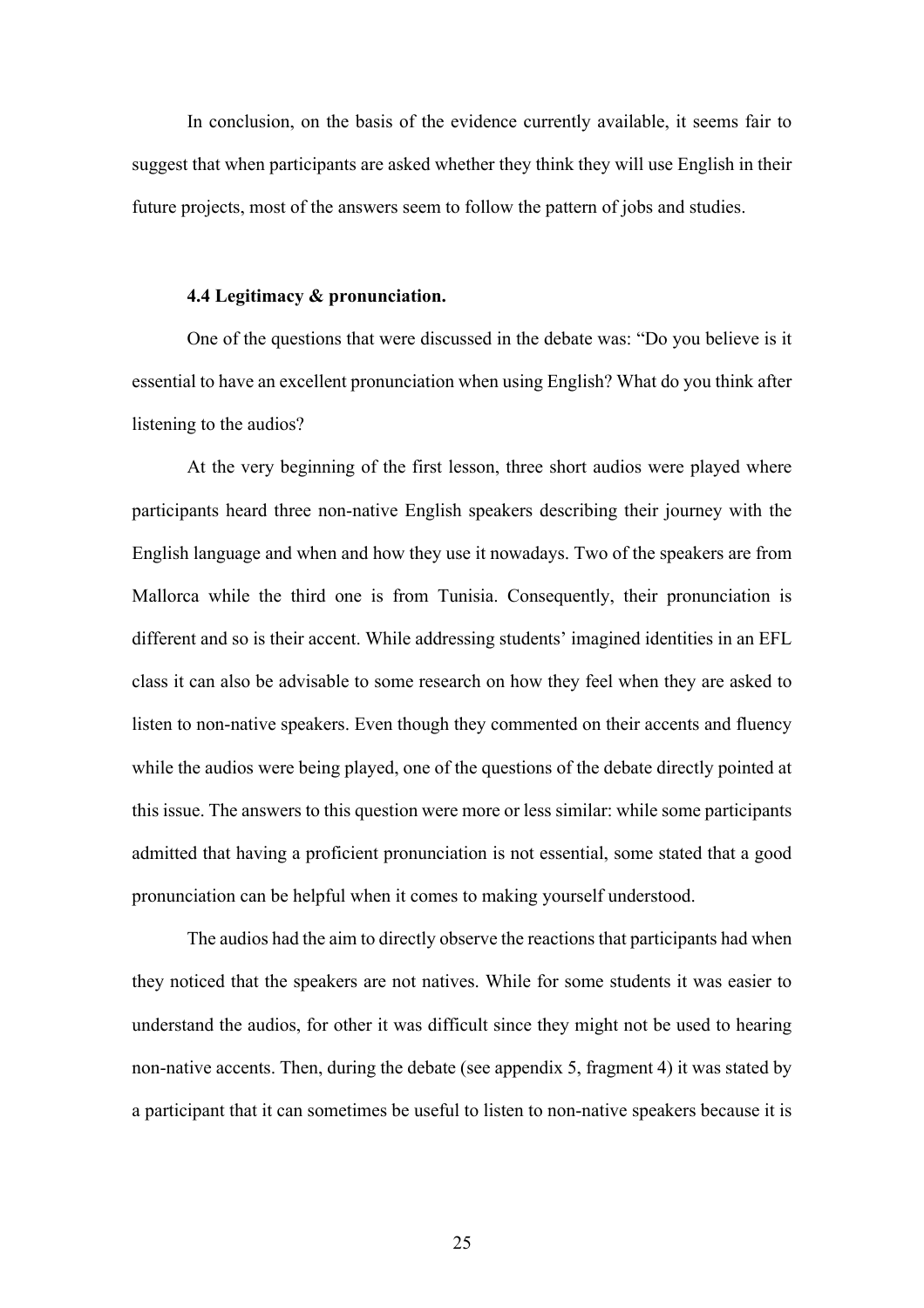easier to understand. Nonetheless, another participant claimed that having a good pronunciation is essential for a proper communication with other speakers.

To conclude, results regarding legitimacy and pronunciation issues point at the different opinions that participants have. Reactions were also different at the moment when the audios were played, and the level of participation decreased at the moment of the debate when this issue was suggested to the students.

## **4.5 English as an International Language and the process of globalisation.**

The question of globalisation and EIL enabled the study to investigate how participants react and feel towards this question. It is essential for the development of this research to know what participants think regarding this question. During the last two decades, a rapid process of globalisation has taken, and is taking, place. Participants rapidly stated, with doubt, that English is a "universal" language. The term international did not come out in the debate, but when asked about why they think is important to learn English one student rapidly said that he considers it important because English is "universal" and you can use it all around the world (see Appendix 5, fragment 1)

The role of English is changing with globalisation. Results from data collection show that participants' relationship with English has a crucial report with nowadays where communication and interaction with people from different nationalities is present in more than one context of our daily lives. Some participants mention that English is the language spoken when playing videogames and speaking with other players. Moreover, the English language is also seen by participants as the language that allows people to communicate in different contexts: leisure, professional careers, academic careers or travelling. The results obtained from these topics have already been stated, but they all share a similar connection: the role of the language as a "mediator", as an intermediate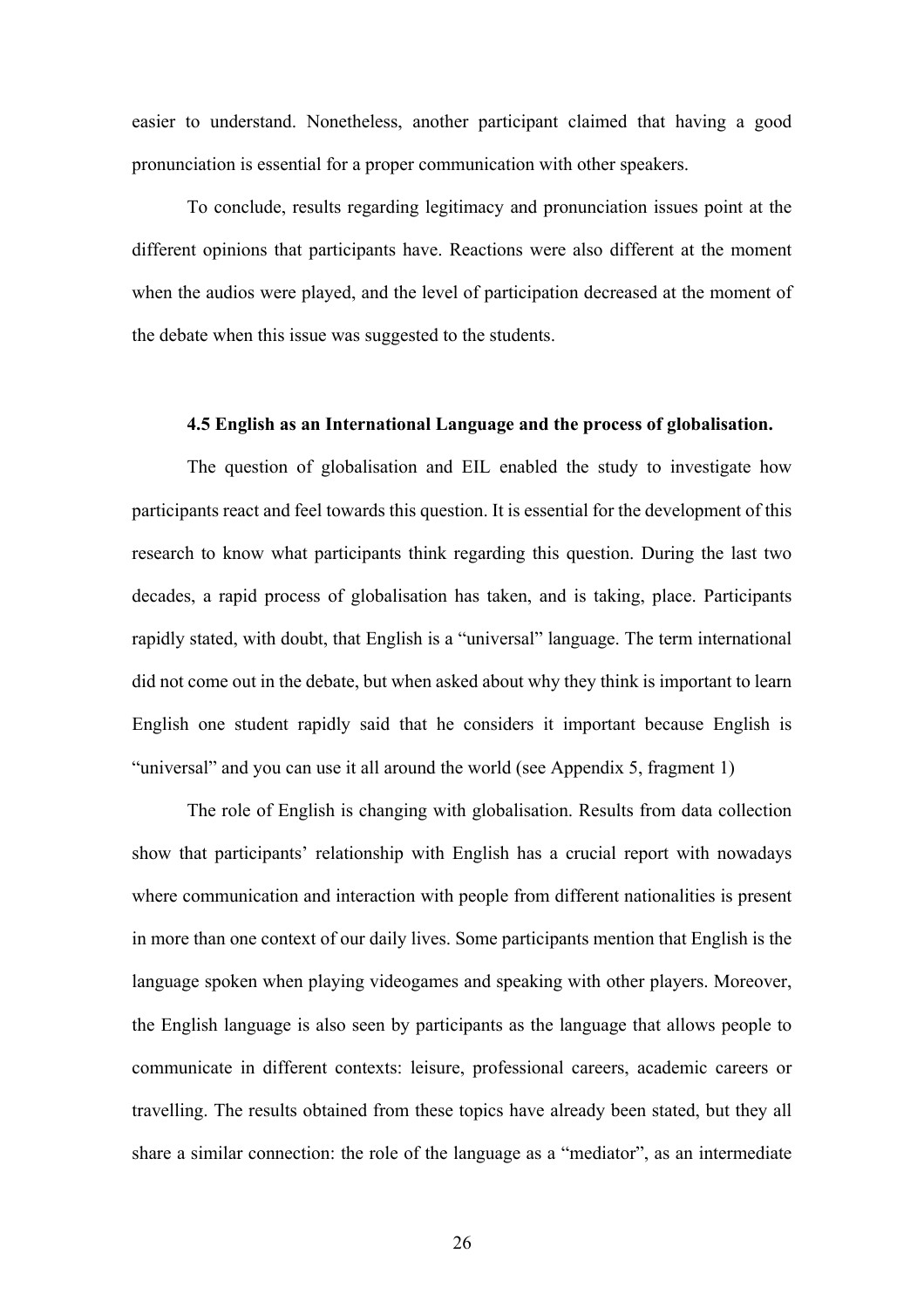point between two different countries or societies. A global language that is not so strongly related to English-speaking countries.

As it can be observed from the answers  $13$  obtained in question number 12 that was asked to participants in the questionnaire (see Appendix 4), some participants admit that English is a global language that may be useful to them in the future: "because it is the international language", "because it is an intercontinental language", "because it is necessary for everything you want to do in the future", "because we live in a globalised world and the prevailing language is English.

All in all, results indicate that participants consider that English is useful because of the importance this language has in a great deal of situations and the benefits that speaking this language may have to them in their future projects.

## **4.6 EFL classes in high school.**

This last section aims to focus on the perceptions and feelings that participants have when asked about their conventional<sup>14</sup> English lessons in high school. In this study, the question under discussion is whether it can be beneficial to implement activities such as a debate, writing a linguistic autobiography and answering an online questionnaire where students' imagined identities are addressed in the EFL classroom. This subsection is relevant for this study because it aims to discover a more personal approach to how participants feel before and after the implementation of two lessons where their imagined identities are addressed and discussed.

<sup>13</sup> "Perquè és l'idioma internacional", "perquè és un idioma intercontinental", "perquè actualment és necessari per tot el que vols fer en un futur", "perquè vivim en un món cada vegada més globalitzat i la llengua que hi predomina és l'anglès".

<sup>&</sup>lt;sup>14</sup> Not implementing activities where students can get to express themselves regarding their imagined identities.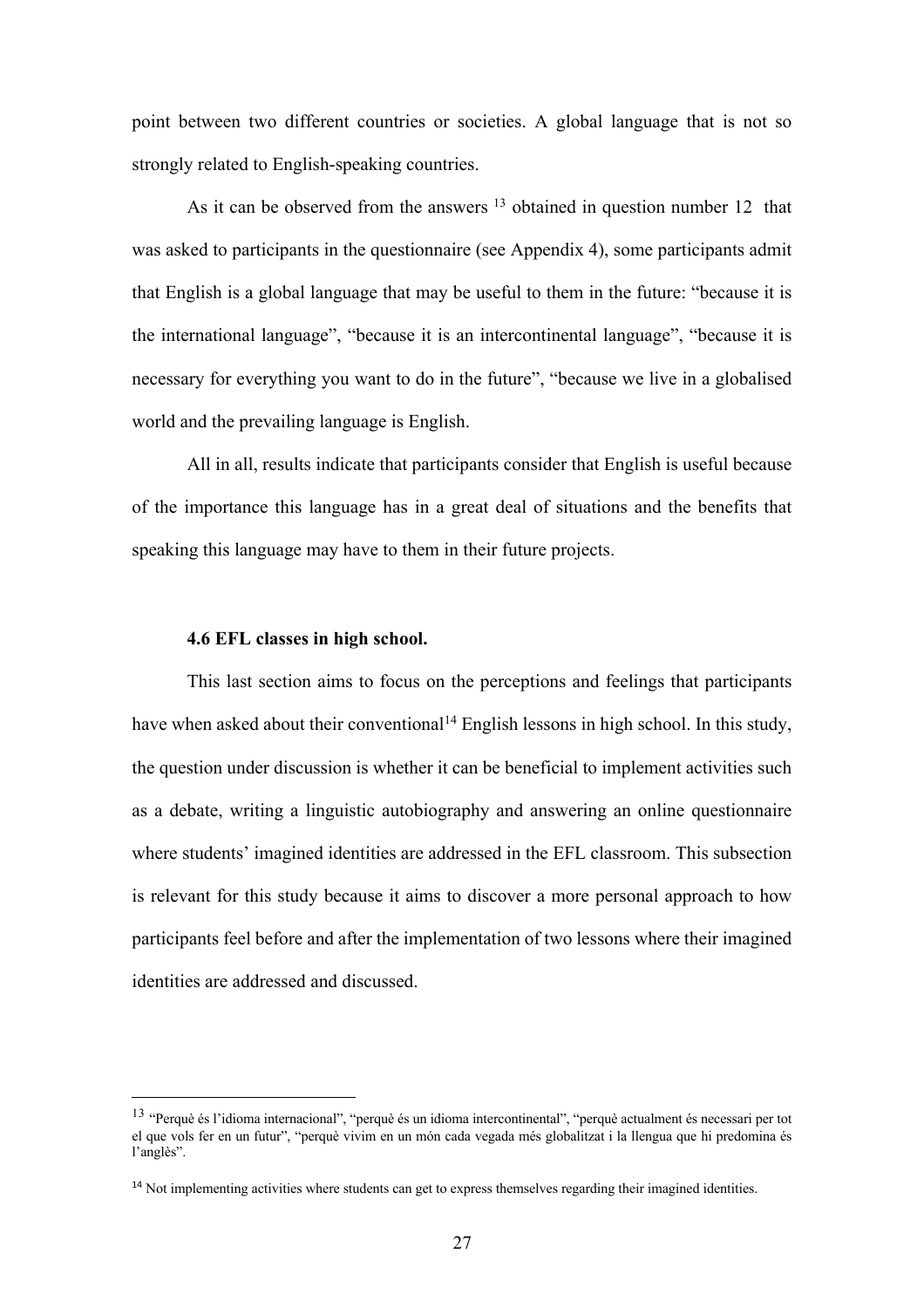To check whether students feel their learning process in being effective and how it might relate to motivation and investment, some questions were asked to participants. To do so, participants asked to some questions both during the debate and in the questionnaire.

As we can observe from the transcription (fragment 4) in appendix 5, students highlight that they do not always have the feeling they are learning something useful. In addition, participants also claim that English lessons tend to be repetitive throughout secondary school. Nevertheless, some contributions state that students are not always motivated or do not want to invest in learning this language. Another interesting aspect that emerges from this part of the debate is the fact that students believe that in high school they hardly ever receive individual attention, which sometimes makes it difficult if a student who does not feel confident in English wants to follow the lessons.

As for the questionnaire is concerned, the following are the results obtained from the questions that aimed to find out how participants feel regarding English lessons and the English language itself. To start, question number 11of the questionnaire asked whether participants believe English will be part of their future. The answer to this question could be answered in different degrees (1 is completely disagree while 5 is completely agree). The results were:

| Degree | Results question number 11.<br>Number of answers |
|--------|--------------------------------------------------|
|        |                                                  |
|        |                                                  |
|        |                                                  |
|        | 9                                                |
|        | q                                                |

Table 1: *Results question number 11.*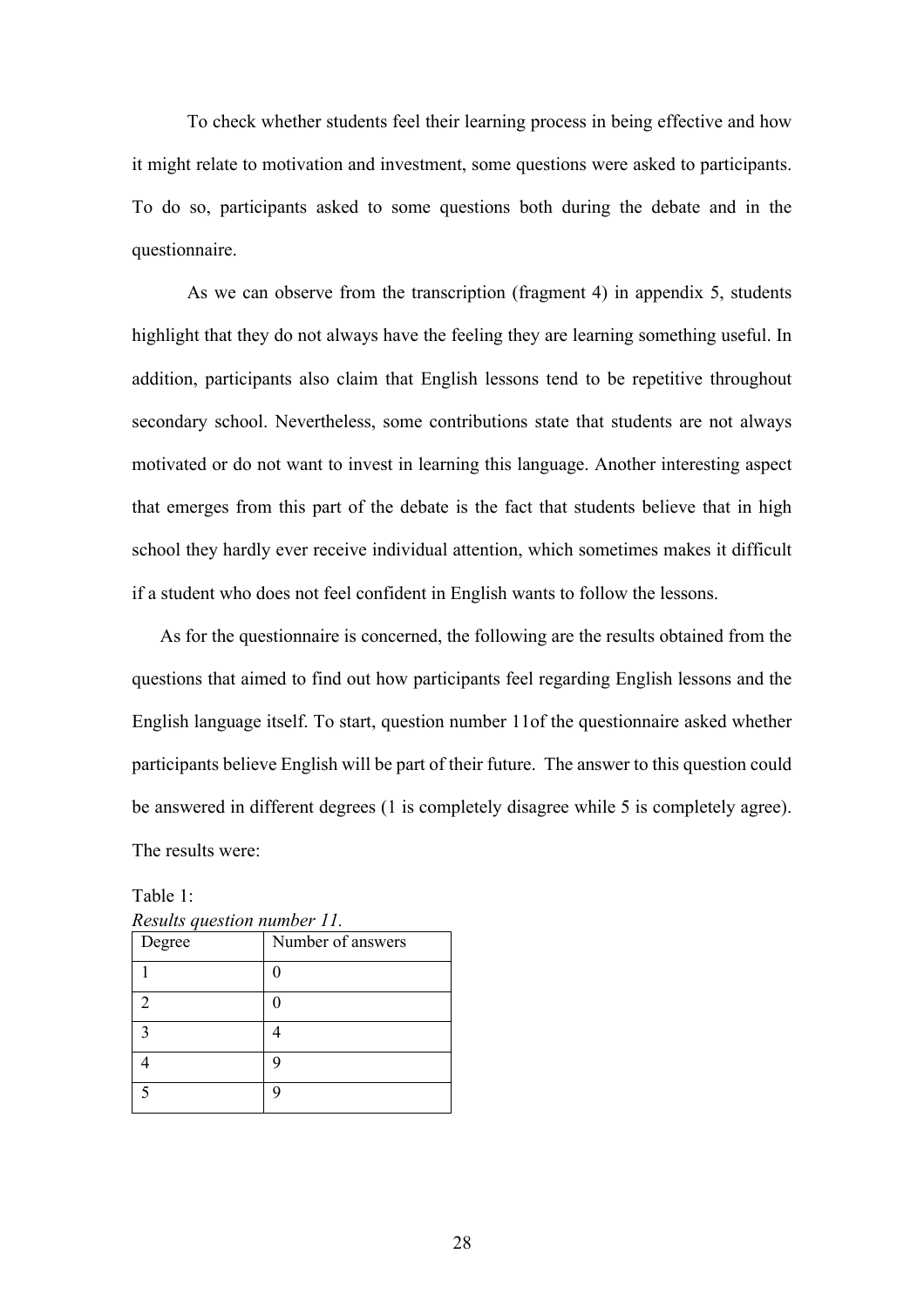Data suggests that more than the half of participants consider that English will play an important role in their future life

Regarding the debate that was carried out in lesson 1, a closer look at the data suggests that participants, even if imagined identities are not addressed in their usual EFL lessons, that they bear in mind the importance of the English language, especially nowadays.

Table 2:

*Results obtained in question 15 5 of the questionnaire: "I believe English classes in high school are useful.*

| Scale                   | Number of answers |
|-------------------------|-------------------|
| 1 (completely disagree) | 4                 |
| $\mathcal{P}$           |                   |
|                         | y                 |
|                         | 5                 |
| 5 (completely agree)    |                   |

Table 3:

*Results obtained in question16 6 of the questionnaire: "I like English classes"* 

| Scale                   | Number of answers |
|-------------------------|-------------------|
| 1 (completely disagree) | 2                 |
| $\mathfrak{D}$          | 5                 |
| 3                       | 7                 |
|                         | 5                 |
| 5 (completely agree)    | 3                 |

<sup>15</sup> "Trobo que les classes d'anglès a l'institut són útils".

<sup>16</sup> "M'agraden les classes d'anglès".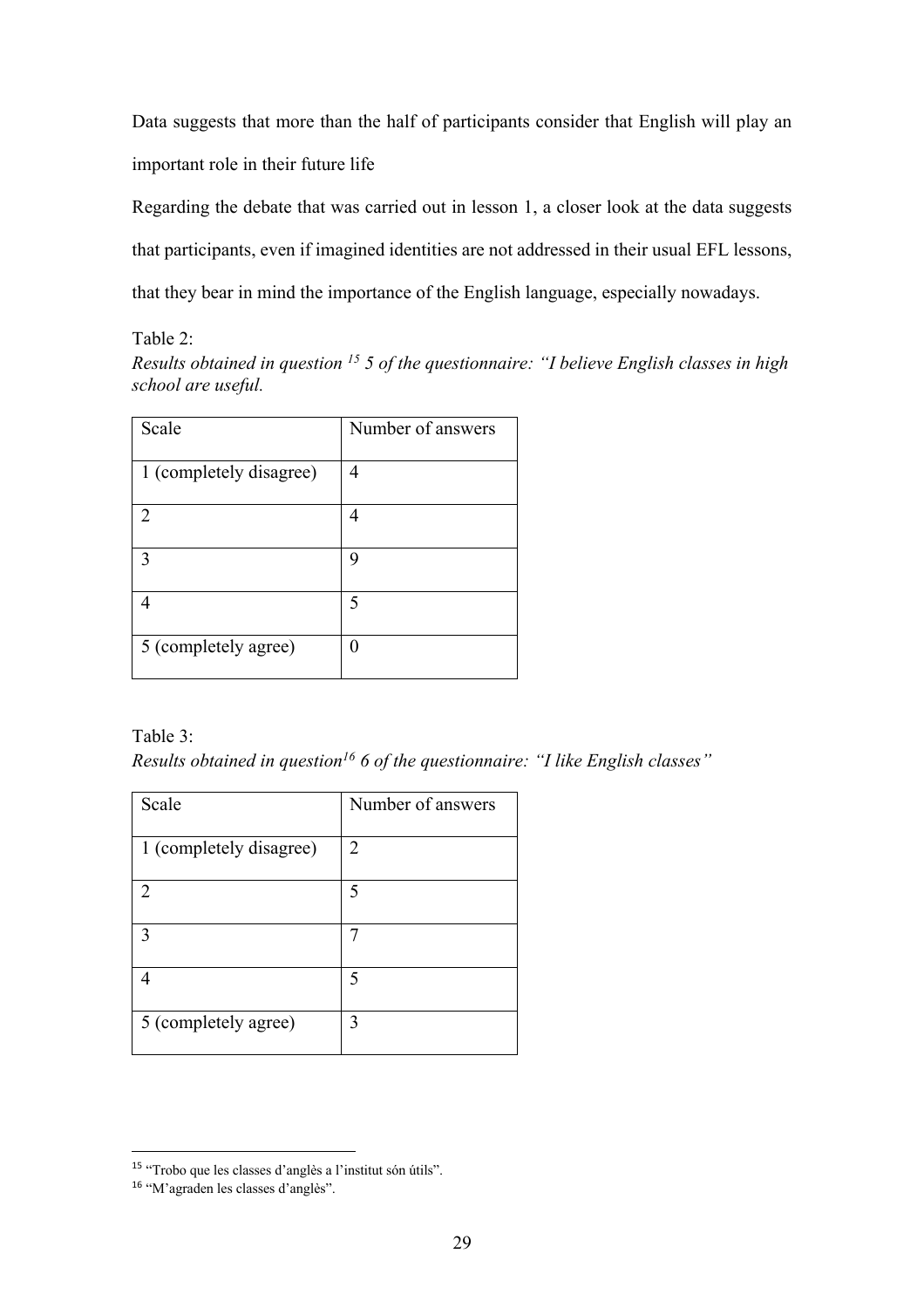### Table 4:

| Scale                   | Number of answers |
|-------------------------|-------------------|
| 1 (completely disagree) |                   |
| $\mathfrak{D}$          | 6                 |
|                         | q                 |
|                         | 6                 |
| 5 (completely agree)    |                   |

*Results obtained in question17 7 of the questionnaire: "I feel motivated to learn English".* 

The answers to these questions revealed that, in general, participants in this research feel that, probably because they do not feel motivated enough, English lessons are not always profitable. As commented above, participants agree with the fact that syllabuses tend to be repetitive. As a consequence, their motivation or investment is not very high.

Finally, another question that was included in the questionnaire was whether participants found the two sessions useful and interesting. Results in questions number 8 and 9 (See Appendix 4) suggest that, as an overall, participants found useful having these two sessions, and some of them even mention that they have reflected on the importance on English and the role the language has now and the role it may have in the future.

## **5. Discussion of results.**

Now that results have been stated and described, I would like to relate what researchers have claimed with regards to what happened during data collection. In this

<sup>17</sup> "Em sento motivat/motivada per aprendre anglès".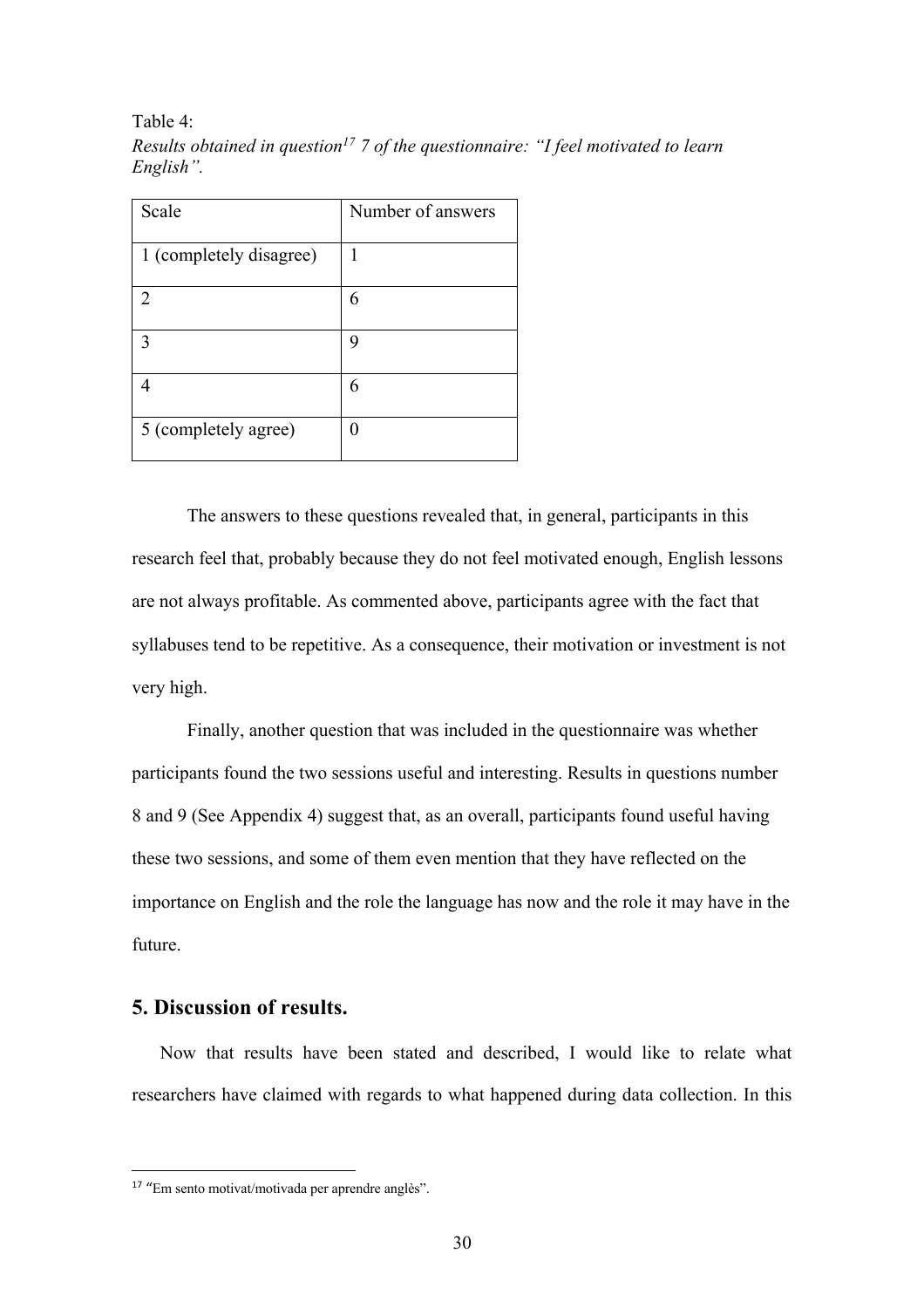case, results are not organised using the same codification method followed in section number 4 of this TFM. Yet, each paragraph of this section studies and discusses in depth the previously stated results and a report is made together with the literature that has already been written. A closer reading to a variety of articles, essays and investigations has been made so as to provide relevant answers to the research questions that frame this study.

First, results have shown that students have felt comfortable and have found useful addressing these topics in their EFL class. Answers obtained from the questionnaire reveal that some of the participants have reflected on the major role that English has both in our society and in their personal life. In her essay, Cook (2007) goes through the external and internal goals of ELT. While "external goals relate to the students' use of language outside the classroom" (p.238), and internal goals "relate to the students' mental development as individuals" (p.239). The two implemented lessons to obtain data aimed to explore both goals. Students, through a variety of topics, discussed the role this language has to them and explored their potential investment in learning and using English in the future. As Norton and Toohey (2002) state, "language learners are not only learning a linguistic system; they are learning a diverse set of sociocultural practices" (p.115). This leads us to a major question that frames this research which is why it is important that teachers address students' imagined identities in class. Kanno and Norton (2003) claim that "humans are capable of connecting with communities that lie beyond the local and immediate and that investment in such imagined communities strongly influences identity construction and engagement in learning" (p.247). As commented in the previous section, different topics emerged from the data collection tools. All these topics have a connection with participants' imagined identities and the investment they have in learning English. Leisure, communication and globalisation are some of the topics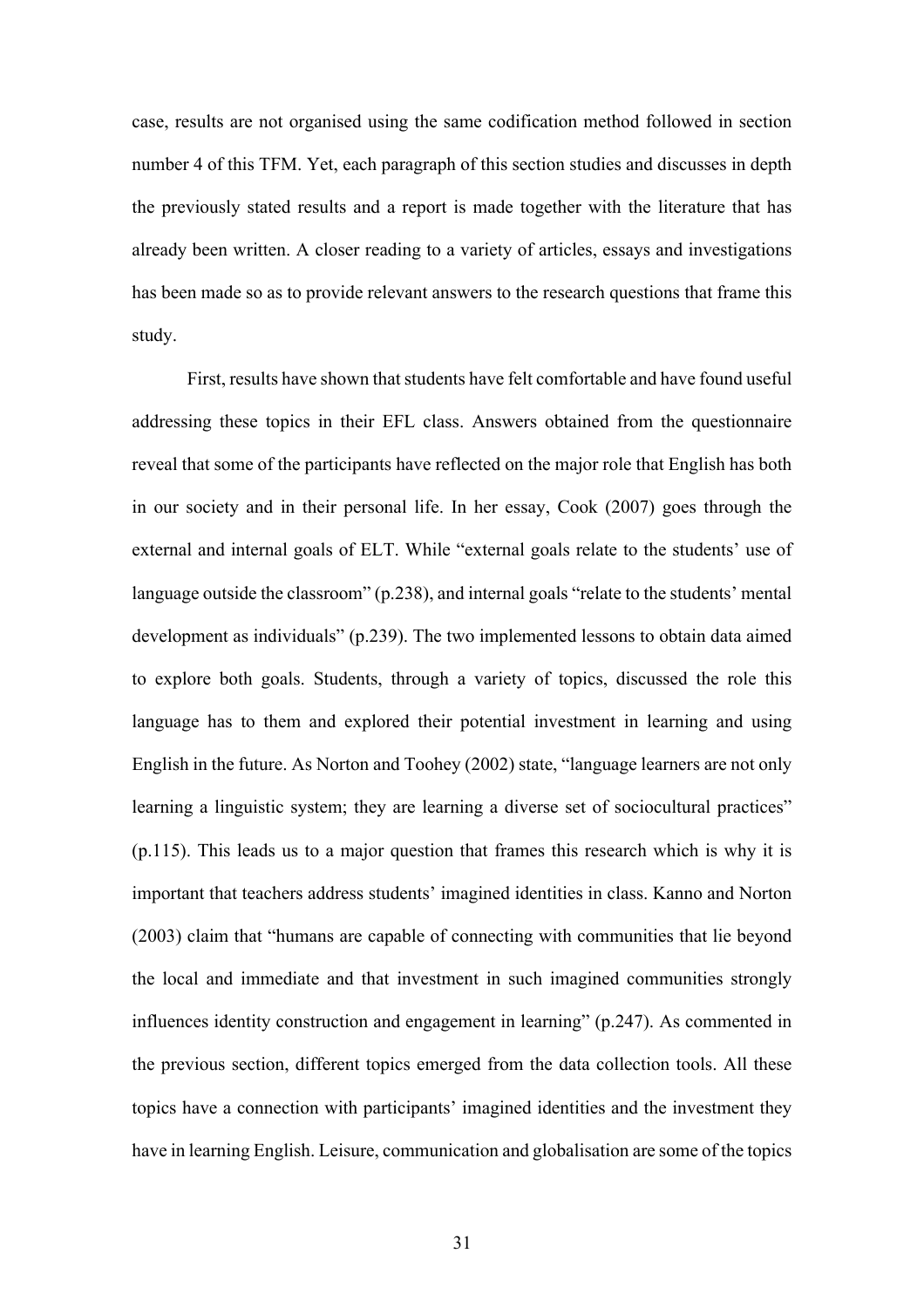that came to light when having an open debate with participants. As far as teaching is concerned, results suggest that, by addressing students' imagined identities, teachers can get valuable information about their students' points of view. Caine (2008) explores Kachru's Three Concentric Circles of English, and declares that "professionals must alter their methods, materials, and models to better reflect a sensitivity toward local contexts, rather than only reflecting Inner Circle  $^{18}$ norms" (p.5). In other words, teachers should not only give students input with materials that focus on the Inner Circle but also include materials where students might identify with their imagined communities.

Second, this last idea leads us to an issue that is nowadays studied and discussed: the process of globalisation and English as an International Language (EIL). Results obtained from data collection lend support to the claim that "English assumes the role of an international language" (McKay, 2000, p. 7). Participants show that they are aware of the internationalisation of the English language, and they suggest that it is the language that may allow them to get a job, communicating with other people or living or studying abroad. As Llurda (2004) asserts, "English is no longer exclusively owned by the nativespeaking communities but that its ownership by the native-speaking communities" p.314). Therefore, due to globalisation, English is now spoken as the L2 or L3 in most of the countries around the world. Speakers of this language are constantly increasing due to the benefits or power that speaking this language might give you: "if learners 'invest' in learning a language, they do so with the understanding that the social and economic resources they accrue will increase the value of their cultural capital and social power" (Early & Norton, 2012, p.198). In this global world where everything is connected, mobility plays an important role. When asked about why participants think they would use English in their future, the idea of travelling and studying abroad appeared in the three

<sup>&</sup>lt;sup>18</sup> According to Caine (2008), "the Inner Circle, represents those countries where English is spoken as a first or native language (L1) in countries including English-speaking Canada, USA, UK, Australia, and New Zealand" (p.3).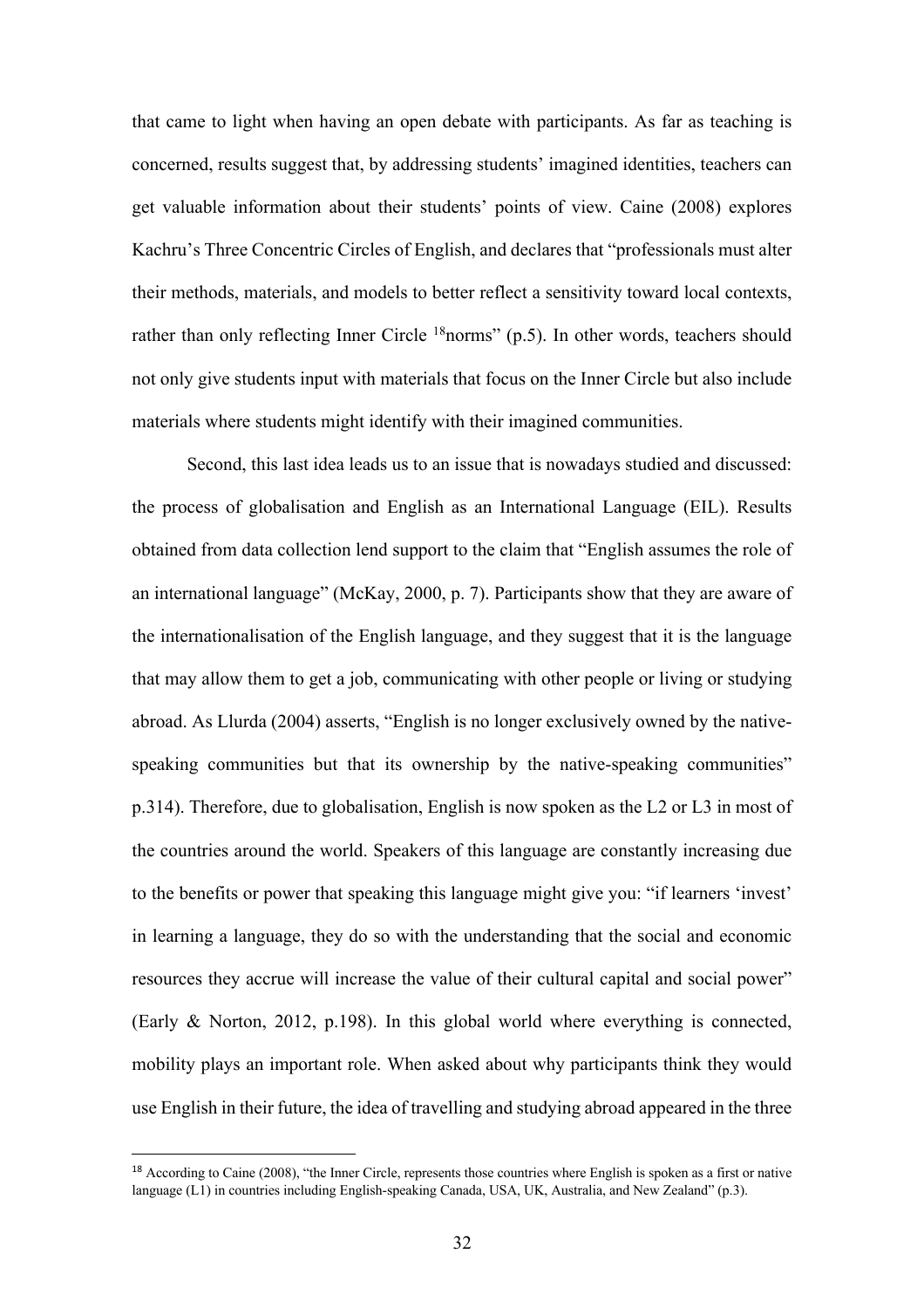tools used to gather data. According to Darvin and Norton (2016), this mobility is nowadays connected to the digital world, "social media platforms, by promoting the notion that all space is potentially public, has become the arena in which identities are perpetually performed, curated, and transformed" (p.22). Investment also plays an important role here, as it subconsciously guides the learner into the way he/she learns a language and why. After carrying out the investigation, a closer look to the data indicates that even though the vast majority of students do not feel motivated in their EFL classes in high school, they consider English as a language they should know if they want to apply for a job or communicate with other people. As Norton and McKinney (2011) affirm, "*instrumental motivation* references the desire of language learners to learn an L2 for utilitarian purposes, such as employment, while *integrative motivation* references the desire to learn a language successfully integrate with the target language community" (p.74). As commented in the results section, some students state they use English when playing videogames or consider it useful in case they need to travel or interact with other speakers either if they are native or non-native. Finally, as stated in the introduction, the last sub-research question focuses on the possibility that addressing students' imagined identities may affect their investment. On the basis of the evidence currently available, it seems fair to suggest that, having more sessions where students can express themselves could probably affect the investment of some students. As Darvin & Norton (2016) suggest when referring to investment, "to what extent teachers recognize the linguistic or cultural capital of learners- their prior knowledge, home literacies, and mother tonguesas symbolic capital can impact the extent to which learners will invest in the language and literacy practices of a given classroom" (p.24-25) Thus, for teachers, it might be interesting to get to know more about students' investment.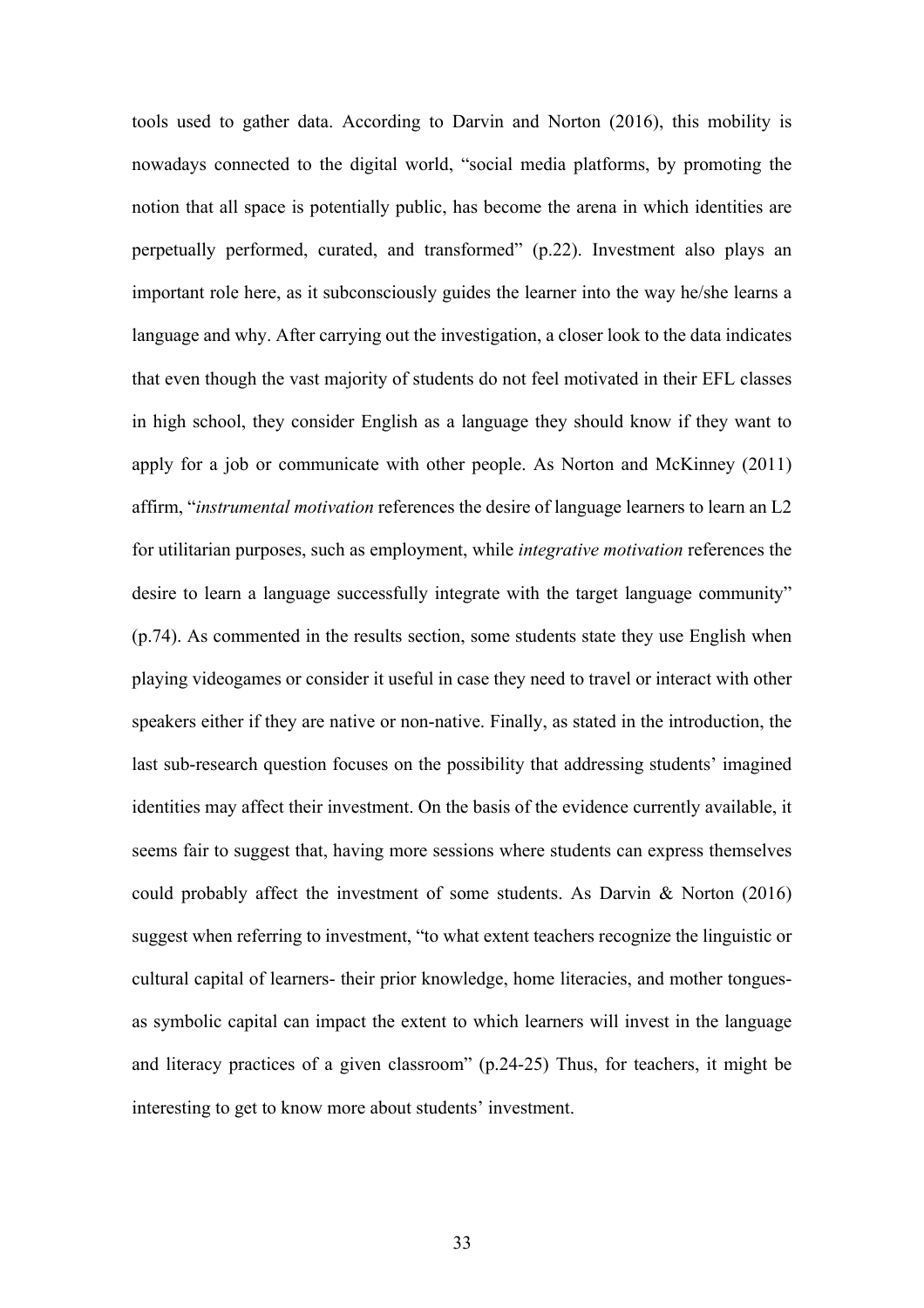Third, another topic that was discussed was the legitimacy and pronunciation issues that English learners may have. This issue may also affect their learning process and investment in the language that is being studied, in this case, English. According to Widdowson (1994), "we are teaching English and the general assumption is that our purpose is to develop in students a proficiency which approximates as closely as possible to that of native speakers" (p.377). When participants were asked about how they imagine themselves using English and, as has already been stated, one of the purposes is communication. So, is pronunciation and achieving a proficiency mastery of English the main goal? Cook (2007) argues that "the majority of communication in English does not involve native speakers" (p.240). Since, as we have been able to see in the results section, most of the twenty-two students that took place in this study affirmed that English would surely have an important role in their lives, they would probably benefit from addressing a communicative competence, "one's ability to convey the intended message to the receiver of said message" (Caine, 2008, p.6). Students had time to reflect on that when listening to three audios where, as commented in the methodology section, described their journey as English language learners and speakers. Hearing to non-natives was something unusual to students, as they are often asked to listen to excellent native accents and pronunciations. Yet, if it is discussed by researchers that English is a global and international language with more non-native speakers than native ones, teaching methods should be adjusted. Caine (2008), when citing Matsuda, alleges,

Change English teaching textbooks and materials to those that better reflect Wes both in terms of English language varieties and ethnic diversity of characters represented, expose students to various Englishes via guest speakers, e-mail exchanges, movies, sound clips, and Internet-based projects, evaluate students based on their communicative competence instead of American or British norms of grammatical correctness" (p.7).

Students argued that they perceive they have been doing the same since they started secondary education. Grammar still plays a very important role while

34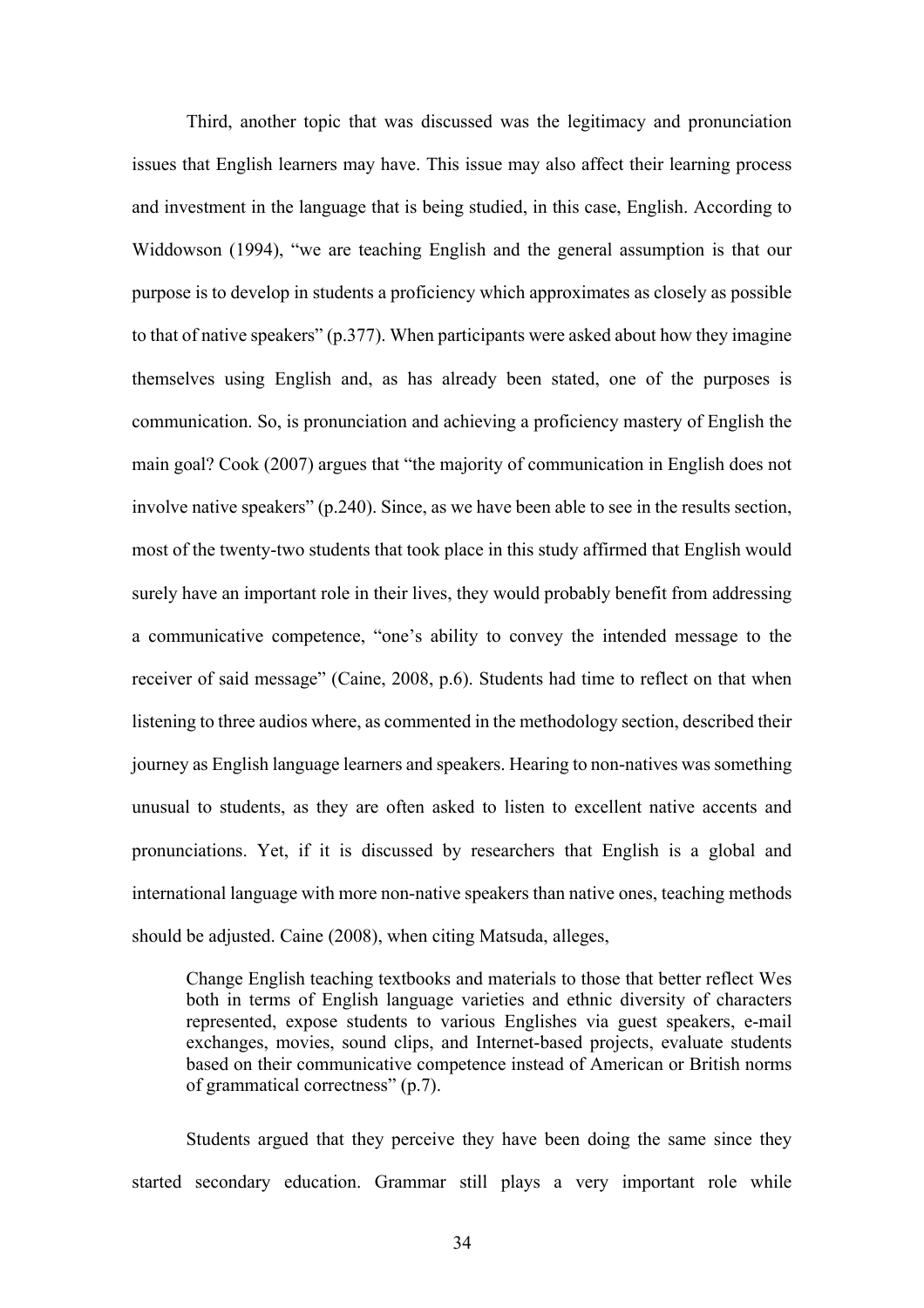communication is often left in a secondary position. Thus, as commented in the theoretical framework, the real purpose of learning a language is communicating ideas to others and participants are imagining themselves in different contexts or situations where they think English will be useful. Widdowson (1994) puts forward the view that "English presented in the classroom should be authentic" (p.386). This authenticity should rely on presenting different types of 'Englishes', so as to approach students with other points of view.

After having dealt with the analysis of the results obtained from data collection, my purpose, now, is to establish some conclusions and provide other relevant themes as further research.

## **6. Conclusions and further research.**

A close analysis of the results and a connection of what critical studies have stated has allowed me to state some conclusions. Firstly, an analysis of the conclusions obtained through this study where the aim is to analyse to what extent students can benefit from addressing their imagined identities in the EFL class is made. Secondly, a special focus is made on some aspects that could be further studied.

Firstly, current research seems to validate that addressing imagined identities in the EFL class might be engaging and useful for students. Participants in this study claimed that they find necessary to have discussions in class where they can freely express themselves with regards to the English language. Participants reflected on the importance that English has in our nowadays society and the importance they think this language will have in their future projects. Additionally, after the implementation of two lessons where, throughout a debate, writing a linguistic autobiography and answering a questionnaire, participants could freely express themselves regarding theirs perceptions towards English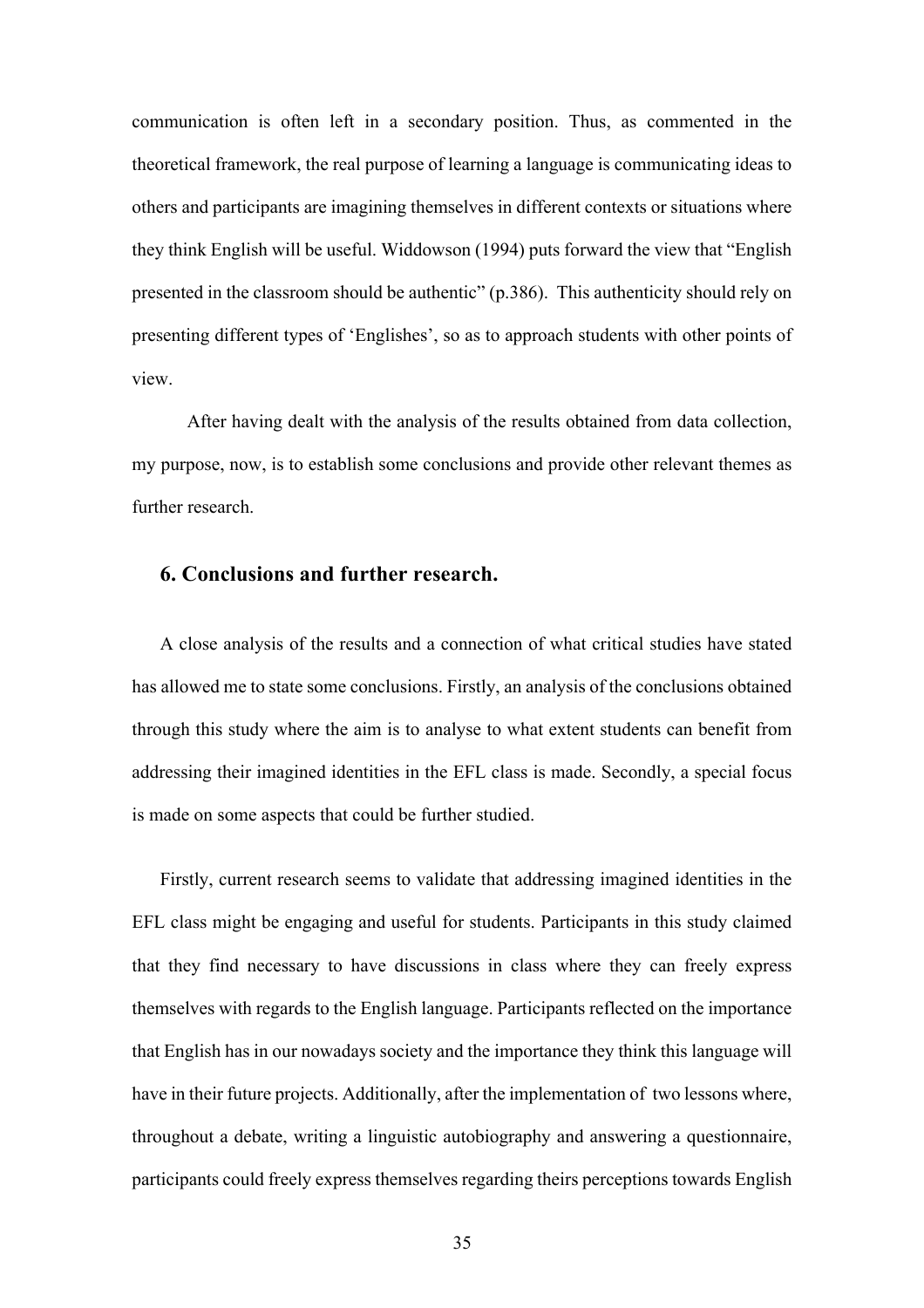and the role this language may have in their future, students have now changed their point of view regarding the ownership of English, and some participants are now aware that even though having a good pronunciation is something appreciated, the main purpose is being able to communicate and convey their ideas.

Secondly, in this research a special focus on the concept of investment had the aim to explore why participants in this group of age (15 to 17 years old) decide to invest or not invest in learning English. As a result, it came out that their investment is mostly due to finding a good job or having more chances to find one, travelling, studying abroad and communicating with other people. Due to the limited scope of this investigation, investment has not been able to being deeply studied. Notwithstanding, a clear pattern has been observed and results obtained from students highlight the fact that their potential investment in this language is due to the topics that were analysed in the results section.

Thirdly, as mentioned in the introduction and in the methods section, this paper also aims to provide teachers or student-teachers with some improvement regarding future practices. According to the results, imagined identities are hardly ever addressed in the specific context where this research has been carried out. So, according to what researchers have already stated and the results obtained from this investigation, it is important that teachers change the focus of their lessons and the materials used in the EFL classroom. The aim is to provide students with more than one 'English' and to make them feel they are legitimate speakers of the English language. Moreover, this might also affect their investment in the language in a positive way. Results have shown that participants perceive the English language as useful to their personal and academic lives, both now and in their future projects. Consequently, the continuation of the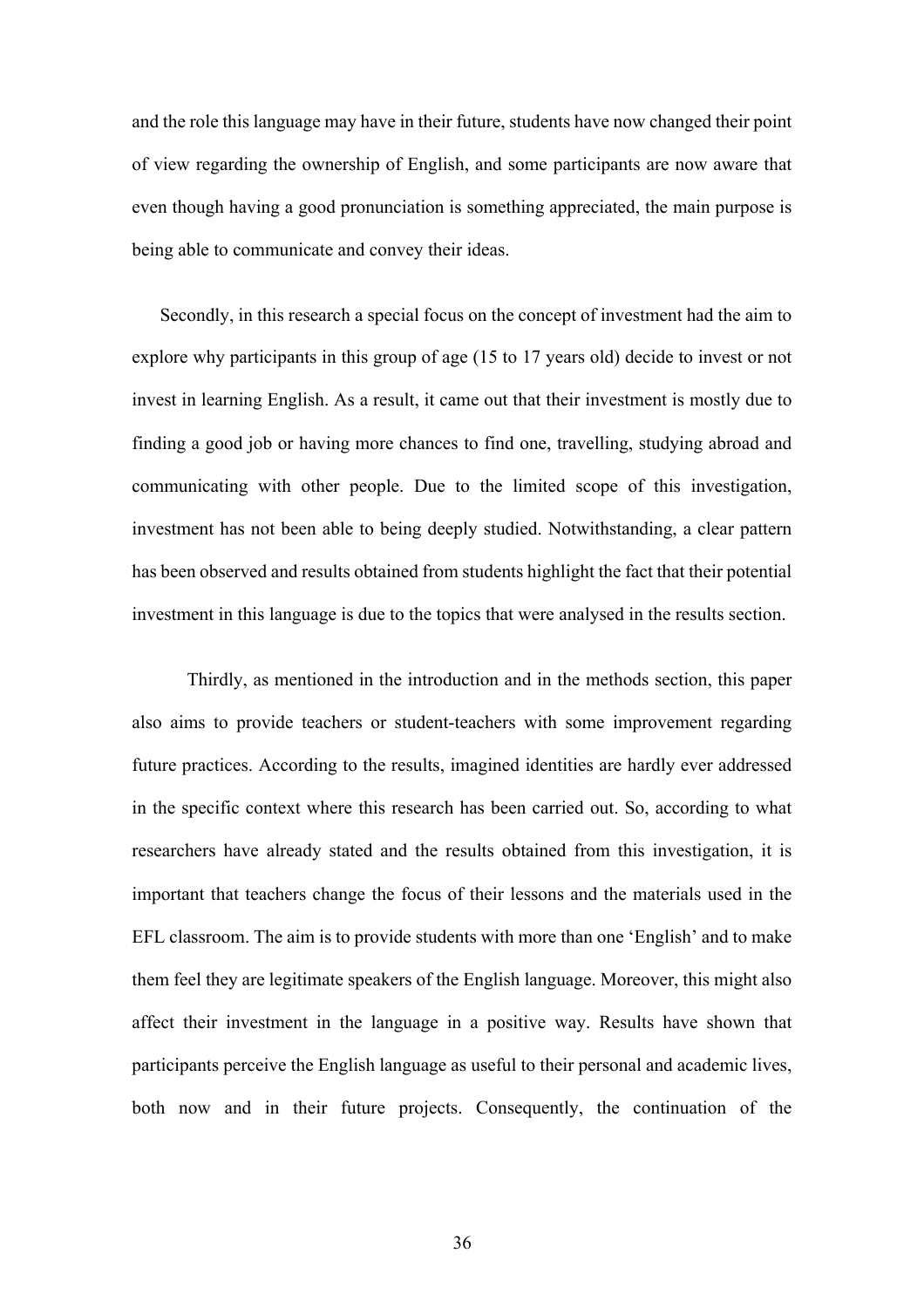implementation of lessons where students can explore their future projects might have a positive impact on their investment.

To conclude, this research has been essential to explore students' perceptions when their imagined identities are addressed using different materials where the focus is different from the ones they are used to. Findings have revealed that, by asking students to reflect on their perceptions and their 'relationship' with English, teachers can get a very powerful and crucial input on how teaching practices should be improved.

In this dissertation some issues have been introduced but have not been fully developed due to the limitations within the extension of this investigation. These aspects can be further analysed in future research so as to provide deeper knowledge on the potential benefits that addressing students' imagined identities and relating it with the role of English and investment of the language can have in the EFL class.

First, further investigation on the concept of investment could be made. Even though researchers claim that it is a crucial factor when learning a foreign language, results obtained from this research have shown that it is advantageous for future teaching improvement.

Second, it has been detected that not all students have responded in the same way in the tasks proposed to them. Identity approaches are also worth studying as they can provide a much more detailed view on students' imagined identities. Personal interviews could be done so as to obtain the information related to this issue.

Finally, few research has been conducted in the field of teaching practices and teachers' professional development regarding how students' imagined identities could or should be approached in the EFL class. Since teachers are the ones supposed to provide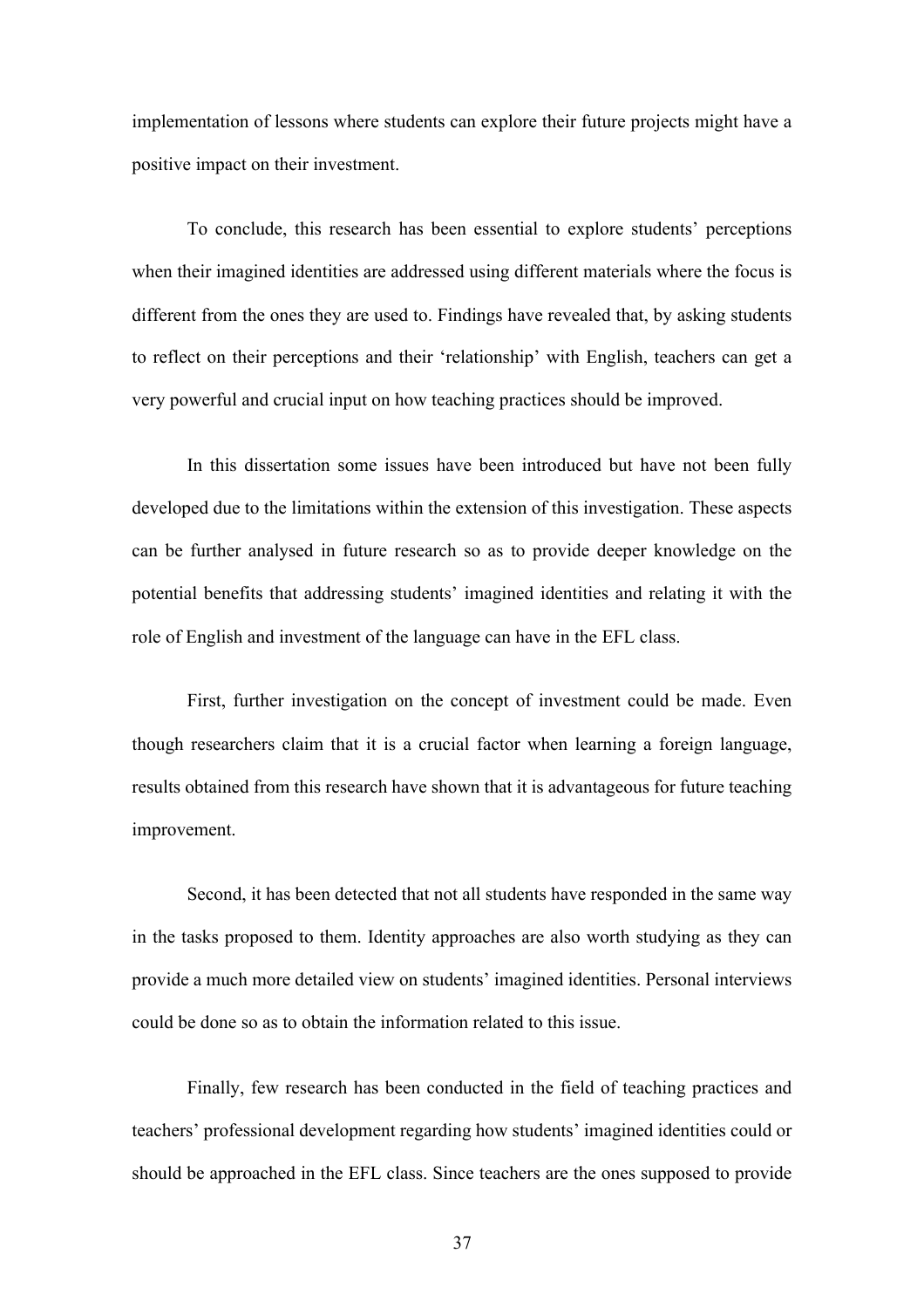students with all the knowledge regarding the language, they should also have detailed training on non-linguistic issues that can also be beneficial for the students' personal and academic development.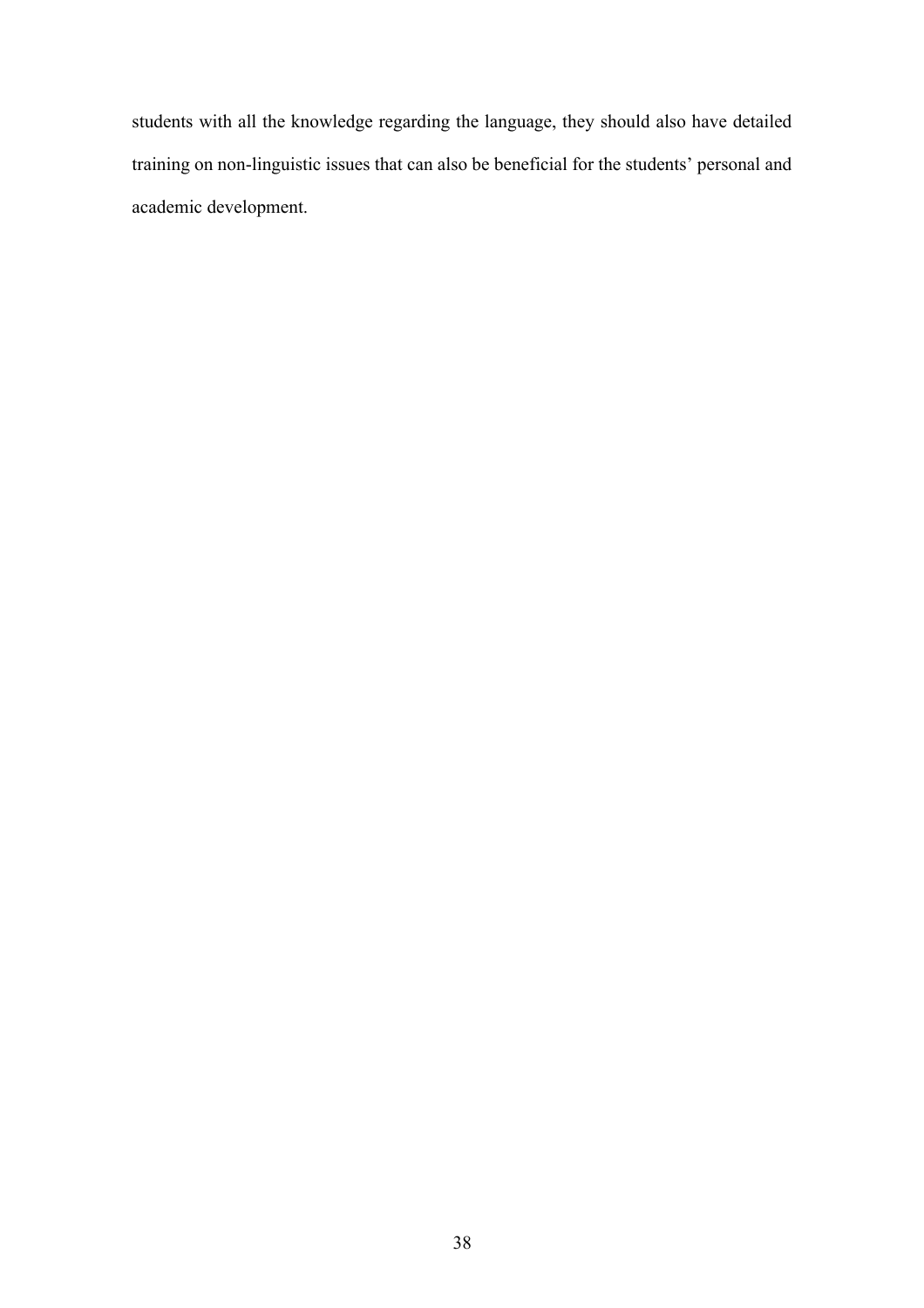## **References**

Block, D. (2004). Globalization and language teaching. *ELT Journal*, *58*(1), 75–77. Retrieved from: https://academic.oup.com/eltj/article/58/1/75/597604

Caine, T. M. (2008). Do you Speak Global?: The Spread of English and the Implications for English Language Teaching. *Canadian Journal for New Schools in Education*, *1*(1), 1–11. Retrieved from:

https://journalhosting.ucalgary.ca/index.php/cjnse/article/view/30394

Cohen, L., Manion, L., & Morrison, K. (2007). *Research Methods in Education*  (6th ed.). London: Routledge. Retrieved from: https://gtu.ge/Agro-Lib/RESEARCH%20METHOD%20COHEN%20ok.pdf

Cook, V. (2007). The goals of ELT: Reproducing native-speakers or Promoting Multicompetence among Second Language Users? In J. Cummins & C. Davison (Eds.), *International handbook of English Language Teaching* (pp. 237–248). Retrieved from: https://www.researchgate.net/publication/226801437 The Goals of ELT

Darvin, R. & Norton, B. (2016). Investment and Language Learning in the 21<sup>st</sup> Century. *Langage et Societé,* 157 (3), 19-38. Retrieved from: https://www.cairn-int.info/article-E\_LS\_157\_0019--investment-and-language-learning-inthe.htm#xd\_co\_f=ZWNkOWI4ZDgtNDMzZS00YTNmLWEwNjUtYjUxZWYyMTMy  $MDE4~$ 

Early, M. & Norton, B. (2012). Language learners stories and imagined identities. *Narrative Enquiry, 22* (1), 194-201. Retrieved from: https://booksc.xyz/book/42742927/f7567a

Institut Francesc Ferrer i Guàrdia. (2020-2021). *Programació Anual General de Centre.* Retrieved from: https://iesffg.cat/sites/default/files/media/documents/pgac\_21-12- 2020.pdf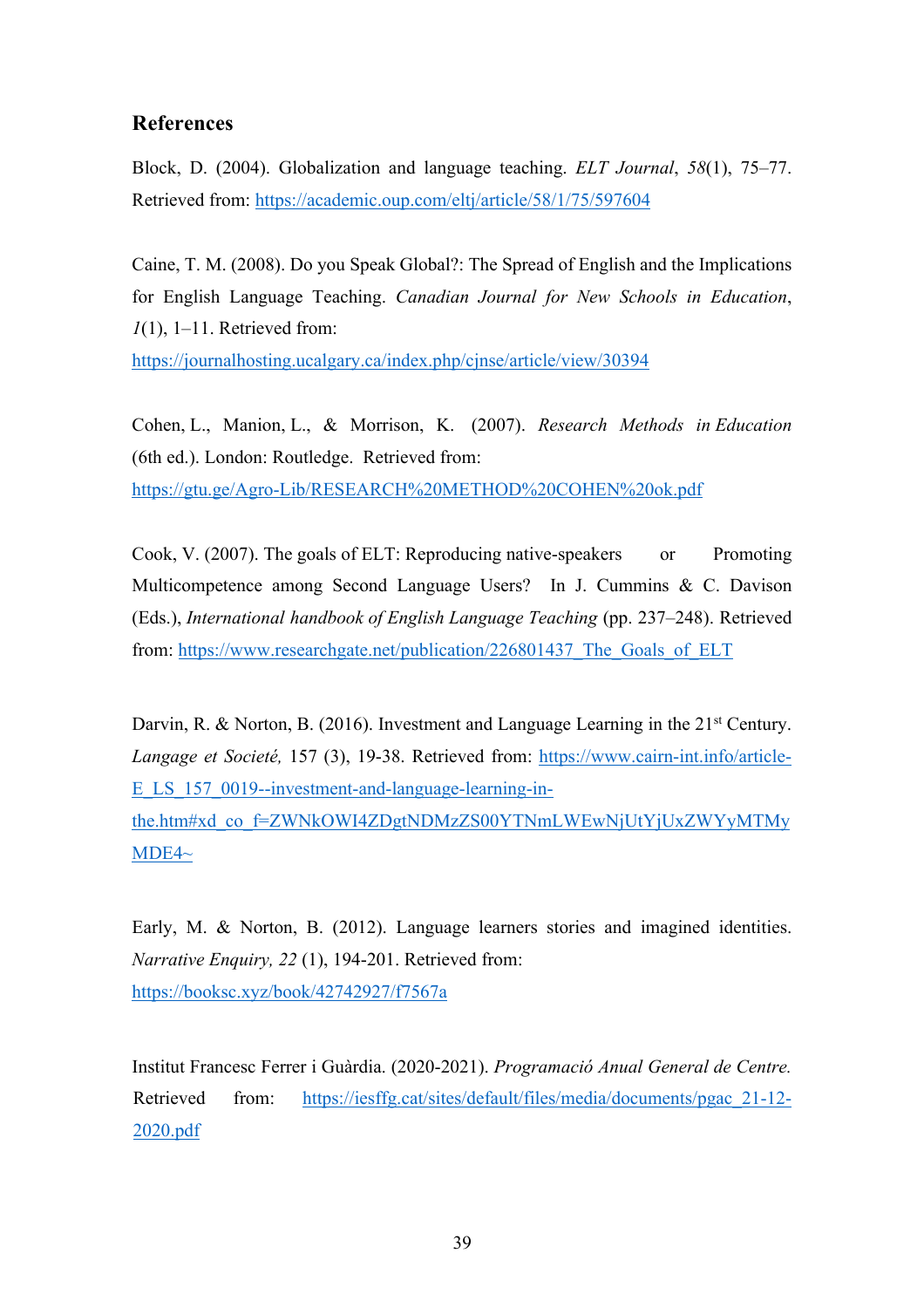Kanno, Y., & Norton, B. (2003). Imagined Communities and Educational Possibilities: Introduction. *Journal of Language, Identity, and Education*, *2*(4), 241–249. Retrieved from: https://booksc.xyz/book/30885528/4025e0

Llurda, E. (2004). Non-native speaker teachers and English as an International Language. *International Journal of Applied Linguistics,* 14 (3), 314-323. Retrieved from: https://www.researchgate.net/publication/227606401 Non-nativespeaker teachers and English as an International Language

Mason, J. (2002). *Qualitative Researching* (2nd ed.). London: Sage Publications. Retrieved from:

http://www.sxf.uevora.pt/wp-content/uploads/2013/03/Mason\_2002.pdf

McKay, S. (2000). Teaching English as an international language: implications for cultural materials in the classroom. *TESOL Journal, 9*(4), 7–11. Retrieved from: https://booksc.xyz/book/1469204/d9859f

Morgan, B. & Clarke, M. (2011). Identity in Second Language Teaching and Learning. *Handbook of Research in Second Language Teaching and Learning,* 2, 817-836. Retrieved from:

https://www.researchgate.net/publication/256079487 Identity in second language tea ching and learning

Norton, B. & McKinney, C. (2011). An Identity Approach to Second Language Acquisition. In D. Atkinson (Ed.), *Alternative Approaches to Second Language Acquisition* (pp. 73-94). Retrieved from: https://faculty.educ.ubc.ca/norton/Norton%20&%20McKinney%20in%20Atkinson%20 2011.pdf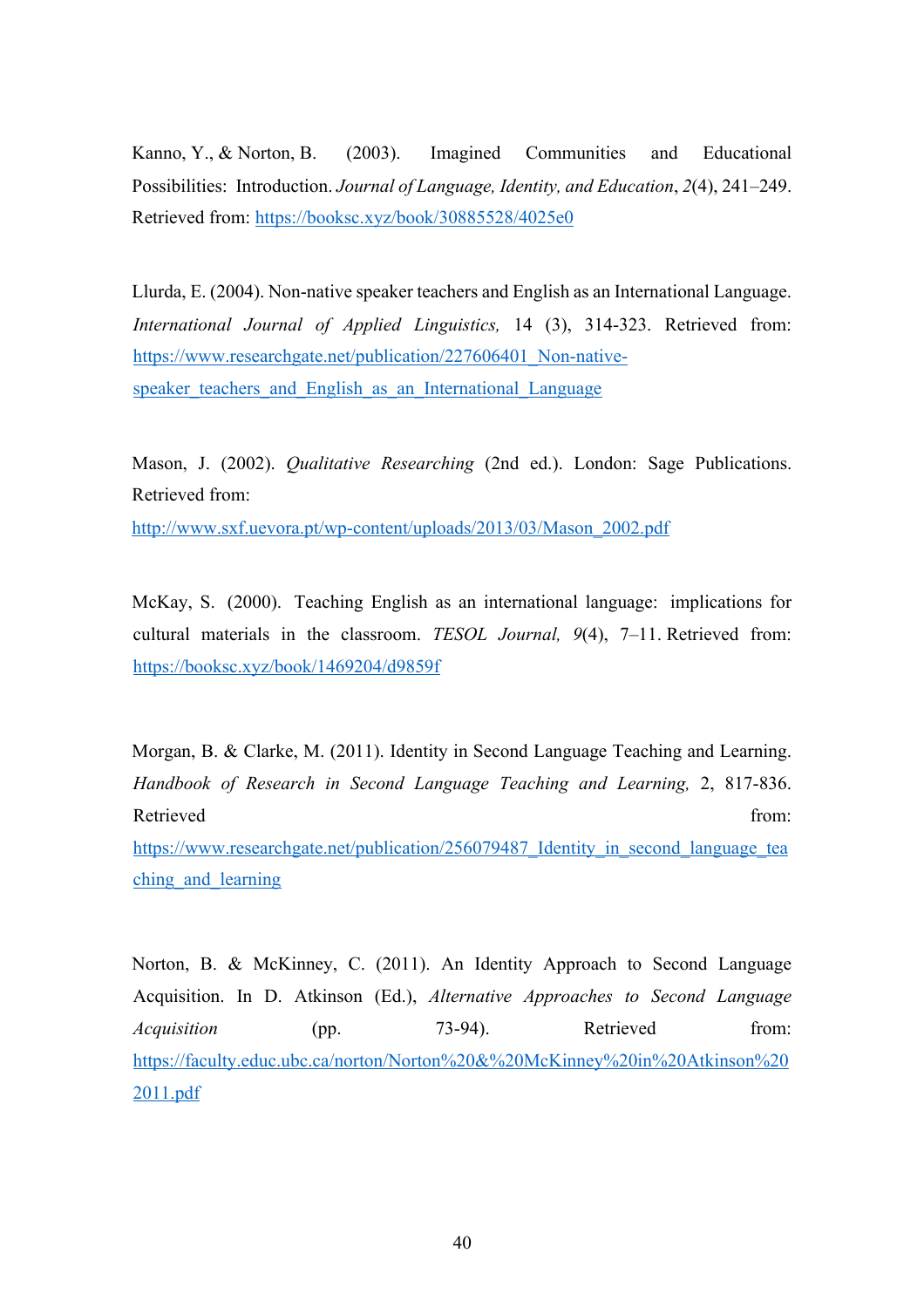Norton, B., & Toohey, K. (2002). Identity and Language Learning. In R.B. Kaplan (Ed.), *The Oxford handbook of applied linguistics* (pp. 115–123). Retrieved from: https://faculty.educ.ubc.ca/norton/Kaplan%20(2002)%20- %20Norton%20&%20Toohey%20-%20Identity%20and%20language%20learning.pdf

Pavlenko, A. (2007). Autobiographic Narratives as Data in Applied Linguistics. *Applied Linguistics*, *28*(2), 163–188. Retrieved from: https://sci-hub.st/10.1093/applin/amm008

Pavlenko, A., & Norton, B. (2007). Imagined communities, identity, and English language learning. In J. Cummins & C. Davison (Eds.), *International handbook of Engli sh language Teaching* (pp. 669– 680). New York, NY: Springer. Retrieved from http://link.springer.com/chapter/10.10 07/978-0-387-46301-8\_43

Pousada, A. (2017). Linguistic autobiographies in the English class. Retrieved from: https://aliciapousada.weebly.com/uploads/1/0/0/2/10020146/pousada\_prtesol\_linguistic \_autobiographies\_english\_class.pdf

Posada, J. & Garzón, E. (2019). Autobiographies: a tool to depict English language learning experiences. *Gist education and learning research journal*, 18, 161-179. Retrieved from: https://www.researchgate.net/publication/334063502 Autobiographies a Tool to Dep ict English Language Learning Experiences

Widdowson, H. (1994). The Ownership of English. *TESOL Quarterly*, 28 (2), 377-389. Retrieved from: https://onlinelibrary.wiley.com/doi/10.2307/3587438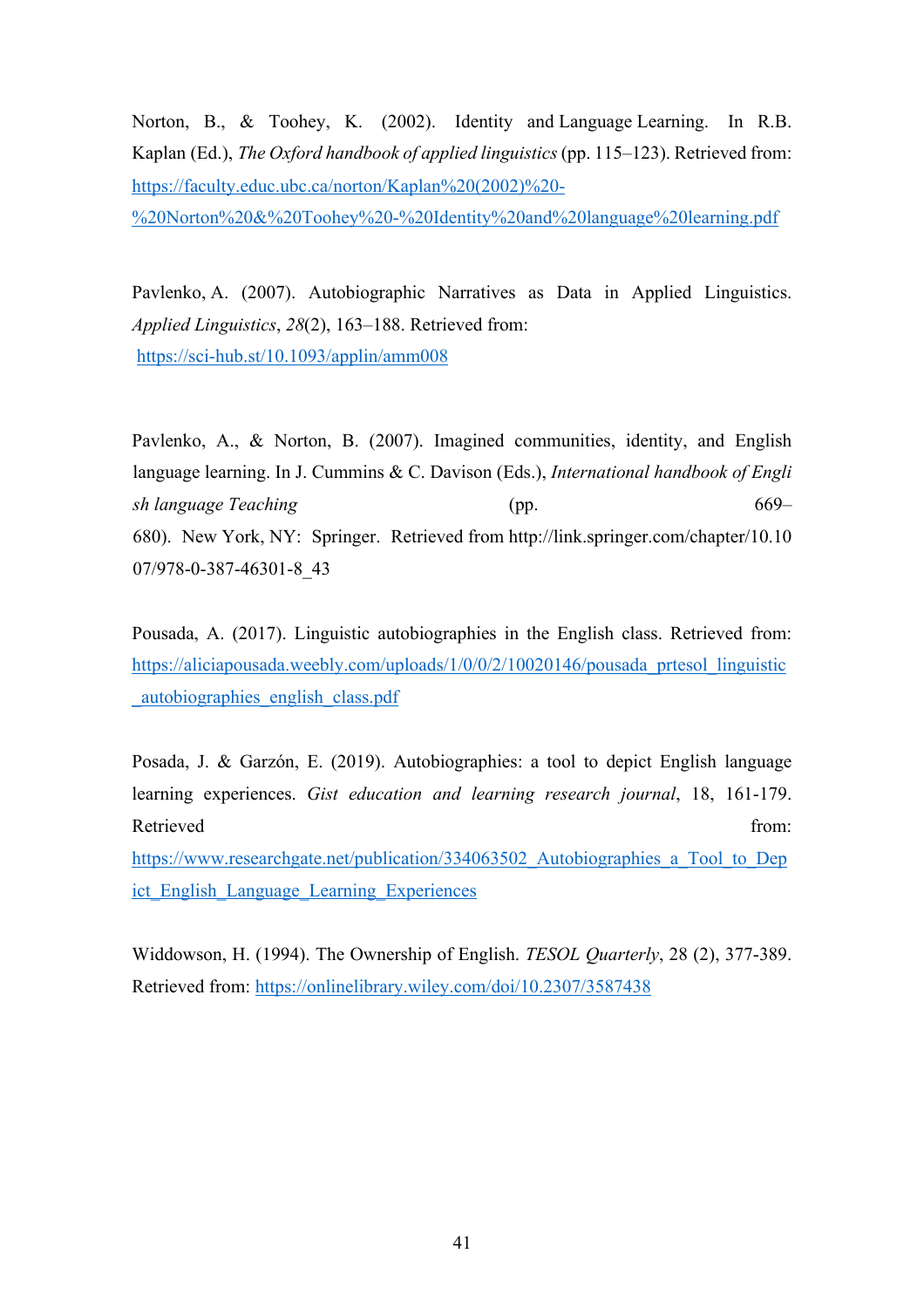## **Appendix 1: Script of the debate.**

1. Do you think that learning English is important?

2. What do you do to learn English apart from school? Do you find it more effective?

3. Do you like learning the culture from English-speaking countries? Would you like to find out about other cultures?

4. How comfortable do you feel when you speak in English? Why?

5. Do you think that people who speak English have better jobs? Why? Why not?

6. Why do you think English has become so international?

7. How do you imagine yourselves in 20 years? Do you think that English will be part of your life?

8. Do you believe is it essential to have an excellent pronunciation when using English? What do you think after listening to the audios?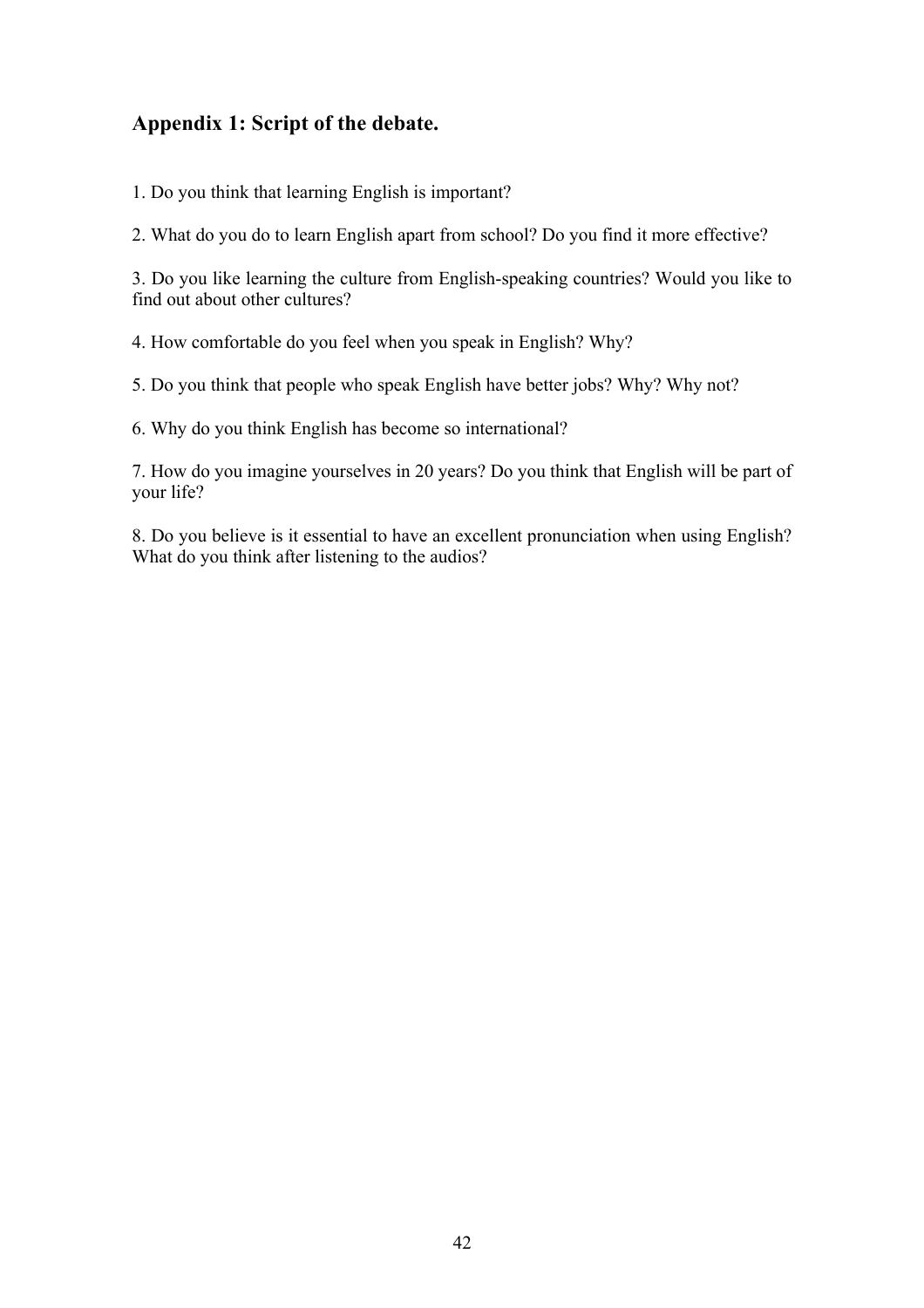## **Appendix 2: Prompts to write a linguistic autobiography.**

Escriu un petit text on reflecteixis:

- La teva experiència com a usuari de la llengua anglesa al llarg de la teva vida.
- Com ha evolucionat la teva relació amb aquesta llengua i amb les altres llengües que parles.
- Quin grau de confiança tens ara i si creus que ha canviat respecte al passat.
- Com de còmode et sents parlant en anglès.
- Quin paper ha adquirit aquesta llengua en la teva vida personal i acadèmica.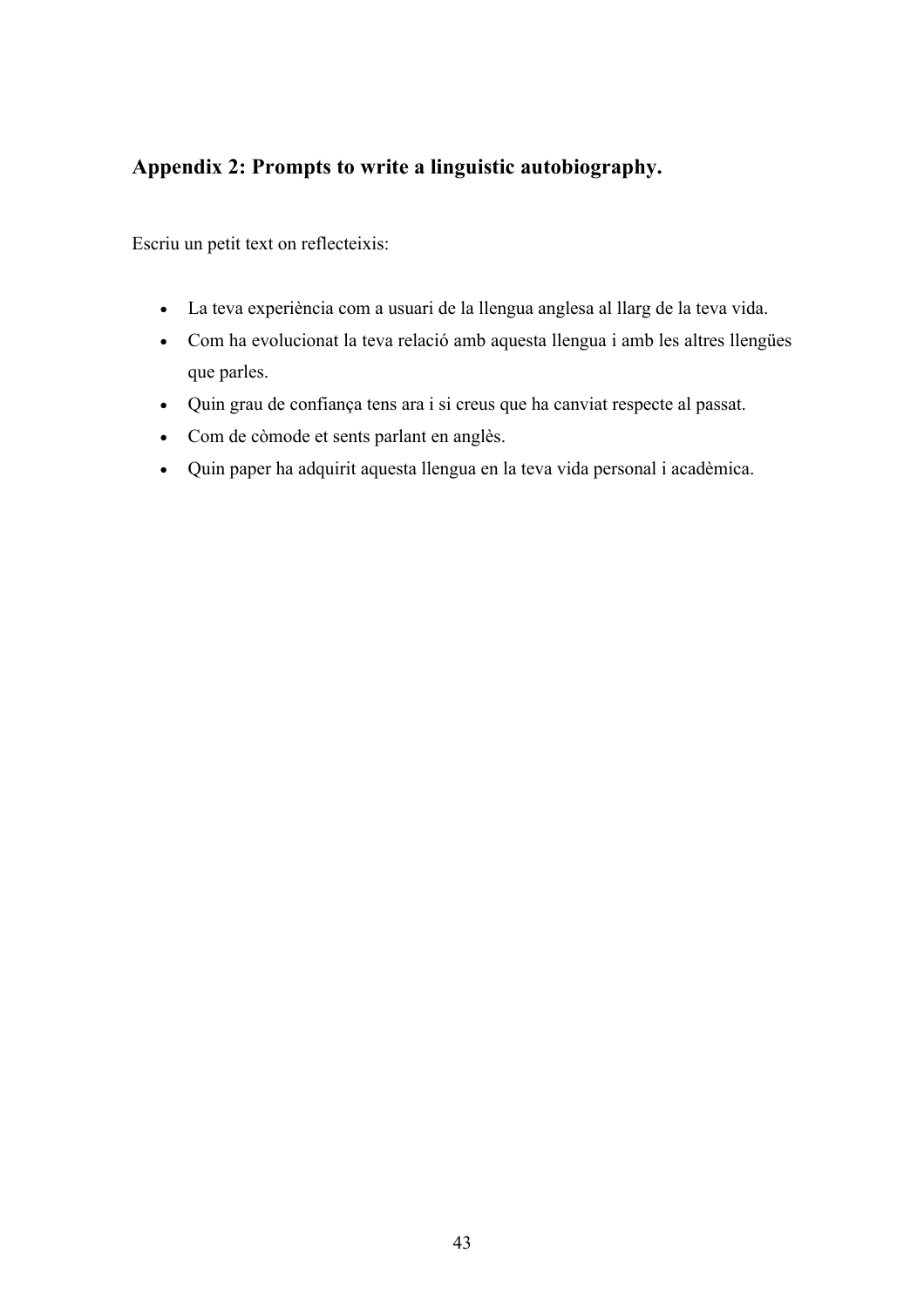## **Appendix 3: Survey questions.**

- 1. Gènere
- 2. Edat
- 3. Quina(es) llengua(es) parles a casa?
- 4. Quina(es) llengua(es) parles amb les amigues/els amics?
- 5. Trobo que les classes d'anglès a l'institut són útils.
- 6. M'agraden les classes d'anglès.
- 7. Em sento motivat/motivada per aprendre anglès?
- 8. Com t'has sentit durant aquestes dues classes? Ha canviat d'alguna manera la teva visió de l'anglès? Com?
- 9. M'agradaria tenir més classes com aquestes.
- 10. Trobo que parlar sobre això a classe és important. Justifica la teva resposta.
- 11. Crec que l'anglès formarà part dels meus projectes de futur.
- 12. Per què creus que necessitaràs l'anglès als teus projectes de futur?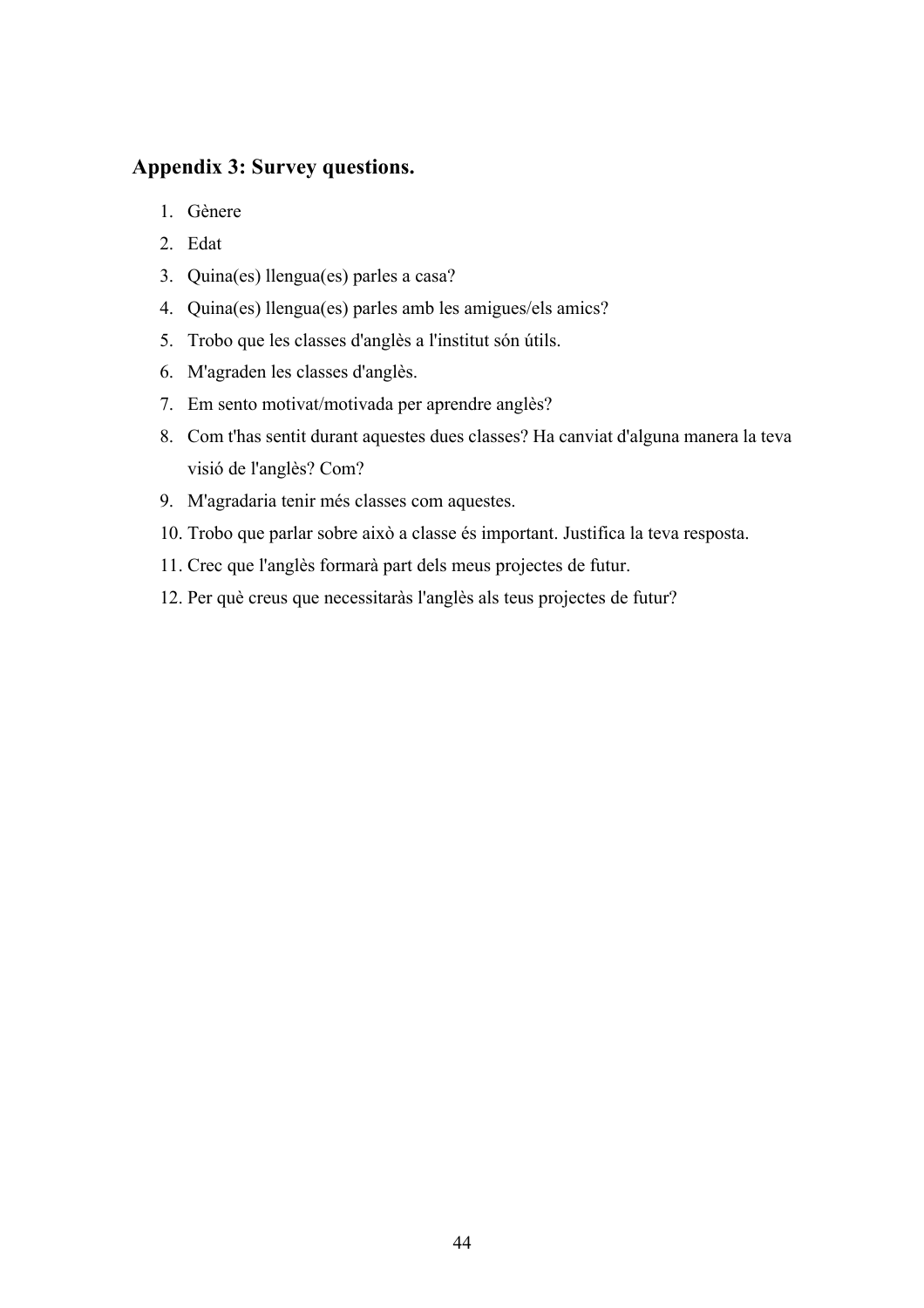# **Appendix 4: Relevant answers from questionnaire.**

| Scale                   | Number of answers |
|-------------------------|-------------------|
| 1 (completely disagree) |                   |
| 2                       |                   |
| 3                       | 9                 |
|                         | 5                 |
| 5 (completely agree)    |                   |

5. Trobo que les classes d'anglès a l'institut són útils.

6. M'agraden les classes d'anglès.

| Scale                       | Number of answers |
|-----------------------------|-------------------|
| 1 (completely disagree)     | 2                 |
| $\mathcal{D}_{\mathcal{L}}$ | 5                 |
| ζ                           |                   |
|                             | 5                 |
| (completely agree)<br>3     | 3                 |

7. Em sento motivat/motivada per aprendre anglès.

| Scale                   | Number of answers |
|-------------------------|-------------------|
| 1 (completely disagree) |                   |
| $\mathfrak{D}$          | 6                 |
|                         | 9                 |
|                         | 6                 |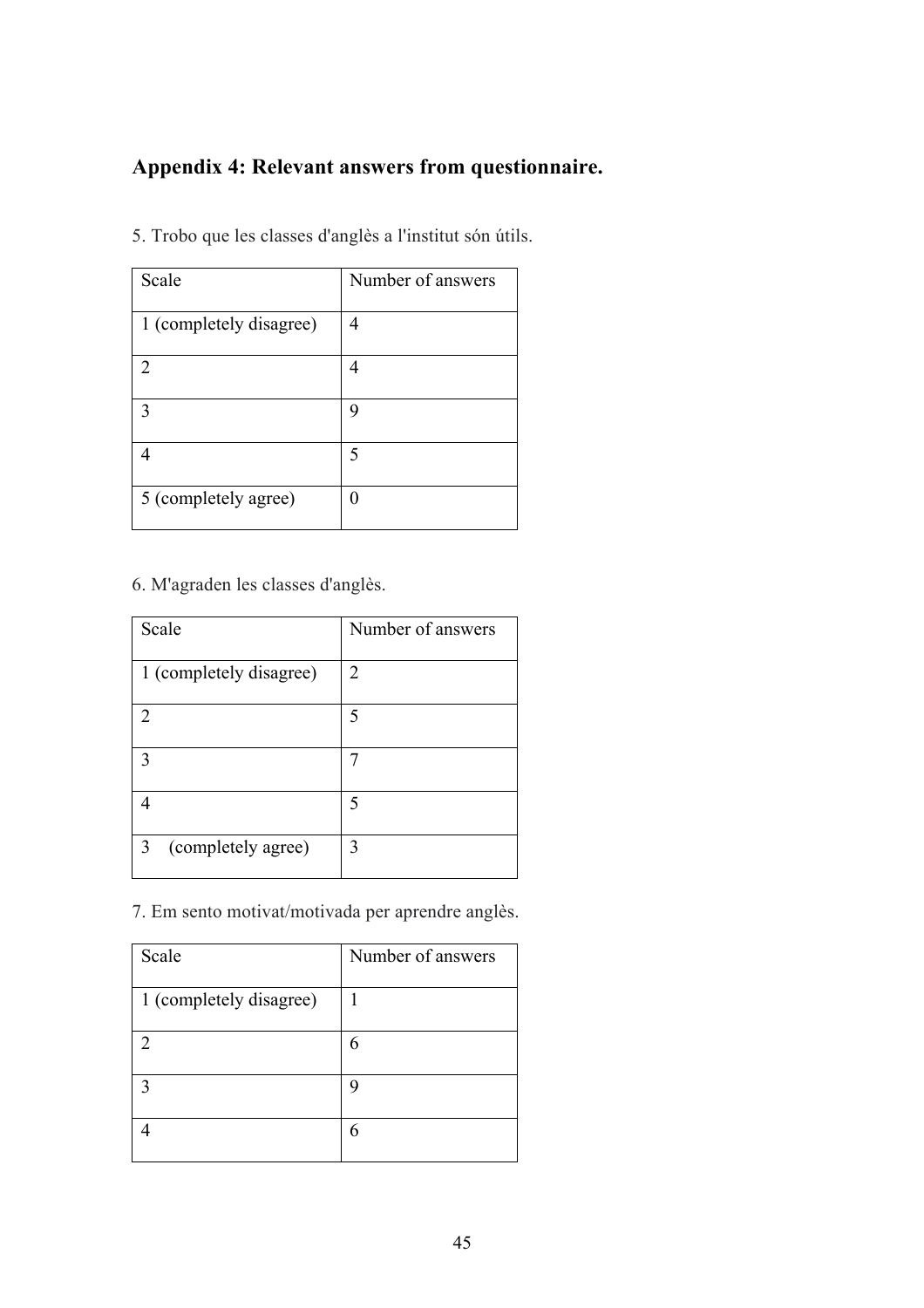| (completely agree) |  |
|--------------------|--|
|                    |  |

8. Com t'has sentit durant aquestes dues classes? Ha canviat d'alguna manera la teva visió de l'anglès? Com?

| no                                                                                                 |
|----------------------------------------------------------------------------------------------------|
| No, jo sabia per què hem servirà l'anglès                                                          |
| Si crec que es mes important                                                                       |
| N <sub>o</sub>                                                                                     |
| N <sub>o</sub>                                                                                     |
| Me he dado cuenta de que el ingles se enseña mal                                                   |
| Una mica                                                                                           |
| No ha canviat la meva opinió                                                                       |
| Una mica                                                                                           |
| N <sub>o</sub>                                                                                     |
| No, perquè sempre he entés l'anglès com a un idioma important tant a nivell global<br>com personal |
| Si perwue me donar conte de que es molt útil                                                       |
| Si, penso que les classes d'anglès a l'institut no ensenyen com haurien d d'ensenyar               |
| Me sentit bé. Però no ha canviat res, ja que jo ja hi pensava igual.                               |
| Bé. No, ja que ja tinc en ment que ara l'anglès es molt important per la vida quotidiana.          |
| No molta                                                                                           |
| No                                                                                                 |
| Molt be                                                                                            |
| M'he sentit com que no estaba fent res i no ha canviat ninguna visió                               |
| no molt, ja tenia un pensament similar al que heu defensat                                         |
| Si, me gustaría hacer más cosas asi                                                                |
|                                                                                                    |
| Si, sobre el tema laboral                                                                          |

9. M'agradaria tenir més classes com aquestes.

| Number of answers |  |  |  |  |  |  |
|-------------------|--|--|--|--|--|--|
| Yes               |  |  |  |  |  |  |
| N٥                |  |  |  |  |  |  |
| I don't care      |  |  |  |  |  |  |

10. Trobo que parlar sobre això a classe és important. Justifica la teva resposta.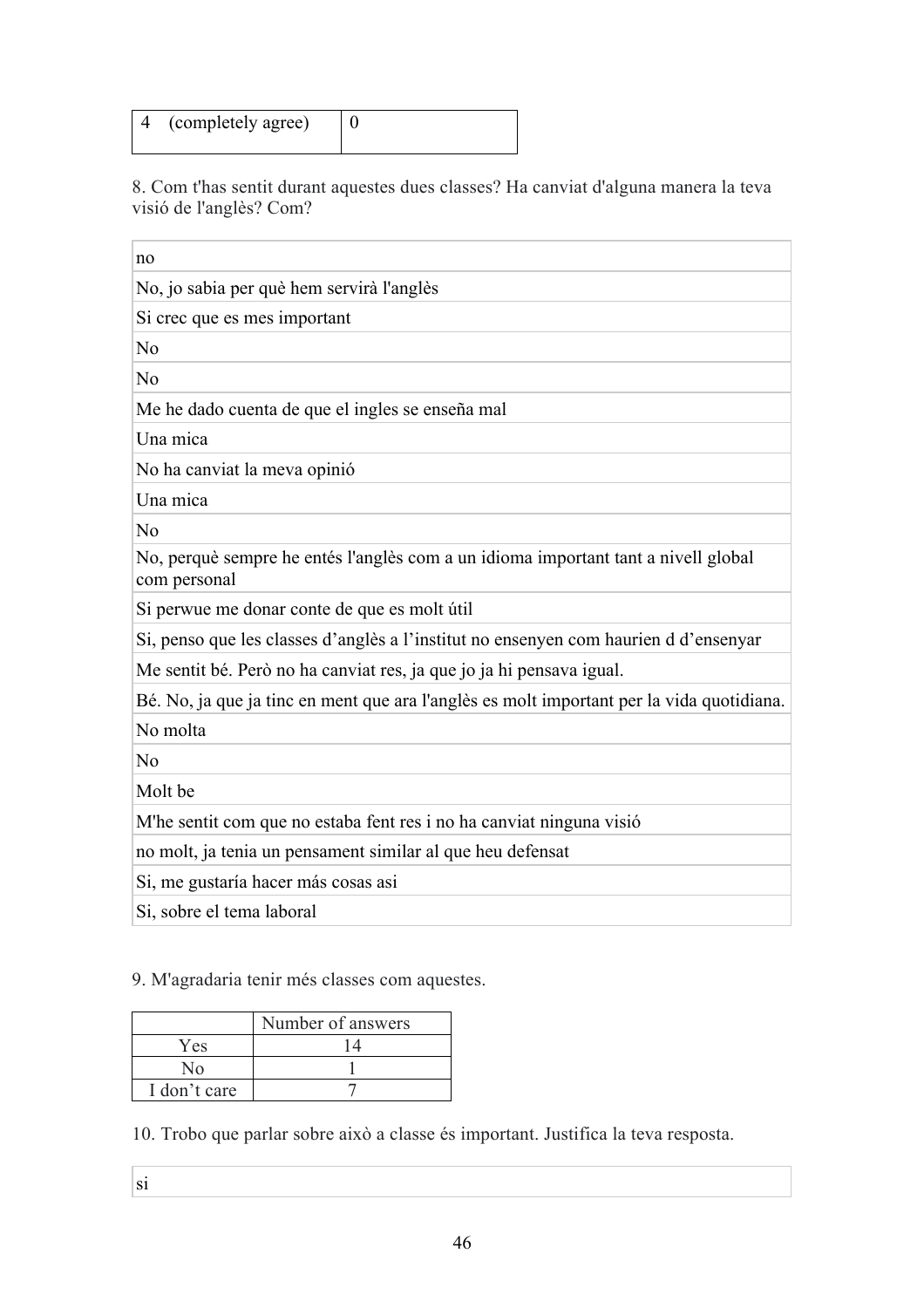|  |  |  |  |  |  |  |  |  |  |  |  |  | Si i no, realment ja sabem això pero no ho trobem important |  |
|--|--|--|--|--|--|--|--|--|--|--|--|--|-------------------------------------------------------------|--|
|--|--|--|--|--|--|--|--|--|--|--|--|--|-------------------------------------------------------------|--|

Si Ns

Si, porque ayuda

Si por que saber la opinion de los alumnos es importantes

Si perque fa reflexionar tant als alumnes com el profesors

Si per resoldre alguna duda

Es important per a cambiar la visió de l'anglès

Yes

Sí, per a poder participar i opinar sobre com volem fer les nostres classes i què és el que ens ajuda més a aprendre anglès

Si per aixi donarte conté de lo important que es

si, ja que aprens a veure l'anglès d'una altra manera

Sí, perquè és útil per saber que en pensen els alumnes sobre les classes.

Si. Ja que hi ha molts adolescents i nens que creuen que l'anglès no serveix per a res i, aquestes classes poden permetre que alguns recapacitin i es donin conta que es important.

Jo crec que si perquè es una llengua universal i tots l'hem de saber parlar

Per millorar la manera de aprendre anglès

Si

Si, perquè el inglés es important

si, ja que obra la ment sobre l'anglès

Si ya que abre la mente sobre el inglés i motiba a la gente a comenzar a hacer cosas en inglés, hablar con gente, ver series...

Perquè ayuda a que els altres reflexionin i s'animin a aprendre un altre idioma

11. Crec que l'anglès formarà part dels meus projectes de futur.

| Scale                       | Number of answers |
|-----------------------------|-------------------|
| 1 (completely disagree)     |                   |
| $\mathcal{D}_{\mathcal{D}}$ |                   |
| ζ                           | 4                 |
|                             | 9                 |
| 5 (completely agree)        | q                 |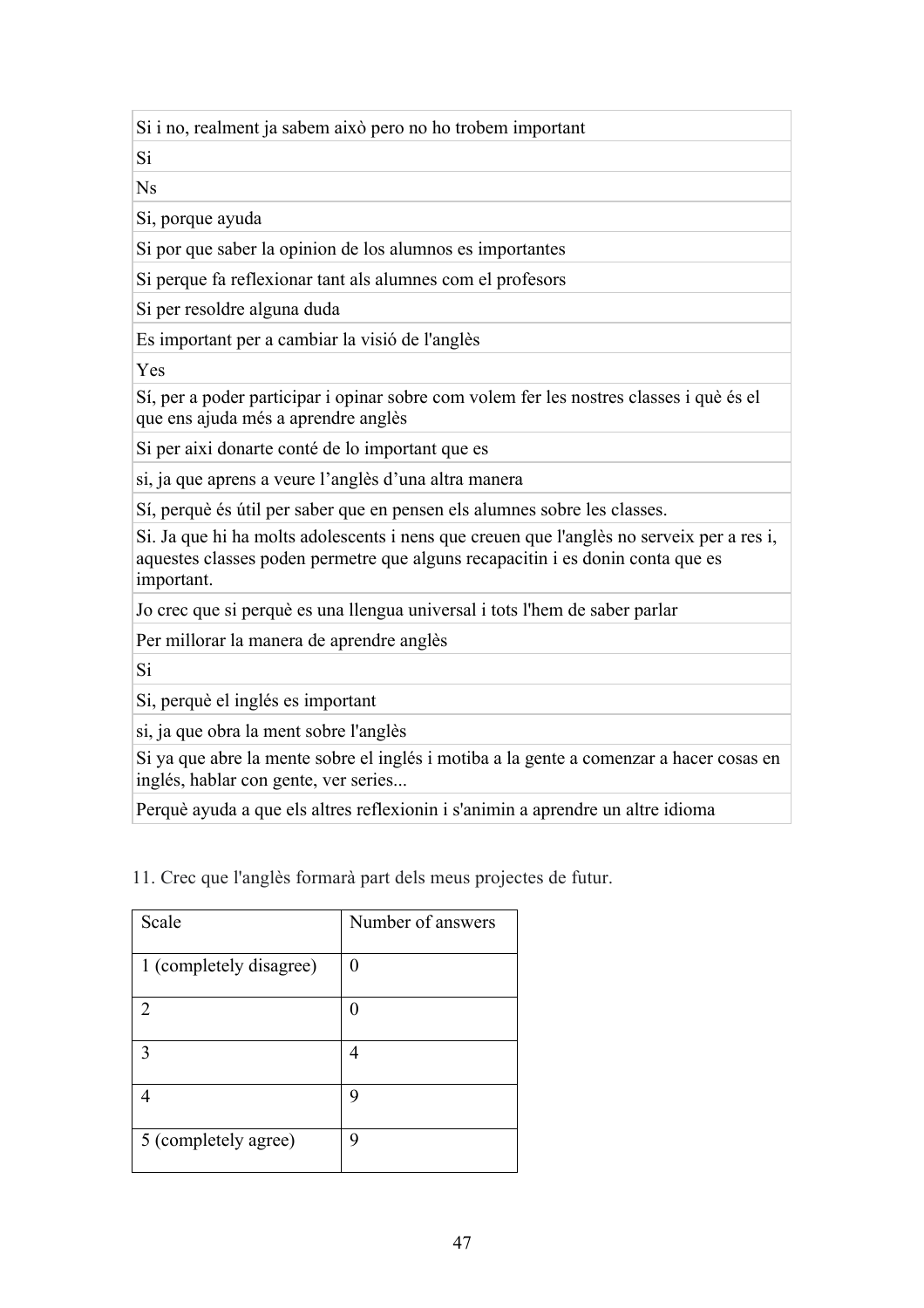12. Per què creus que necessitaràs l'anglès als teus projectes de futur?

perqué es un idioma q necesitem

Per què vull fer medicina i necessitaré comunicarme amb la gent

Perque es molt important per a tot per als treballs per als viatges

Por si viene gente q habla inglés a mi trabajo

Porque puedo viajar a otros países

Por que la mayoría de programas de PC son en ingles

Per si faig un erasmus

Per si de cas en algun moment he de utilitzar

Perquè per als estudis que vull es necesita anglès

Per treballar

Perquè l'anglès és necessari per entrar a gran part de les feines, a més de ser necessari un First per a obtenir una carrera. També perquè vivim en un món cada vegada més globalitzat i la llengua que hi predomina és l'anglès.

Perque es l'idioma internacional

per poder trobar feina

Perquè és una llengua universal i m'agradaria anar a estudiar fora (Regne Unit/Amèrica).

Perquè, ara mateix, convivim en una societat on la llengua que més s'utilitza es l'anglès i, a més a més, segurament quan tinguis que parlar amb un company de treball estranger tindreu que parlar amb anglès perquè sinó no podreu comunicar-vos.

Perquè viatjare molt i l'he de saber parlar

Per la carrera y tenir un bon treball

Perquè és un idioma intercontinental

Si

perquè actualment és necessari per gairebé tot el que vols fer en un futur

Pero poder tenir treball

Perque si va tot bé tindre que presentar el meu projecte a altres studis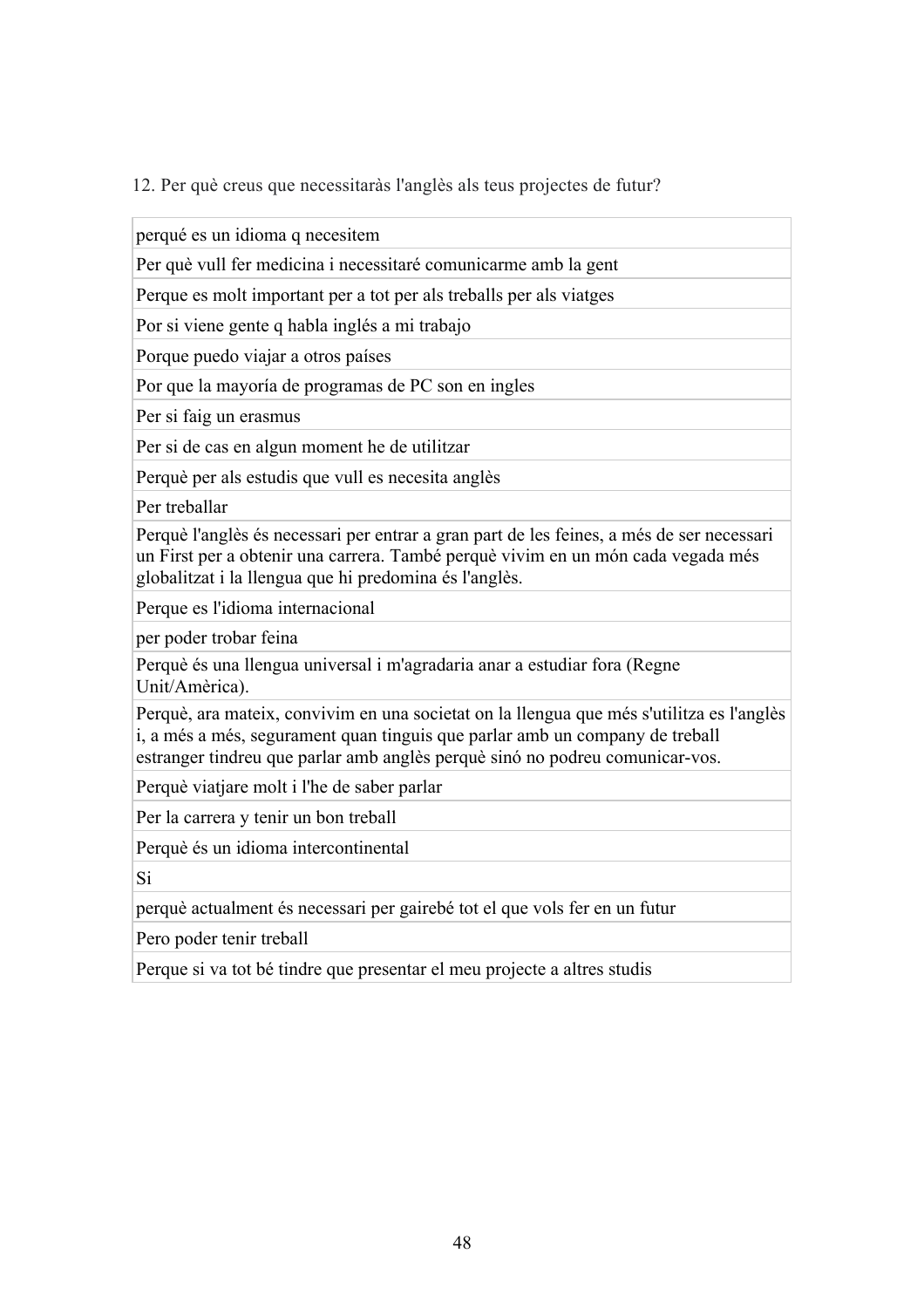## **Appendix 5: Transcripts of fragments.**

|                | Micro pause                              |
|----------------|------------------------------------------|
| (2.4)          | Pause measured in seconds                |
|                | Falling intonation                       |
|                | Rising intonation                        |
|                | Non-verbal actions                       |
| <b>XXX</b>     | Unintelligible material                  |
| $<$ text $>$   | Speech delivered more slowly than usual  |
| $>\text{text}$ | Speech delivered more rapidly than usual |
| word           | Emphasis                                 |
|                | Overlapping                              |
| T              | Teacher                                  |
| <b>Ss</b>      | <b>Students</b>                          |
| S              | Student                                  |

*The symbols have been adapted from the Jeffersonian Transcript Notation System:*

## **Fragment 1:**

1 T: Ok so now I will ask you some questions  $\downarrow$  (1.2)

2 T: Ok you can answer in Spanish or Catalan. Yes ↑ (.) If you want to speak (.) ((T raises

her hand)) (.) raise your hands ↓ Okay ↑

3 T: Do you think that learning English is important ↑

4 S: Yes  $\downarrow$  (1.2)

5 S: Si porque XXX en plan como no sepas inglés poco vas a trabajar (.) es casi como la lengua universal no ↑ (.) como ↑

6 T: Sí (.) es una international language (.) yes ↓

7 ((T points at a S)) (3)

8 T: Volies dir alguna cosa ↑ (.) abans ↓

9 S: Es importante porque es una lengua XXX que se habla en todos sitios ↓

10 T: Vale ↓ (.) i els altres què penseu ↑ (2) ((S raises his hand))

11 S: El inglés es importante porque en un futuro (.) no te salen opciones pues dentro del país saber que si sabes inglés tienes opciones puedes ir más allá (.) del país en dónde estás XXX países extranjeros dónde puedes hablar inglés y a partir de ahí si el inglés es el primer idioma pues ya me defiendo XXX ↓

12 T: Perfect ↓ (.) els altres (.) és important per vosaltres o no ↑

13 Ss: Sí (.) sí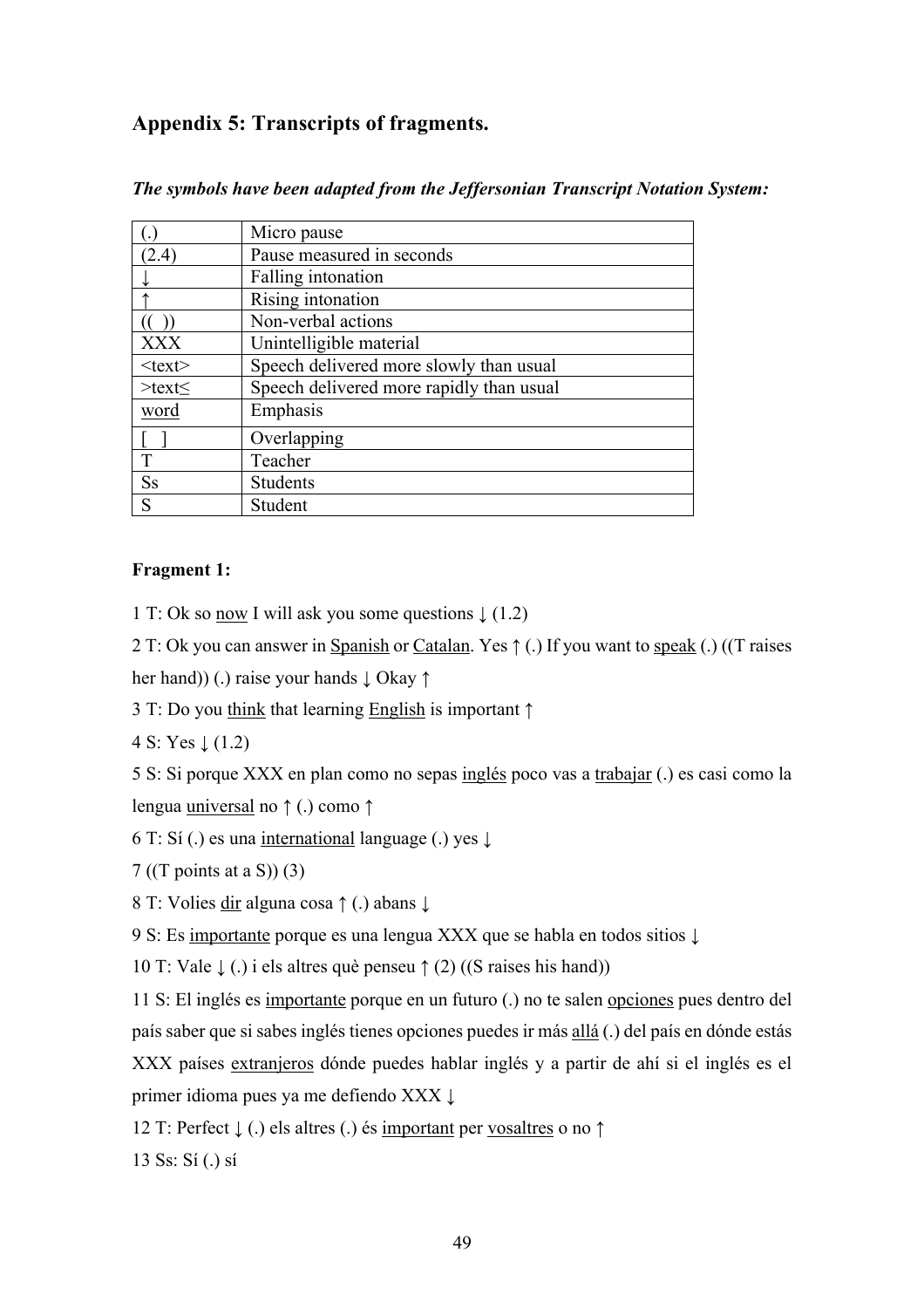## **Fragment 2:**

1 T: Pero per que ↓ (.) per què és important ↑ (1.2) apart de si voleu anar a treballar a fora

 $\downarrow$  ((T points at a S)) per que  $\downarrow$ 

2 S: Todo el mundo sabe inglés XXX casi todos los países saben inglés y es como una forma de comunicarte con otros países ↓

3 T: Val ↓ (.) doncs per vosaltres la possible comunicació amb gent d'altres països és una possibilitat ↓ (.) no ↑

4 Ss: Sí (2)

5 T: So what do you think  $\uparrow$  (.)

6 S: Es que es eso ↓ (.) si te quieres comunicar con alguien de otro país pues puedes usar el inglés porque es una lengua intermedia de los dos países ↓

## **Fragment 3:**

1 T: Do you think that people who speak English have better jobs ↑

- 2 S: [yes]
- 3 S: [sí]
- 4 S: [claramente]
- 5 Ss: XXX

6 S: Pues depende del país porque en su país es como hablar español en España ↓

7 S: En todos los países ↓

8 S: [pues vale]

9 Ss: XXX

10 S: La gente que sabe inglés tiene la posibilidad de escoger trabajo que otra porque sabe hacer más cosas ↓

## **Fragment 4:**

1 T: Okay ↓ next question ↓ what do you do to learn English apart from school ↑ and (.) do you find it more effective↑

2 S: Pues si ↓

3 Ss: XXX

4 T: Okay but say that to me and speak up please

5 T2: She said (.) yes <br/>because my classes> (.) <suck> $\downarrow$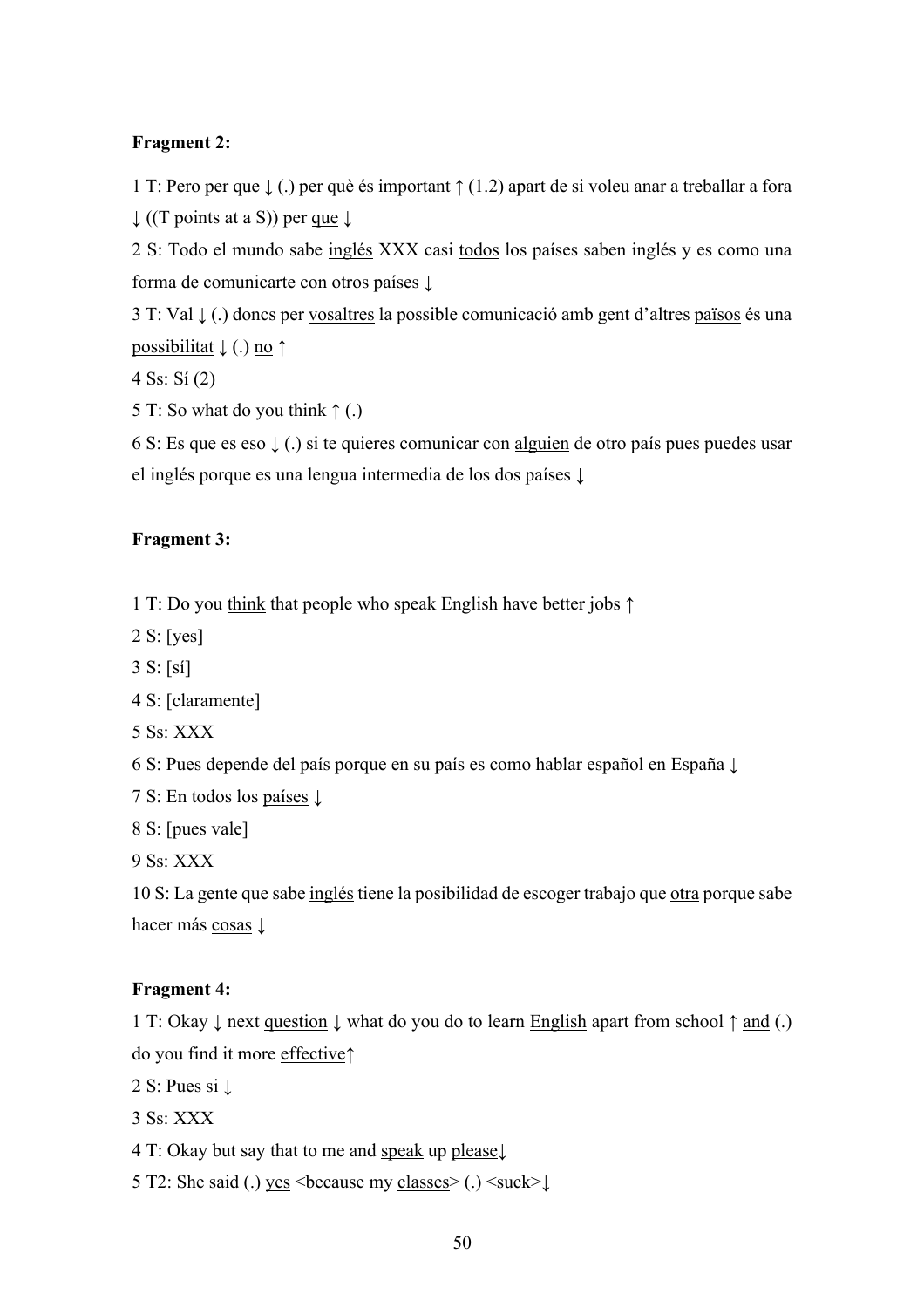6 S: XXX

7 T: No ↓ (.) but you can say it ((gesture of rising hands)) out loud↓ (2) es la teva opinió a mi m'és igual ↓

8 S: Aquí en el cole no se hace nada↓

9 T: Aquí al cole no feu res↓

10 S: No↓

11 T: I si tu vols aprendre anglès fora del cole ↑

12 S: [Pues vas a una academia como hace todo el mundo]

12 T2: Es mejor pagar↓

13 S: XXX

14 T: I tu creus que és més efectiu que l'escola anar a l'acadèmia ↑

15 S: Sí

16 S: Está grabando ↓

17 T: Per què ↑ (2) Why do you think is more effective↑ (.) que es fa allà que no es fa aquí ↑

18 Ss: XXX

19 S: Que no lo se ↑ (.) yo voy a la academia desde pequeña a hacer inglés porque es mejor que el cole y ya está ↓

20 Ss: XXX

21 T: Okay okay silence silence ((gestures to ask for silence))

22 S: XXX hacemos siempre lo mismo osea no avanzamos casi ↓ (.) lo que son las leyes gramaticales no hacemos nada ↓

23 S: Nacho ↑

24 S: XXX

25 T: Doncs tu creus que aquí si es canviés el temari o la manera de donar classe o es tractessin altres temes creus que aprendries més anglès ↑

26 S: [sí]

27 S: Sí porque llevamos desde primero de la ESO haciendo present simple ↓

28 S: Nacho ↑ (.) shut up porque tu XXX

29 T: XXX

30 S: No no

31 S: Llevamos desde primero de la ESO haciendo lo mismo ↓

32 S: Esto es una XXX como una casa ↓

33 T2: Es la seva opinió vale ↑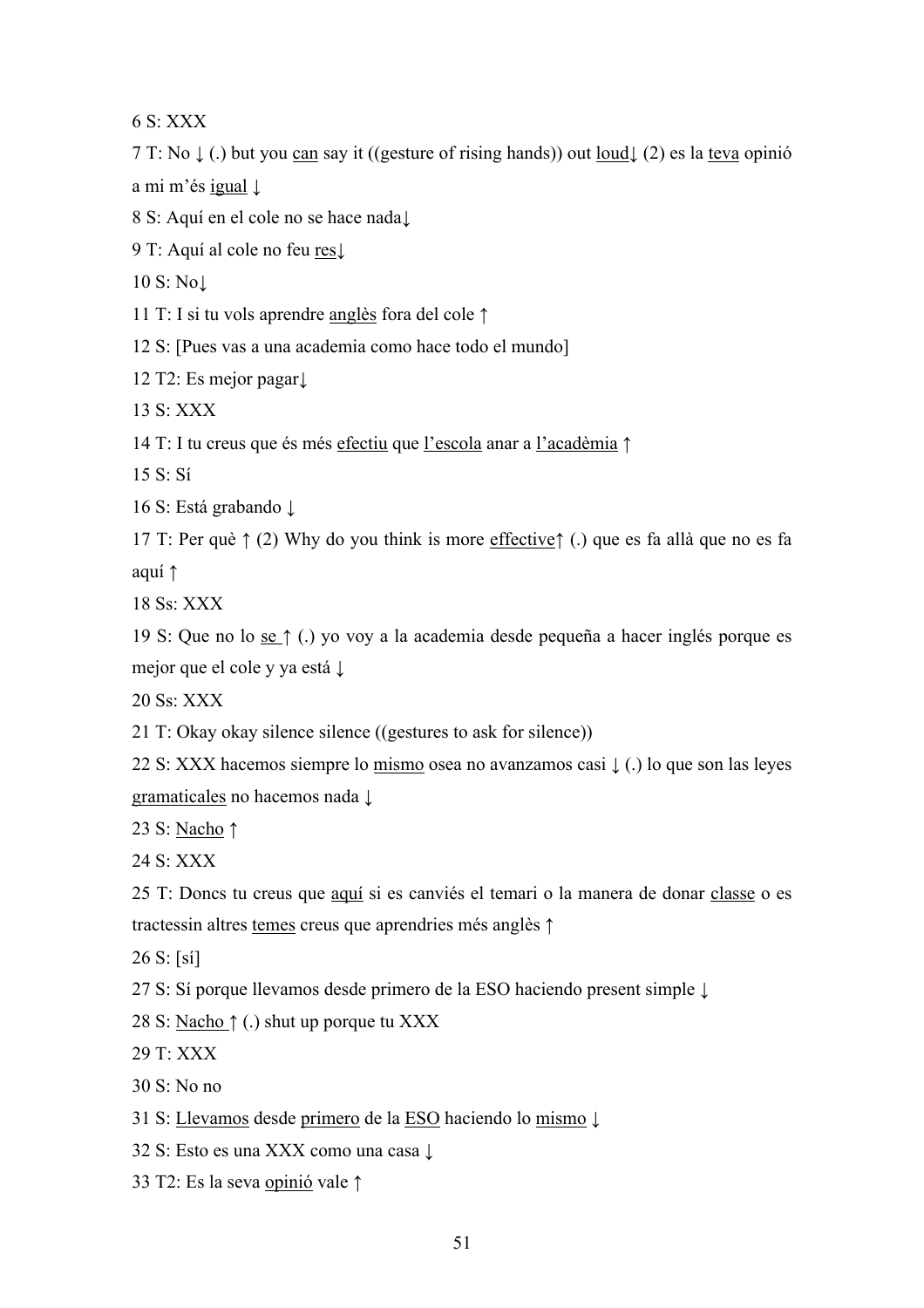34 T: I quina és la teva ↑ per exemple dona'm la teva ↓

35 S: Pues que yo creo que si aquí todo el mundo quisiese pusiese de su parte se podría avanzar igual que en una academia ↓

36 S: [No no]

37 S: > Pues no pues no  $\downarrow$ 

38 S: Porque aquí la gente que va a clase de inglés está en Whatsapp ↓

39 S: [ No no]

40 S: XXX

41 S: Yo creo que es imposible acabar el instituto con un buen nivel de inglés (.) básicamente el temario es muy básico además unas clases XXX es muy complicado enseñar un idioma extranjero como el inglés XXX

42 S: XXX

43 S: Si ha dicho lo contrario payaso ↑ ((Ss laugh))

44 S: Es que te aburres ↓

45 T: bueno tu creus que també es problema del temari ↓ (.) no ↑

46 S: Ya no solo del temario pero también en una clase puedes tener niveles muy variados ↓

#### **Fragment 5:**

1 T: Creieu qaue és molt molt molt important ↓ (.) essencial tenir una pronunciació excel·lent en anglès ↑

2 Ss: [No no]

3 S: Sí pero no ↓

4 T: Pero essencial (.) ((gestures)) que sinó ja no (.) ja no es pot considerar que saps anglès  $\perp$ 

5 ((Ss shout and laugh))

6 S: Es necesario porque XXX

7 T2: Eh eh silence

8 Ss: XXX

9 T: Si us enrecordeu vam escoltar àudios ↓ (.) hi ha una noia que és de Túnez que parlava un anglès que vau dir que ↓ (.) molt bé ↓ (.) i vam escoltar diferents tipus de pronunciació i accents ↓ (.) què en penseu d'això ↑

10 T: Per poder tenir comunicación i interacció ↓ ((S raises hand)

11 S: XXX a veces si no sabes inglés va mejor que pronuncien un poco más lento XXX